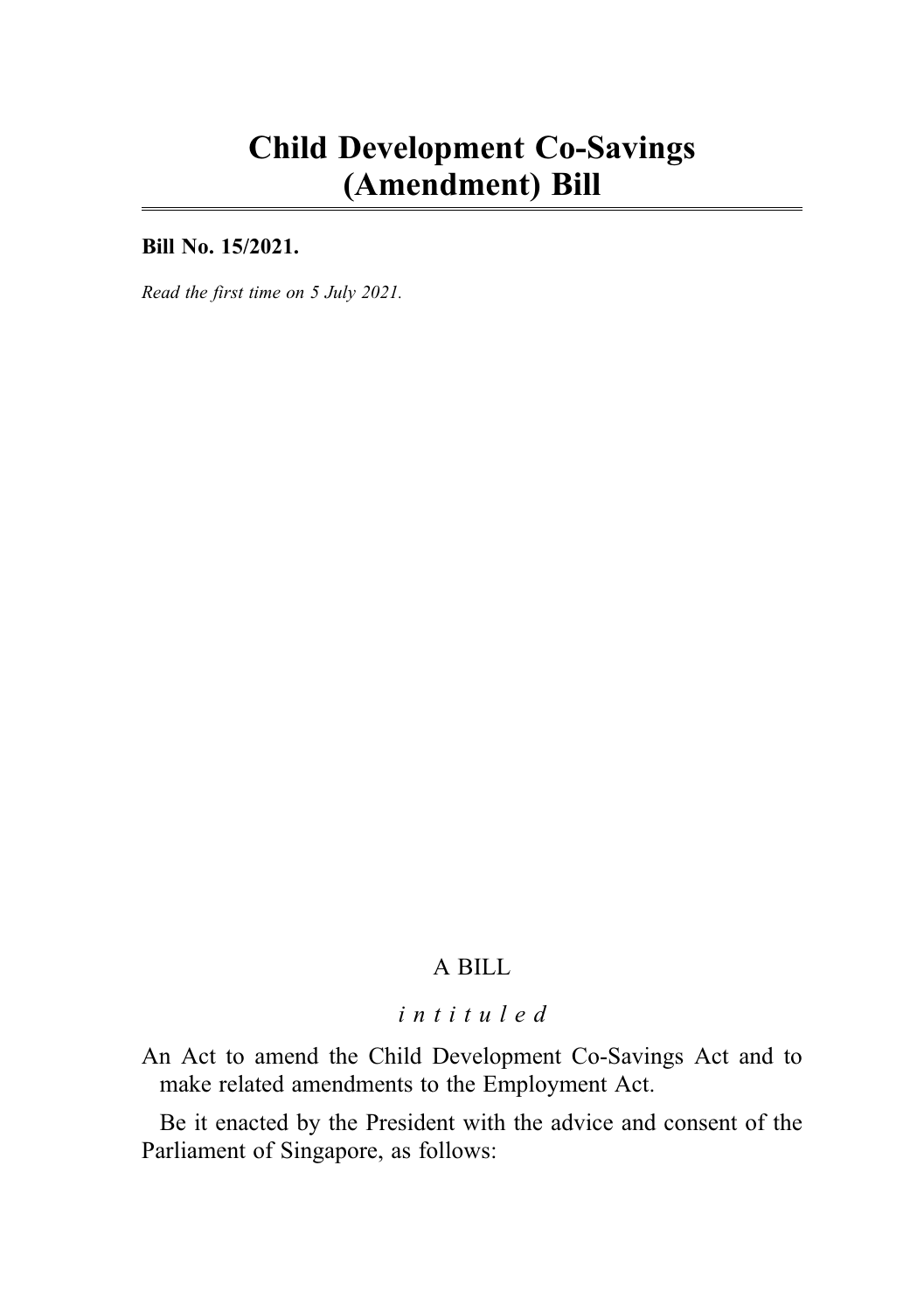#### Short title and commencement

1. This Act is the Child Development Co-Savings (Amendment) Act 2021 and comes into operation on a date that the Minister appoints by notification in the Gazette.

## <sup>5</sup> Amendment of section 2

2.—(1) Section 2 of the Child Development Co-Savings Act (called in this Act the principal Act) is amended —

- (a) by inserting, immediately after the word "children" in the definition of "confinement" in subsection (1), the words 10 "(including a stillborn child)";
	- (b) by inserting, immediately after the definition of "dependant's pass" in subsection (1), the following definition:

" "Director" means a public officer appointed by <sup>15</sup> the Minister for the purposes of administering any provision of this Act;";

- (c) by deleting the definition of "employee" in subsection  $(1)$ and substituting the following definitions:
- " "employed outside Singapore" means employed <sup>20</sup> outside Singapore under a contract of service with an employer outside Singapore;
- "employee" means any person who has entered into or works under a contract of service with an employer in Singapore, and includes a <sup>25</sup> workman as defined in the Employment Act and any officer or employee of the Government;";
- (d) by inserting, immediately after the definition of "self-employed man" in subsection (1), the following <sup>30</sup> definition:
	- " "self-employed outside Singapore" means engaged in, or carrying on, any trade, business, profession or vocation other than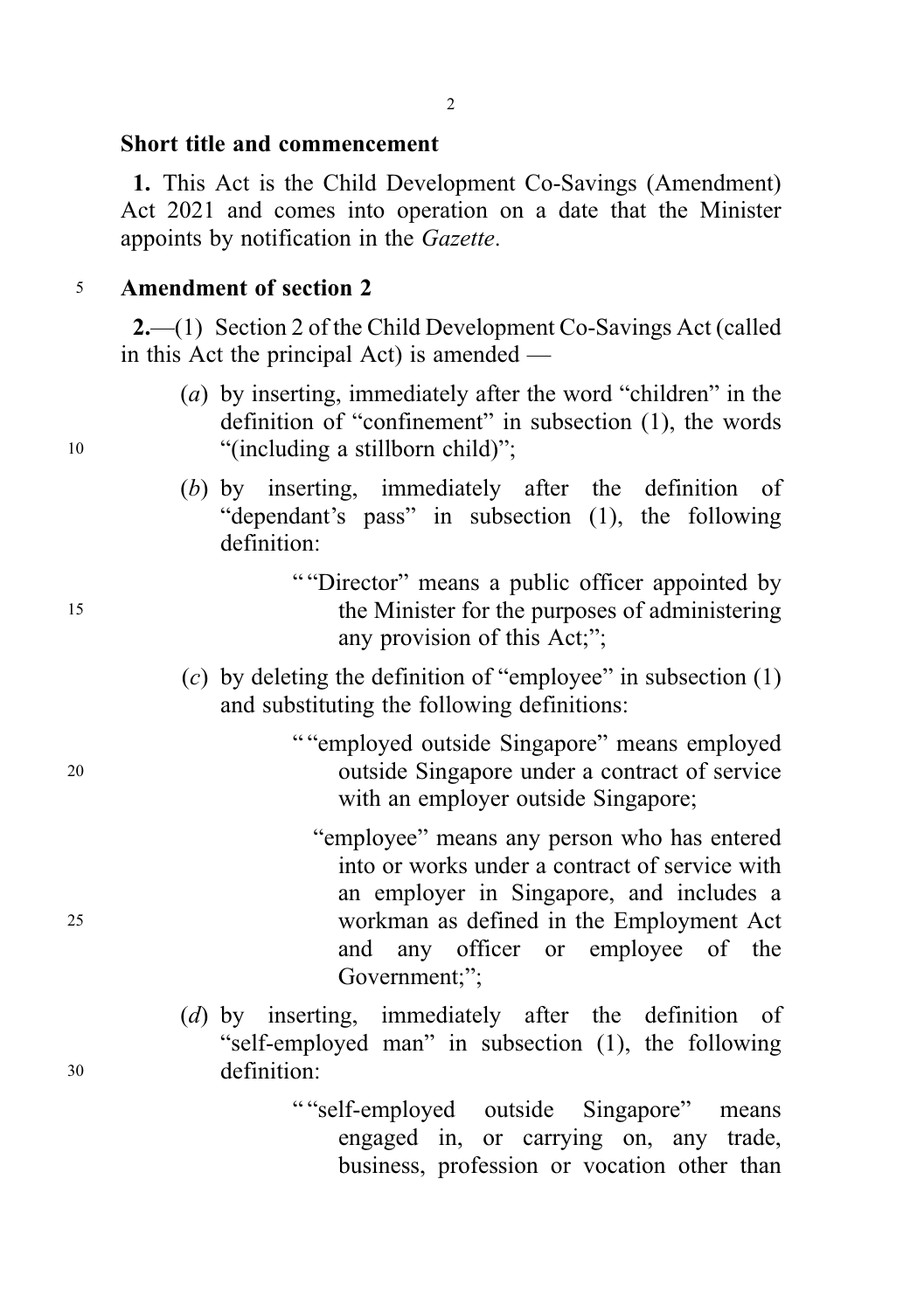employment under a contract of service, and deriving income from that trade, business, profession or vocation, while resident outside Singapore;";

- (e) by inserting, immediately after the definition of "specified  $\frac{5}{5}$ event" in subsection (1), the following definition:
	- " "stillborn child" means any child that has issued forth from its mother after the 28th week of pregnancy and that did not at any time after being completely expelled from its mother 10 breathe or show any other signs of life;";
- (f) by inserting, immediately before the words "any previous specified event" in subsection  $(2)(a)$ , the words "if the relevant specified event occurs before the date of commencement of section  $2(1)(f)$  of the Child 15 Development Co-Savings (Amendment) Act 2021,";
- (g) by inserting, immediately after the word "dead" in subsection  $(2)(a)(i)$ , the words "or was a stillborn child";
- (h) by deleting the word "and" at the end of paragraph  $(a)$  of subsection (2), and by inserting immediately thereafter the  $20$ following paragraph:
	- "(aa) if the relevant specified event occurs on or after the date of commencement of section  $2(1)(h)$  of the Child Development Co-Savings (Amendment) Act 2021, any <sup>25</sup> previous specified event of the woman is to be disregarded if, at the time of the relevant specified event, each child from that previous specified event has been adopted by another person (other than jointly with 30 the woman); and"; and
- (i) by inserting, immediately after subsection  $(2)$ , the following subsections:

"(2A) In reckoning the age of a person for the purposes of this  $Act - 35$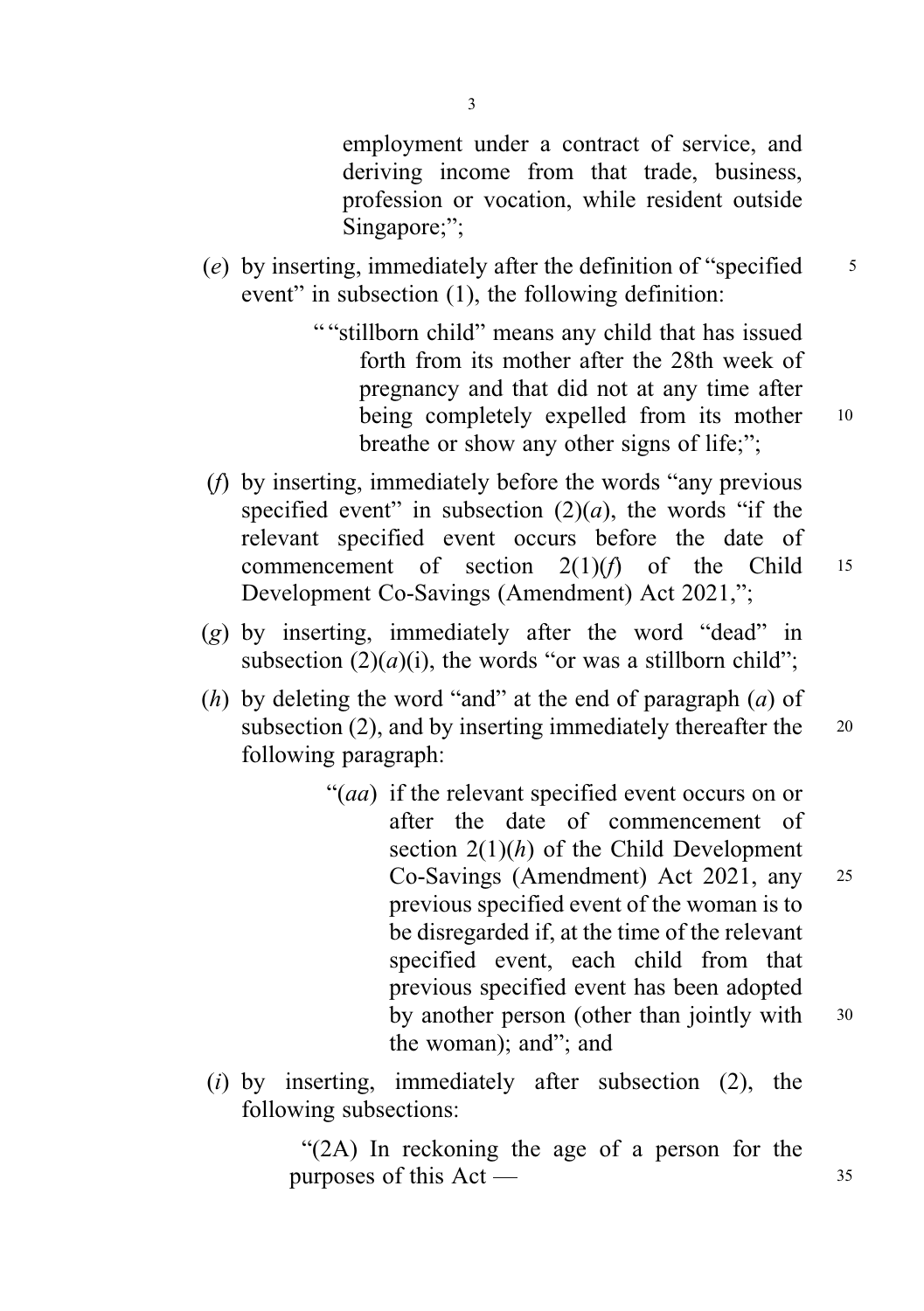|    | (a) the person is taken to have attained a<br>particular age expressed in years on the<br>relevant anniversary of the person's birth;                                                                                  |
|----|------------------------------------------------------------------------------------------------------------------------------------------------------------------------------------------------------------------------|
| 5  | $(b)$ a reference to the anniversary of the birth of<br>the person in paragraph $(a)$ is a reference to<br>the day on which the anniversary occurs;<br>and                                                             |
| 10 | $(c)$ where a person was born on 29 February in<br>any year, then, in any subsequent year that<br>is not a leap year, the anniversary of that<br>person's birth is taken to be 28 February in<br>that subsequent year. |
|    | $(2B)$ In reckoning the period of —                                                                                                                                                                                    |
| 15 | (a) a person's entitlement under this Act to<br>leave or to be absent from work; or                                                                                                                                    |
|    | $(b)$ a person's cessation of active engagement<br>in any trade, business, profession or<br>vocation for which the person is entitled<br>to claim lost income under this Act,                                          |
| 20 | the period ceases on and excludes the day of the<br>person's death.".                                                                                                                                                  |
|    | $(2)$ Section $2(1)$ of the principal Act, as amended<br>by<br>subsection $(1)(e)$ , is amended by deleting the definition<br>of<br>"stillborn child" and substituting the following definition:                       |

4

<sup>25</sup> ""stillborn child" has the meaning given by section 2(1) of the Registration of Births and Deaths Act 2021;".

# Amendment of section 3

3. Section 3(2) of the principal Act is amended by deleting the words "such other account in his name as may be prescribed" in  $30$  paragraph (*i*) and substituting the words "one or more other accounts opened for the member's benefit as may be prescribed".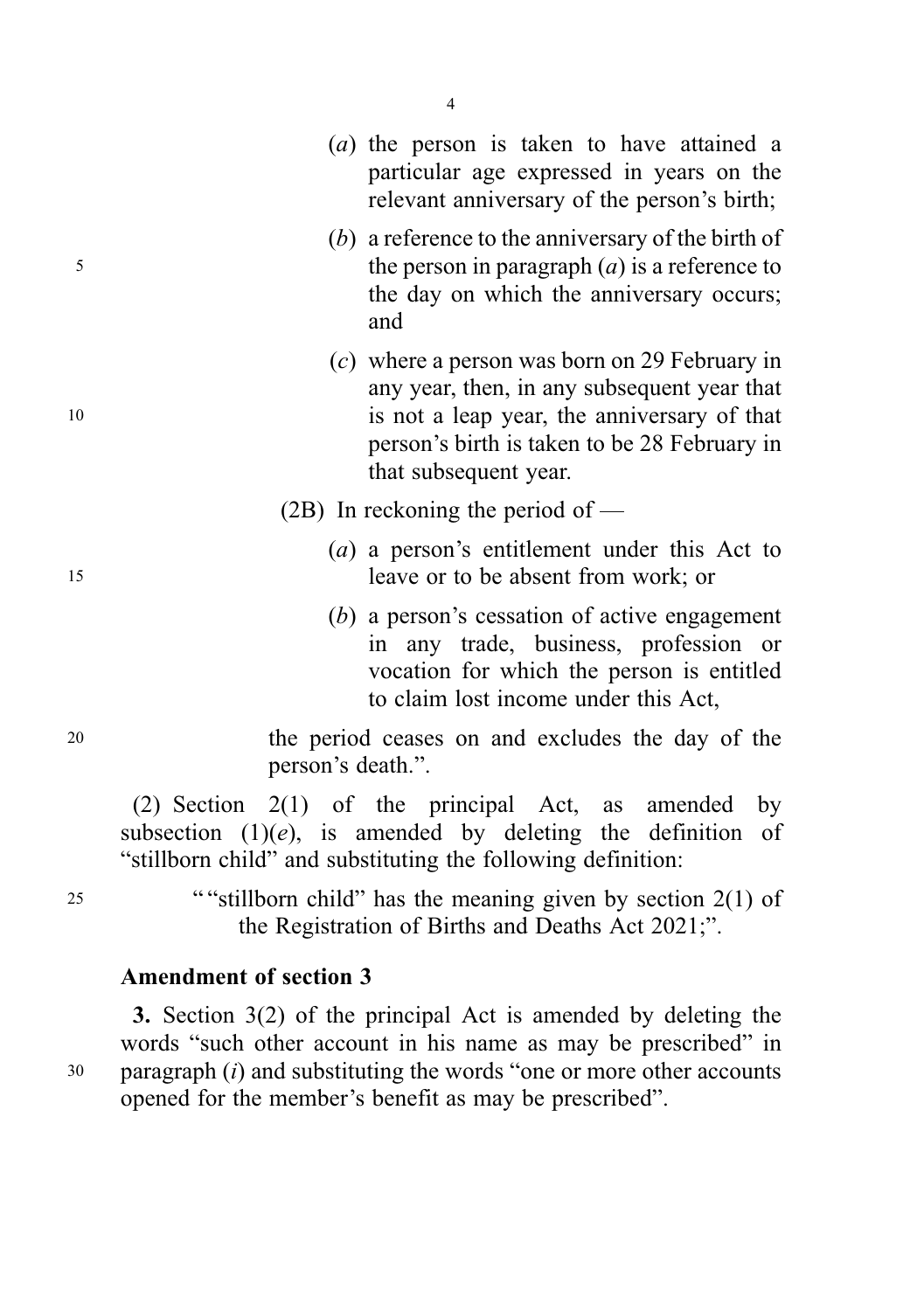# Amendment of section 4

- 4. Section 4(1) of the principal Act is amended
	- (a) by inserting, immediately after paragraph  $(d)$ , the following paragraph:
		- "(da) where the circumstances in paragraph  $(e)$ ,  $\overline{\phantom{0}}$ (*f*) or  $(g)$  exist in relation to the trustee and the member has a legal guardian, be substituted with that legal guardian instead of the substitute trustee mentioned in any of those paragraphs;"; 10
	- (b) by deleting the words "and the member has no other legal guardian" in paragraph  $(e)$ ;
	- (c) by deleting the words "and the member has no other legal guardian," in paragraph  $(f)$ ;
	- (d) by deleting the word "and" at the end of paragraph  $(f)(iii)$ ; 15 and
	- (e) by deleting paragraph (g) and substituting the following paragraphs:
		- " $(g)$  where the trustee is unable or unwilling to act as trustee for any other reason — 20
			- (i) be substituted with the person nominated by the trustee and approved by the Minister to act in
			- (ii) if no person was nominated to act in 25 place of the existing trustee, be substituted with a person appointed by a Director until sub-paragraph (i) applies;

the place of the existing trustee; or

 $(h)$  where the trustee is a parent of the member  $30$ and both parents of the member agree to his or her substitution as trustee, be substituted with a person whom both parents have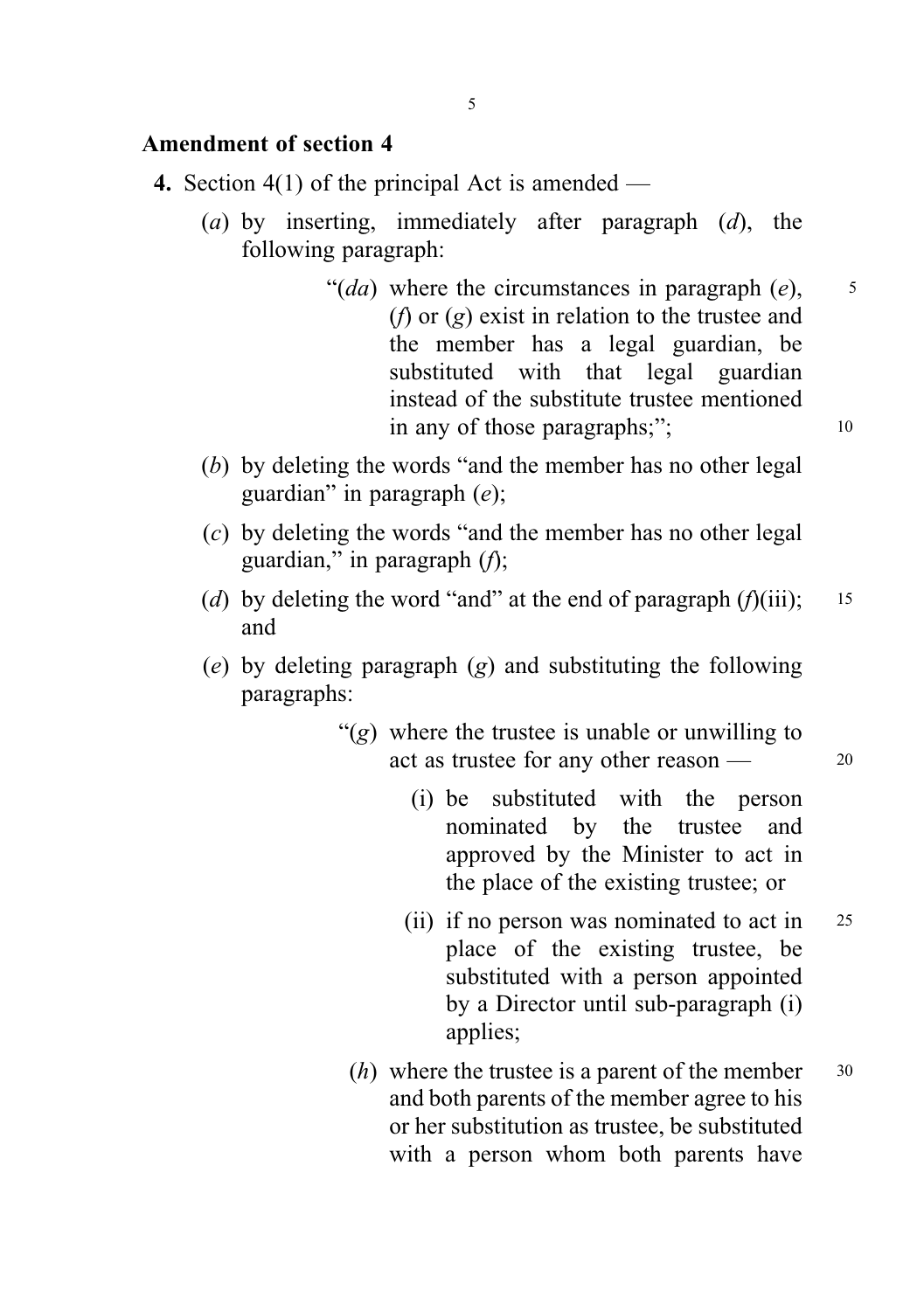nominated to act in place of the existing trustee;

- (i) where the trustee is not a parent of the member, and both parents of the member <sup>5</sup> and the trustee agree to the substitution of that trustee, be substituted with a person whom both parents have nominated to act in place of the existing trustee; and
- (i) where the trustee is a parent  $(A)$  of the <sup>10</sup> member, and the other parent of the member  $(B)$  is of the opinion that circumstances exist such that  $\vec{A}$  is unable to act as trustee and  $A$ 's agreement for  $A$ 's substitution as trustee cannot practically be 15 **15 b obtained** be substituted with  $B$  or a trustee nominated by  $B$  to act in place of  $A$  if a Director is satisfied that those circumstances exist.".

#### Amendment of section 7

# 20  $\quad$  5. Section 7(2) of the principal Act is amended —

- (a) by inserting, immediately after the word "made" in paragraph (a), the words ", or provide for the circumstances in which the Minister may appoint an approved person without such applications being made";
- <sup>25</sup> (b) by deleting paragraph (b) and substituting the following paragraph:
- " $(b)$  provide for the refund of any payment" made to an approved person under the Scheme (including the circumstances for <sup>30</sup> refund and the manner of refund);";
	- (c) by deleting the word "and" at the end of paragraph  $(d)$ ;
	- (d) by inserting, immediately after the words "the Minister to" in paragraph  $(e)$ , the words "suspend or"; and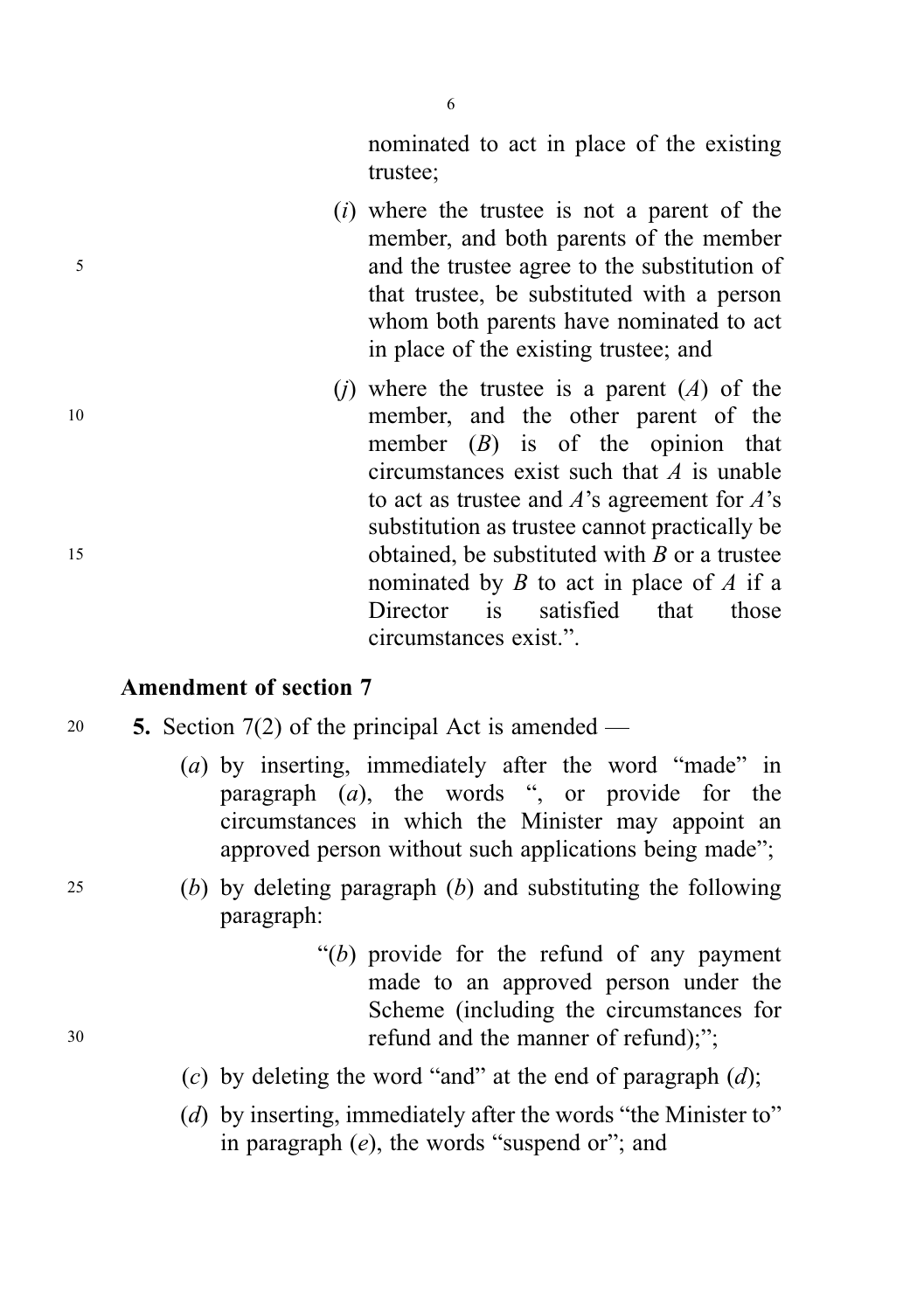- (e) by deleting the full-stop at the end of paragraph (e) and substituting the word "; and", and by inserting immediately thereafter the following paragraph:
	- "(f) empower a Director to require an approved person to appoint an auditor to conduct an <sup>5</sup> audit of the approved person's compliance with this Act, its regulations or any terms and conditions of approval applicable to that person, and to make provision for other matters with respect to such audit.". 10

Amendment of section 8

6. Section 8 of the principal Act is amended —

- (a) by deleting paragraphs (a) and (b) of subsection (1) and substituting the following paragraphs:
	- "(*a*) made in reliance on any false or misleading  $15$ statement, document or information made or provided by a parent of the member or any other person;
		- (b) made by reason of any error (however caused); or"; 20
- (b) by deleting the words "the Government may recover such payment from any moneys standing to the credit of the member's bank account." in subsection (1) and substituting the following words:

"the Government may — 25

- (d) recover such payment from any moneys standing to the credit of the member's bank account;
- (e) deduct or set off the amount of such payment from any other payment made or  $30$ to be made by the Government under the Scheme or a prescribed scheme to the member's bank account;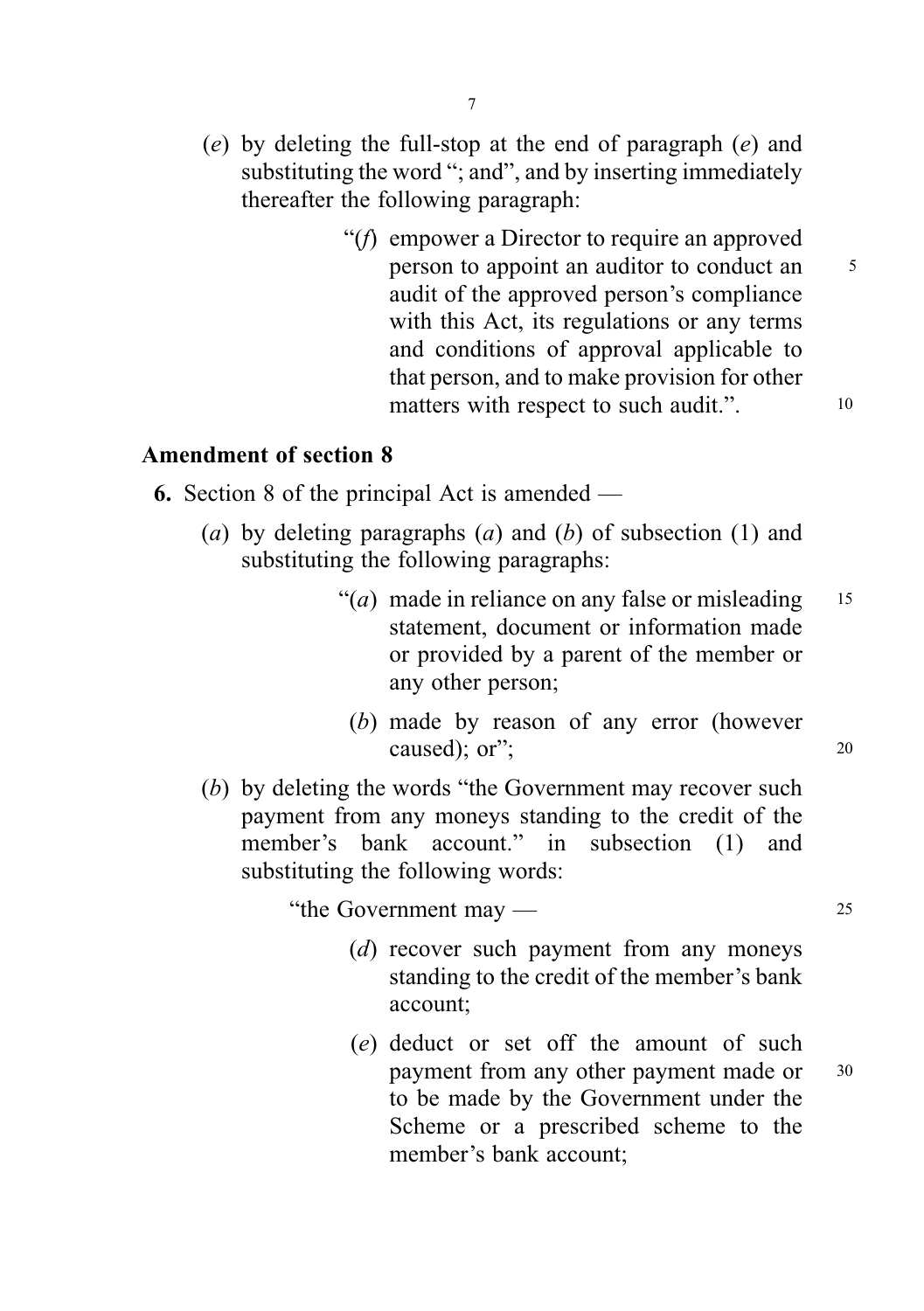- (f) deduct or set off the amount of such payment from any other payment made or to be made by the Government under a prescribed scheme to a parent of the <sup>5</sup> member or a person nominated by the parent;
- (g) where such payment was made on account of any false or misleading statement, document or information made or <sup>10</sup> provided by, or any error caused or permitted to be caused by, a parent of the member or any other person (called the person in default), recover such payment from the person in default as a civil debt; or
- <sup>15</sup> (h) recover such payment from a parent or legal guardian of the member as a civil debt, even if he or she is not the person in default under paragraph  $(g)$ , if the Government is unable to recover such <sup>20</sup> payment under paragraph (d) or (g) or make the deduction or set-off under paragraph  $(e)$  or  $(f)$ ."; and
	- (c) by inserting, immediately after subsection (2), the following subsection:

<sup>25</sup> "(3) Where a trustee of a member's bank account or an approved person utilises any moneys from the member's bank account for purposes not authorised by the Scheme, the Government may —

(a) require the trustee or approved person (as <sup>30</sup> the case may be) to refund the amount so utilised to the member's bank account, or if there is no longer a bank account under the Scheme to which the refund may be made, to such other account for the member's <sup>35</sup> benefit as a Director may determine; and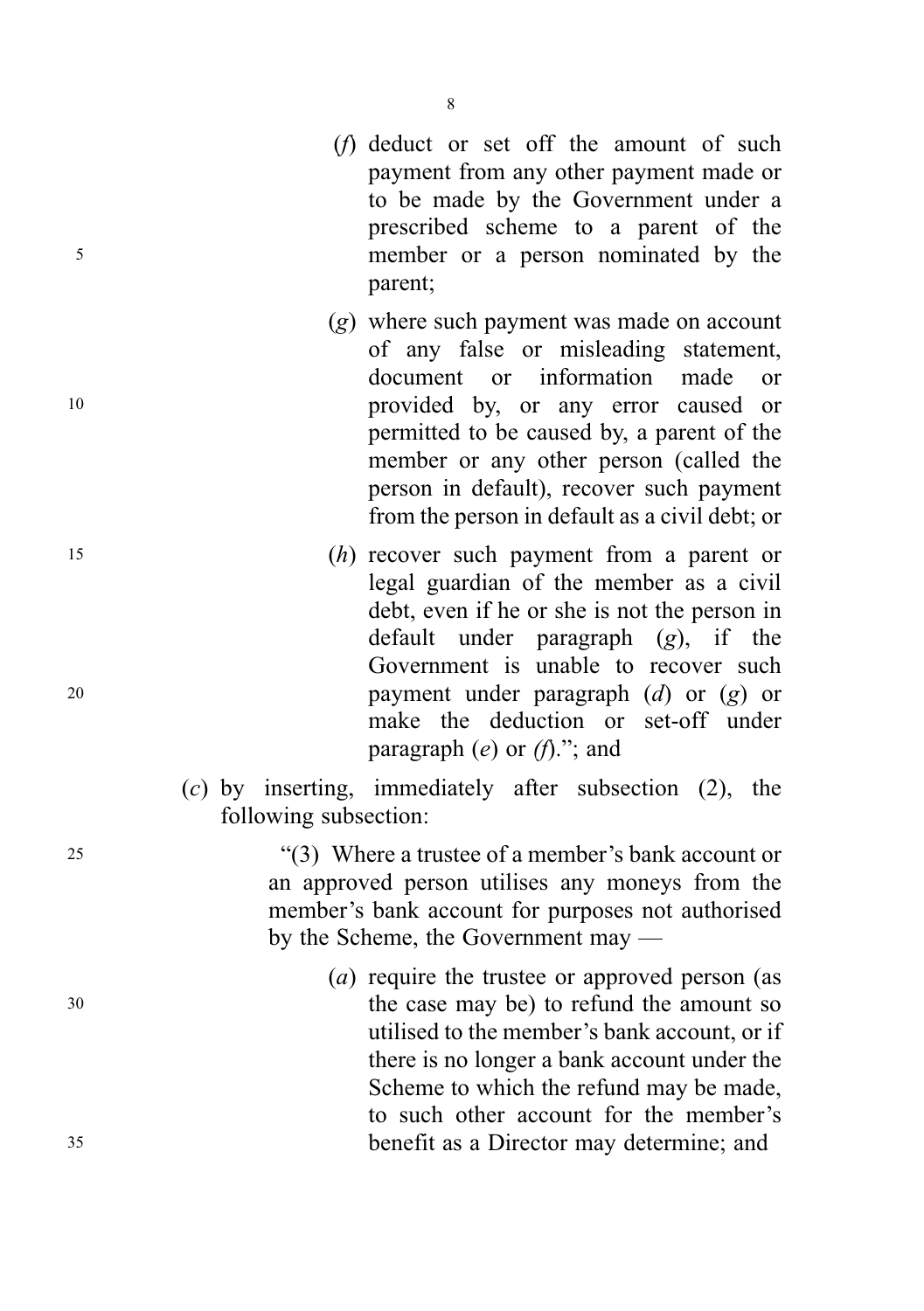(b) where the approved person, the trustee or any other person had deposited moneys into the member's bank account for the purpose of facilitating such utilisation for unauthorised purposes, recover as a civil  $\frac{5}{5}$ debt from that approved person, trustee or other person (as the case may be) any contributions made by the Government under a co-savings arrangement mentioned in section  $3(3)$  relating to such  $10$ deposited moneys.".

# Deletion and substitution of heading to Part III

7. Part III of the principal Act is amended by deleting the Part heading and substituting the following Part heading:

# "LEAVE AND BENEFITS". <sup>15</sup>

#### Amendment of section 9

- 8. Section 9 of the principal Act is amended
	- (a) by inserting, immediately after the words "the end of the period referred to in section  $76(1)(a)(ii)$  of that Act" in subsection  $(1A)(i)(A)(AB)$  and  $(B)(BB)$  and  $(ii)(A)(AB)$ , 20 the words ", or for the agreed flexible period mentioned in subsection (1AA)";
	- (b) by deleting the words "(referred to in this sub-paragraph as the relevant period)" in subsection  $(1A)(i)(C)$ ,  $(ii)(B)$ ,  $(iii)(C)$  and  $(iv)(B)$ ; 25
	- (c) by deleting the words "for the period commencing on the day the child becomes a citizen of Singapore and ending on the last day of the relevant period" in subsection  $(1A)(i)(C)$ ,  $(ii)(B)$ ,  $(iii)(C)$  and  $(iv)(B)$  and substituting in each case the words "for a further period of 30 4 weeks commencing on the day the child becomes a citizen of Singapore, or for the agreed flexible period mentioned in subsection (1AA)";

#### $\overline{Q}$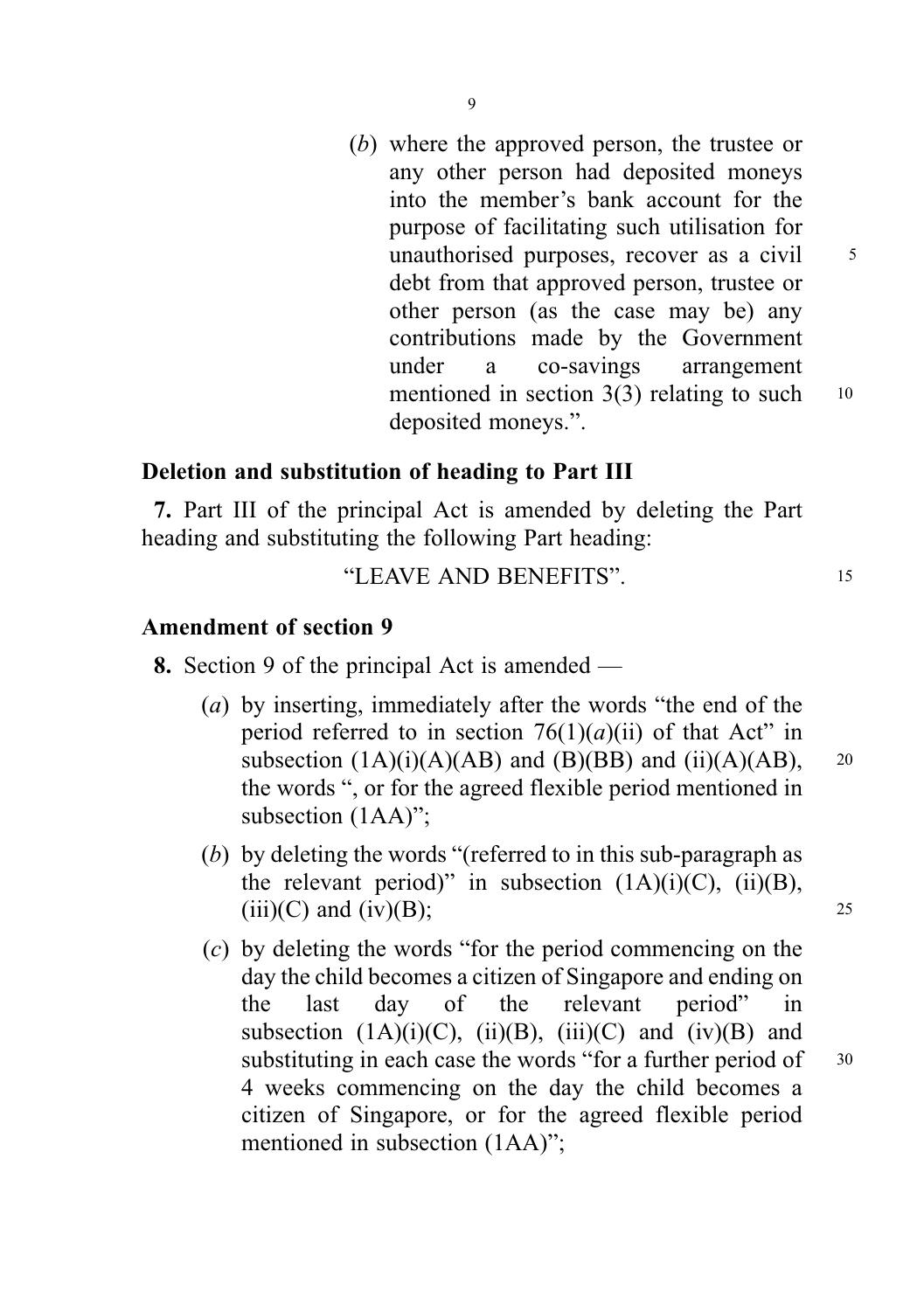- (d) by inserting, immediately after the words "the end of the period referred to in section  $76(1)(b)$  of that Act" in subsection  $(1A)(iii)(A)(AB)$  and  $(B)(BB)$  and  $(iv)(A)(AB)$ , the words ", or for the agreed flexible <sup>5</sup> period mentioned in subsection (1AA)";
	- (e) by inserting, immediately after sub-paragraph (iv) of subsection (1A), the following sub-paragraph:
- "(iva) where section  $76(1)(a)$  or (b) of the Employment Act applies, and the <sup>10</sup> child becomes a citizen of Singapore after the period of 16 weeks, which commences on the first day on which she exercised her entitlement under section  $76(1)(a)$  or <sup>15</sup> (b) (as the case may be) of that Act, but within the period of 12 months commencing on the day of her confinement —
- (A) to absent herself from work for <sup>20</sup> a further period of 4 weeks commencing on the day the child becomes a citizen of Singapore, or for the agreed flexible period mentioned in <sup>25</sup> subsection (1AA); and
- (B) to receive payment from her employer at her gross rate of pay for the further period of 4 weeks or the agreed flexible <sup>30</sup> period under sub-paragraph (A);";
	- (f) by inserting, immediately after subsection (1A), the following subsection:

"(1AA) For the purposes of subsection (1A), the <sup>35</sup> agreed flexible period consists of one or more periods where —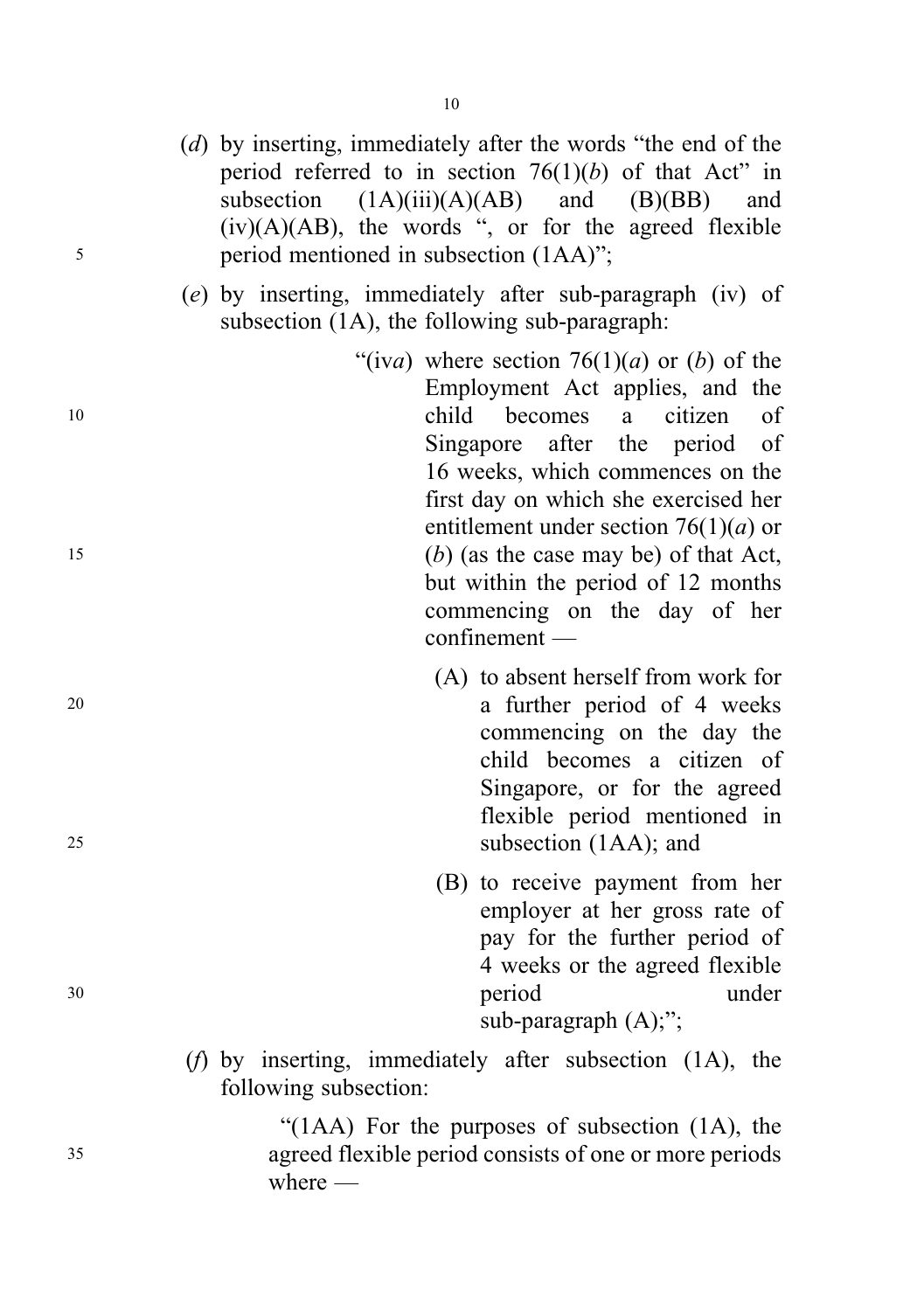- (a) each period is of a duration agreed between a female employee and her employer;
- (b) the total duration of the period (if only one), or all the periods, is equal to 4 times the employee's weekly index, or  $24$  days,  $5$ whichever is the lower; and
- $(c)$  the period (if only one), or all the periods, must commence on or after the day the child becomes a citizen of Singapore and must end on or before the last day of the 10 period of 12 months commencing on the day of her confinement relating to that child.";
- $(g)$  by inserting, immediately after subsection (2), the following subsection: 15

"(2A) Where the employment of a female employee is terminated because she resigns before she has exercised, wholly or partly, her entitlement under subsection (1), (1A) or (1B) to absent herself from work, she forfeits the following upon the termination 20 of her employment:

- (a) the entitlement (or the balance of that entitlement) under subsection (1), (1A) or (1B) (as the case may be) to absent herself from work; 25
- (b) the entitlement to receive payment from her employer at her gross rate of pay in respect of the forfeited period of absence from work under paragraph  $(a)$ .";
- (*h*) by deleting subsection (3) and substituting the following  $30$ subsection:

"(3) Without affecting section 84 or 84A of the Employment Act, where the employment of a female employee is terminated (whether by dismissal, upon the completion of her contract of service, or for any 35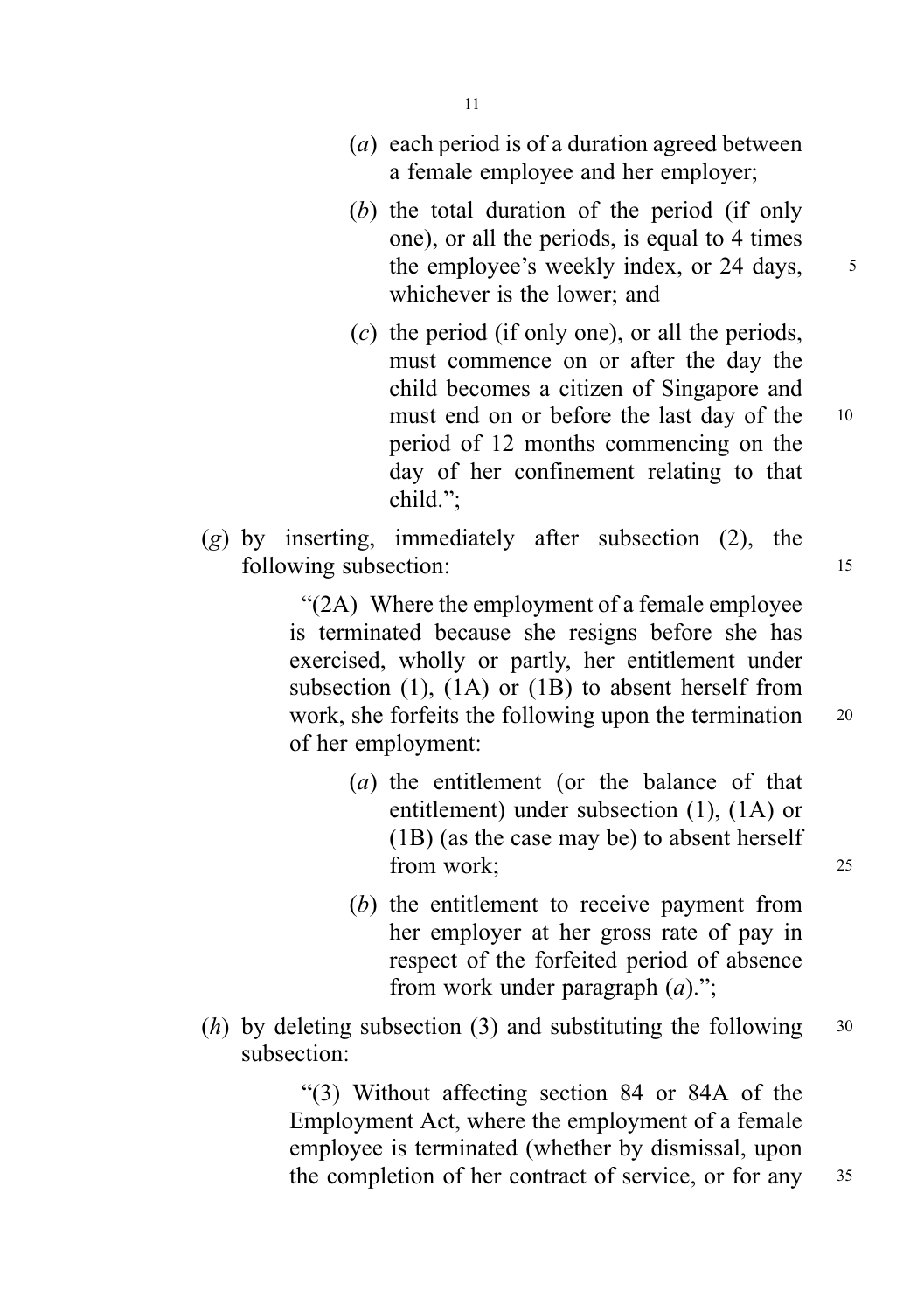reason other than by resignation), before she has exercised, wholly or partly, her entitlement to absent herself from work during —

- (a) a period mentioned in subsection  $(1)(c)(ii)$ , 5 (1A)(v)(A)(AB) or (B)(BB) or (vi)(A)(AB) or  $(B)(BB)$  or  $(1B)(ii)(B)$  or  $(iii)$ ; or
	- (b) the agreed flexible period applicable to her under subsection (1A),

she forfeits the following upon the termination of her <sup>10</sup> employment:

- (c) the entitlement (or the balance of that entitlement) to absent herself from work during any of the applicable periods mentioned in paragraph  $(a)$  or  $(b)$ ;
- <sup>15</sup> (d) the entitlement to receive payment from her employer at her gross rate of pay in respect of the forfeited period of absence from work under paragraph  $(c)$ .";
- (i) by deleting the words "(whether by resignation or <sup>20</sup> dismissal, upon the completion of her contract of service, or for any other reason)" in subsection (3A) and substituting the words "(whether by dismissal, upon the completion of her contract of service, or for any reason other than by resignation)";
- 25 (i) by deleting the words "subsection (3)" in subsection  $(6)(a)$ and substituting the words "subsection (2A), (3)";
	- (k) by deleting the word "or" at the end of subsection  $(6)(a)$ ;
- (*l*) by deleting the full-stop at the end of paragraph (*b*) of subsection (6) and substituting the word "; or", and by <sup>30</sup> inserting immediately thereafter the following paragraph:
	- " $(c)$  she is also a female employee who, before her child became a citizen of Singapore, is entitled to absent herself from work or to receive payment from any employer under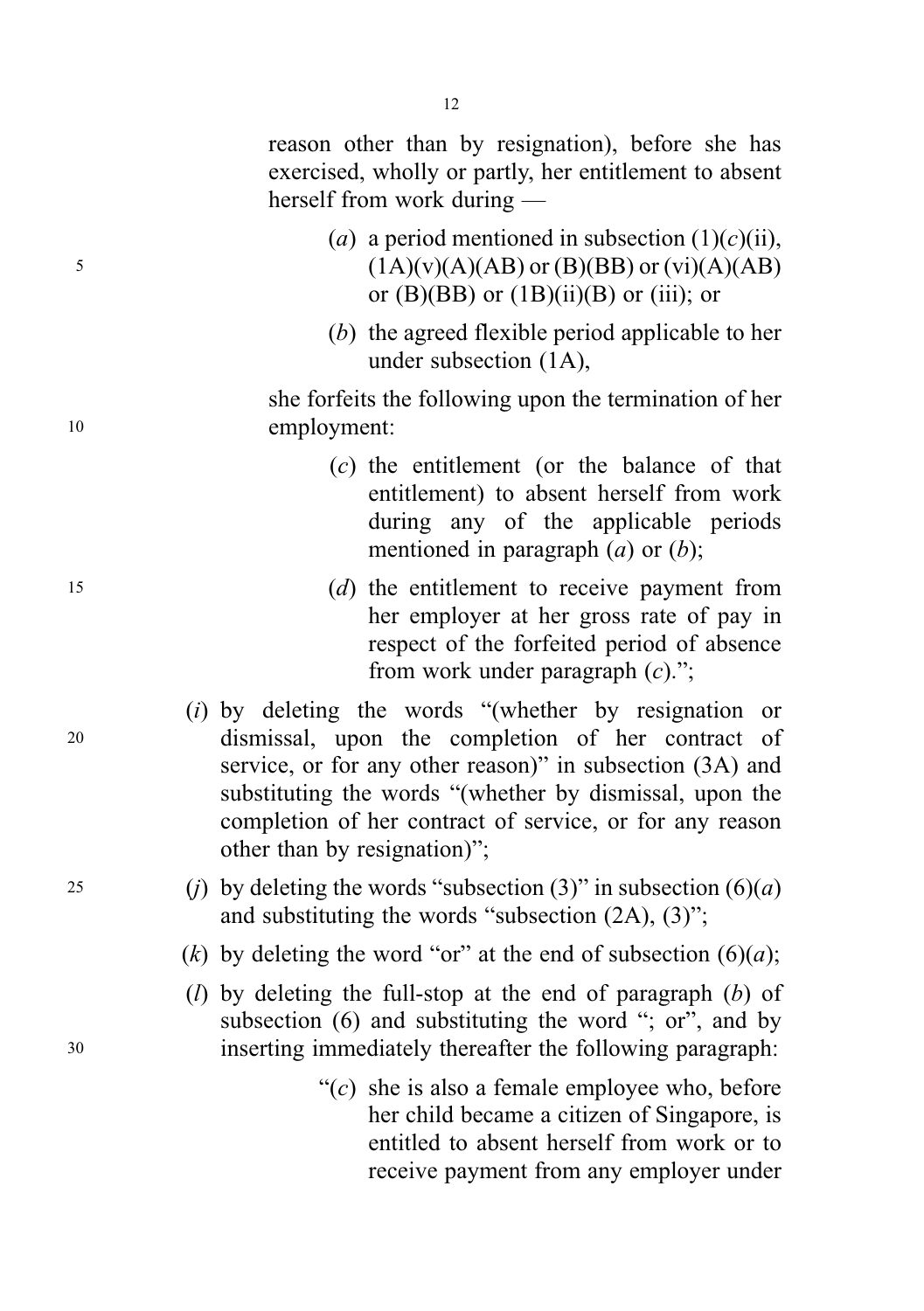section 76 of the Employment Act, in respect of the same confinement, regardless of whether she has forfeited the whole or part of her entitlement to absent herself from work or to receive 5 payment from the employer under section 76(5A) or (6) of that Act.":

 $(m)$  by deleting subsection (6B) and substituting the following subsection:

> " $(6B)$  Subsections  $(3)$ ,  $(3A)$  and  $(6)$  do not 10 disqualify a female employee from claiming payment from the Government under subsection (5A) if she would have been entitled to absent herself from work or to receive payment from her employer under subsection  $(1)$ ,  $(1A)$  or  $(1B)$ , or 15 section 76(1)(*a*), (*b*) or (*c*) or (1A) of the Employment Act, had her employment not been terminated by reason of one of the following:

- (a) upon the completion of her contract of service: 20
- (b) on the ground of redundancy or by reason of any reorganisation of her employer's profession, business, trade or work.";
- (n) by deleting the word "or" at the end of subsection  $(8)(a)$ ;
- (o) by deleting the full-stop at the end of paragraph  $(b)$  of 25 subsection (8) and substituting the word "; or", and by inserting immediately thereafter the following paragraph:
	- " $(c)$  any other court of competent jurisdiction in Singapore has decided that the female employee was dismissed with just cause 30 or excuse, or for sufficient cause, by that employer before her confinement."; and
- (p) by deleting subsections  $(9)$  and  $(10)$ .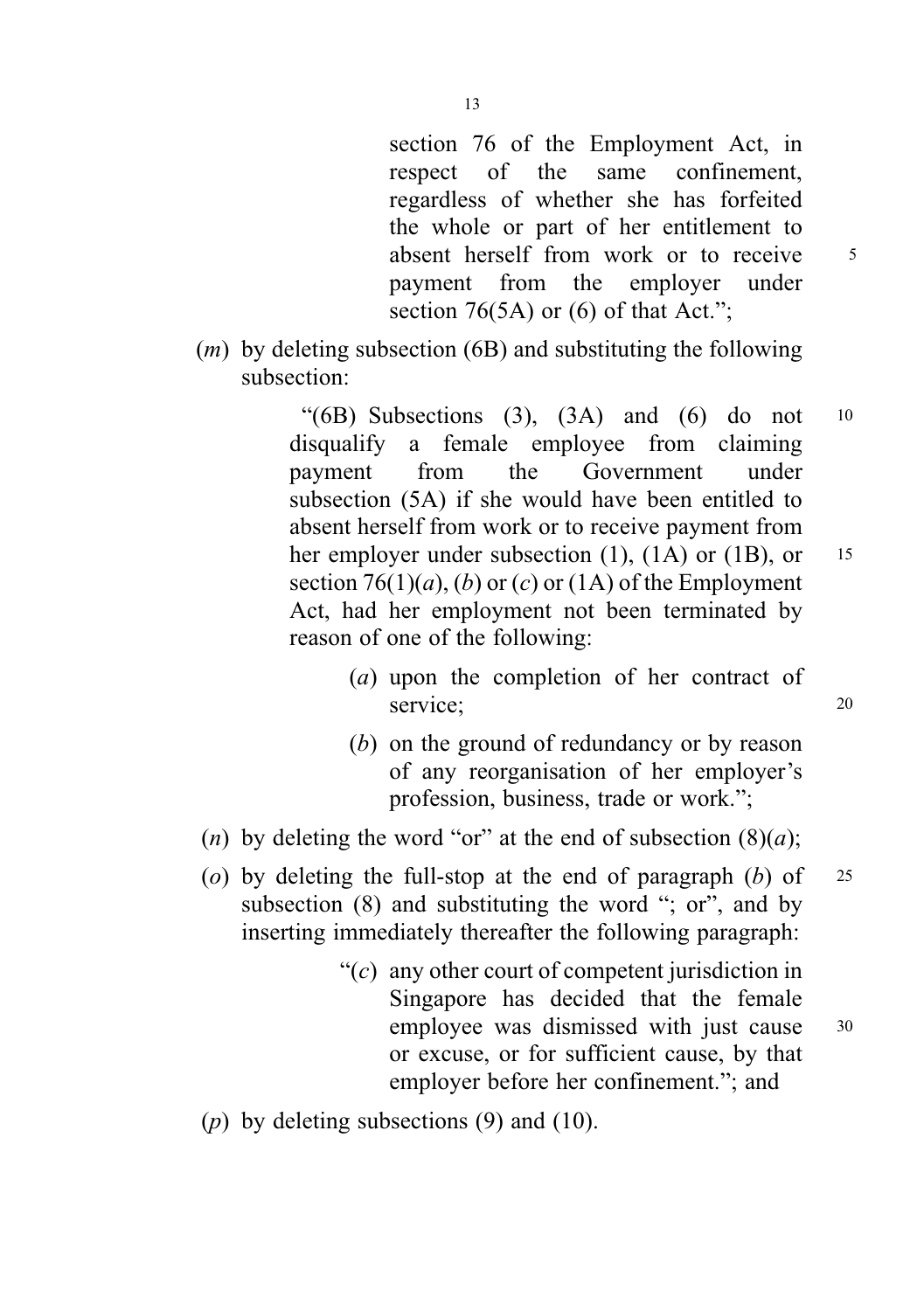#### Amendment of section 9A

- 9. Section 9A of the principal Act is amended
	- (a) by deleting paragraph (a) of subsection (1) and substituting the following paragraph:
- <sup>5</sup> "(a) her confinement in respect of a child occurs, or the estimated delivery date for her confinement is, on or after 1 January 2017, or (in the case of a stillborn child) on or after the date of commencement of 10 section  $9(a)$  of the Child Development Co-Savings (Amendment) Act 2021;";
- (b) by inserting, immediately after the word "birth" in subsections  $(1)(b)$  and  $(2)(b)(i)$ , the words ", or (in the case of a stillborn child) would have been a citizen of <sup>15</sup> Singapore at birth";
	- (c) by deleting paragraph  $(a)$  of subsection  $(2)$  and substituting the following paragraph:
- " $(a)$  her confinement in respect of a child occurs, or the estimated delivery date for <sup>20</sup> her confinement is, on or after 1 January 2017, or (in the case of a stillborn child) on or after the date of commencement of section  $9(c)$  of the Child Development Co-Savings (Amendment) Act 2021;";
- <sup>25</sup> (d) by inserting, immediately after the words "12 months" in subsection  $(2)(c)$ , the word "immediately";
	- (e) by inserting, immediately after the word "both" in subsection  $(2)(c)$ , the words "(whether in Singapore or outside Singapore)";
- 30 (*f*) by deleting paragraph (*d*) of subsection (2) and substituting the following paragraph:
	- " $(d)$  in the case of a woman who has been employed outside Singapore or self-employed outside Singapore, she —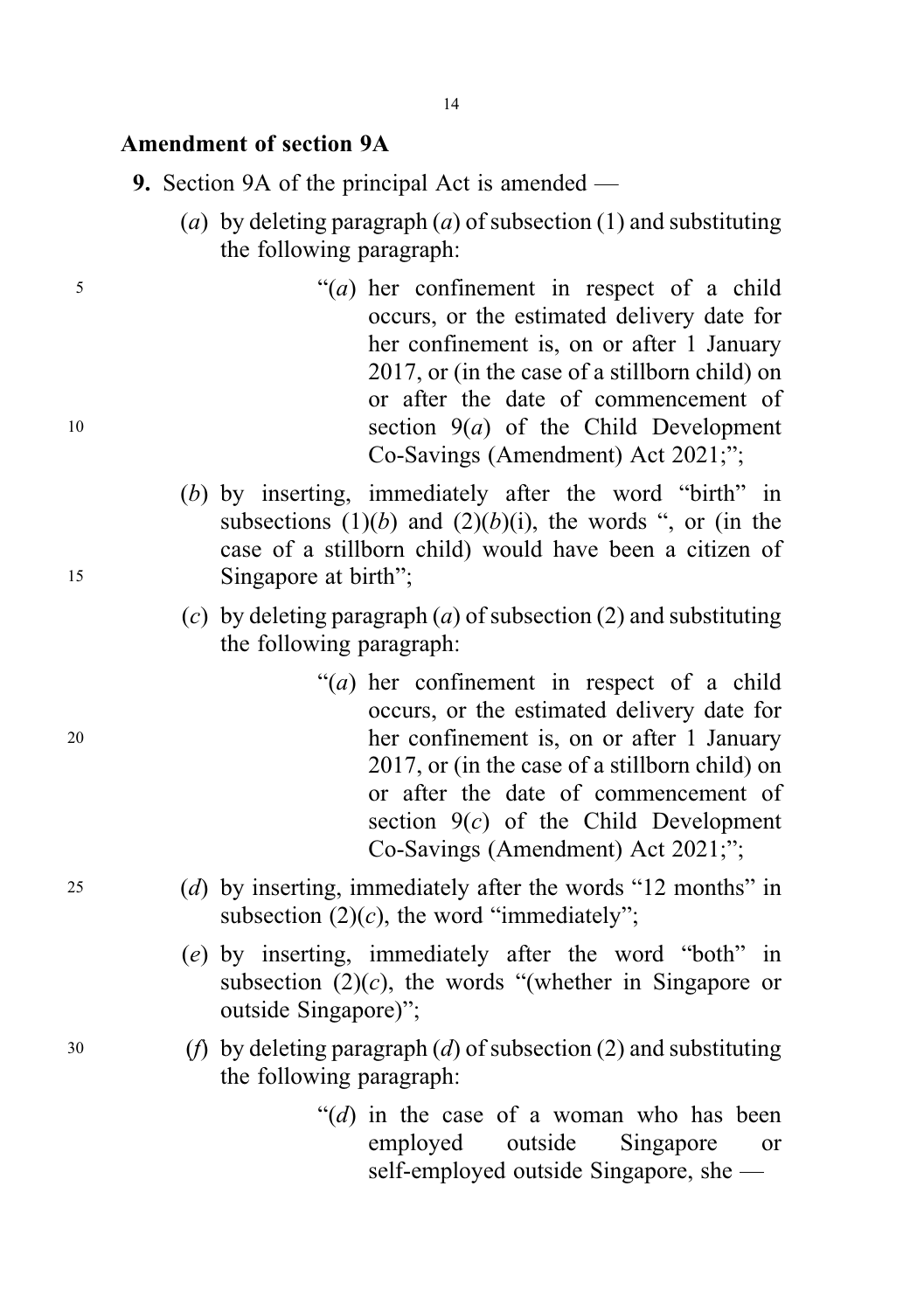15

- (i) is resident in Singapore, and is no longer employed outside Singapore or self-employed outside Singapore (as the case may be), on the day of her confinement: and 5
- (ii) opts to do either or both of the following:
	- (A) use any period during the 12 months immediately before the day of her confinement <sup>10</sup> when she was employed outside Singapore, or was self-employed outside Singapore, to satisfy the requirement in paragraph  $(c)$ ; 15
	- (B) use her income during any period mentioned in sub-paragraph (A) to calculate her total income for the purposes of section  $9(5A)$ ."; 20
- $(g)$  by deleting subsection (4) and substituting the following subsection:

"(4) The payment that a female employee is entitled to receive from her employer under section 9(1), (1A) or (1B) in respect of her confinement is subject to the <sup>25</sup> following amounts that apply for the following period or periods:

- (a) if her confinement is her first or second specified event —
	- (i) an amount that does not exceed <sup>30</sup> \$10,000 for every period of absence specified in each of the following sub-paragraphs:
		- (A) where the amount is paid under section  $9(1)$  in respect of her  $35$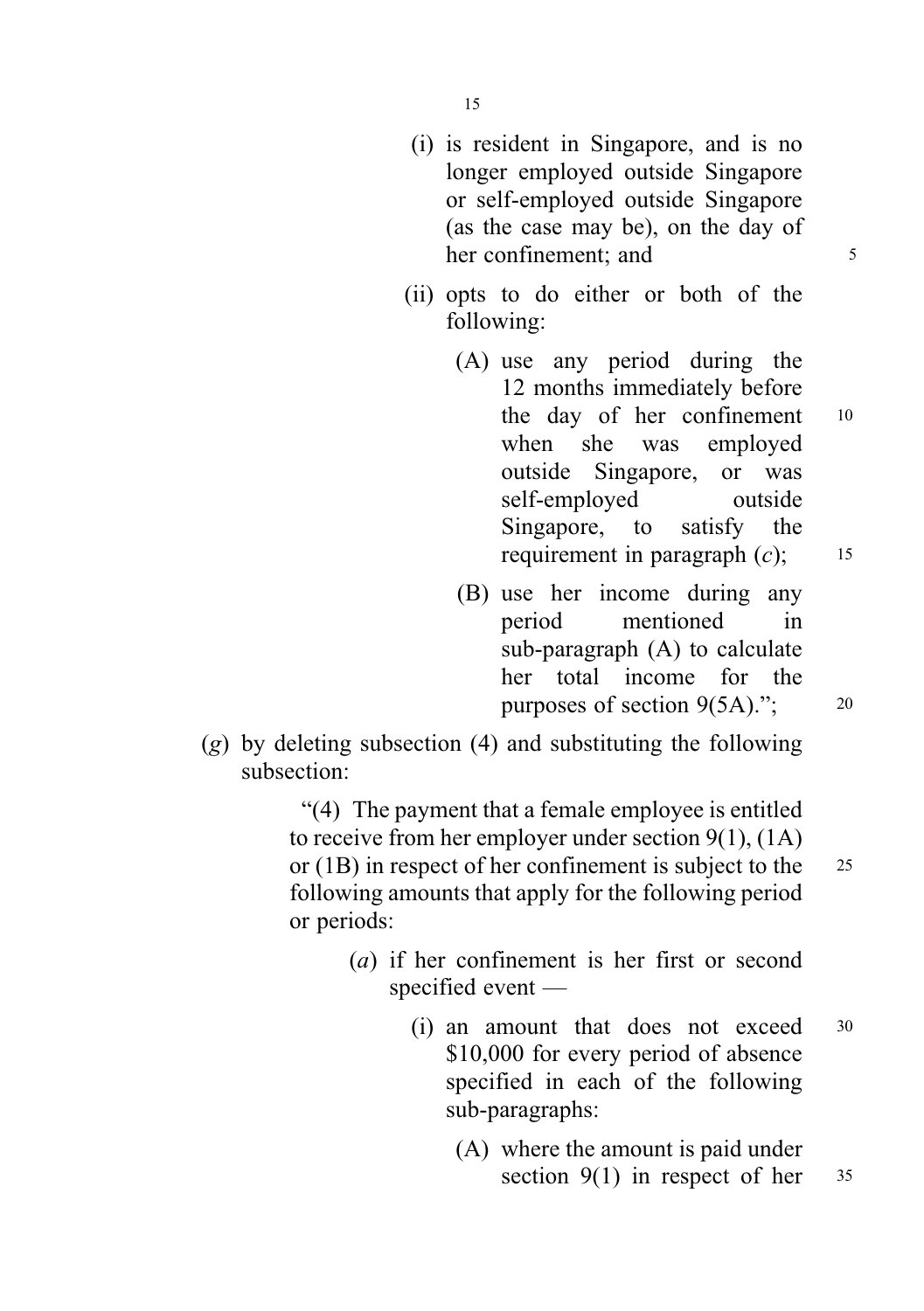absence from work under section 9(1)(*a*) or (*b*) — every period equal in duration to 4 times the employee ' s <sup>5</sup> weekly index or every 24 days, whichever is the lower, of her absence from work under section  $9(1)(a)$  or ( b) (as the case may be) after 10 the first 8 weeks of such the first 8 weeks of such 10 absence;

- (B) where the amount is paid under section 9(1) in respect of her absence from work under 15 section  $9(1)(c)(ii)$  - every period equal in duration to 4 times the employee ' s weekly index or every 24 days, whichever is the <sup>20</sup> lower, of her absence from work under that provision after the first 8 weeks of her absence from work under section  $9(1)(c)(i)$ ;
- <sup>25</sup> (C) where the amount is paid under section  $9(1A)(i)$  or  $(iii)$  every period equal in duration to 4 times the employee ' s weekly index or every <sup>30</sup> 24 days, whichever is the lower, of her absence from work under that provision or under section 76 $(1)(a)$  or  $(b)$  of the Employment Act (as the <sup>35</sup> case may be), after the first 8 weeks of her absence from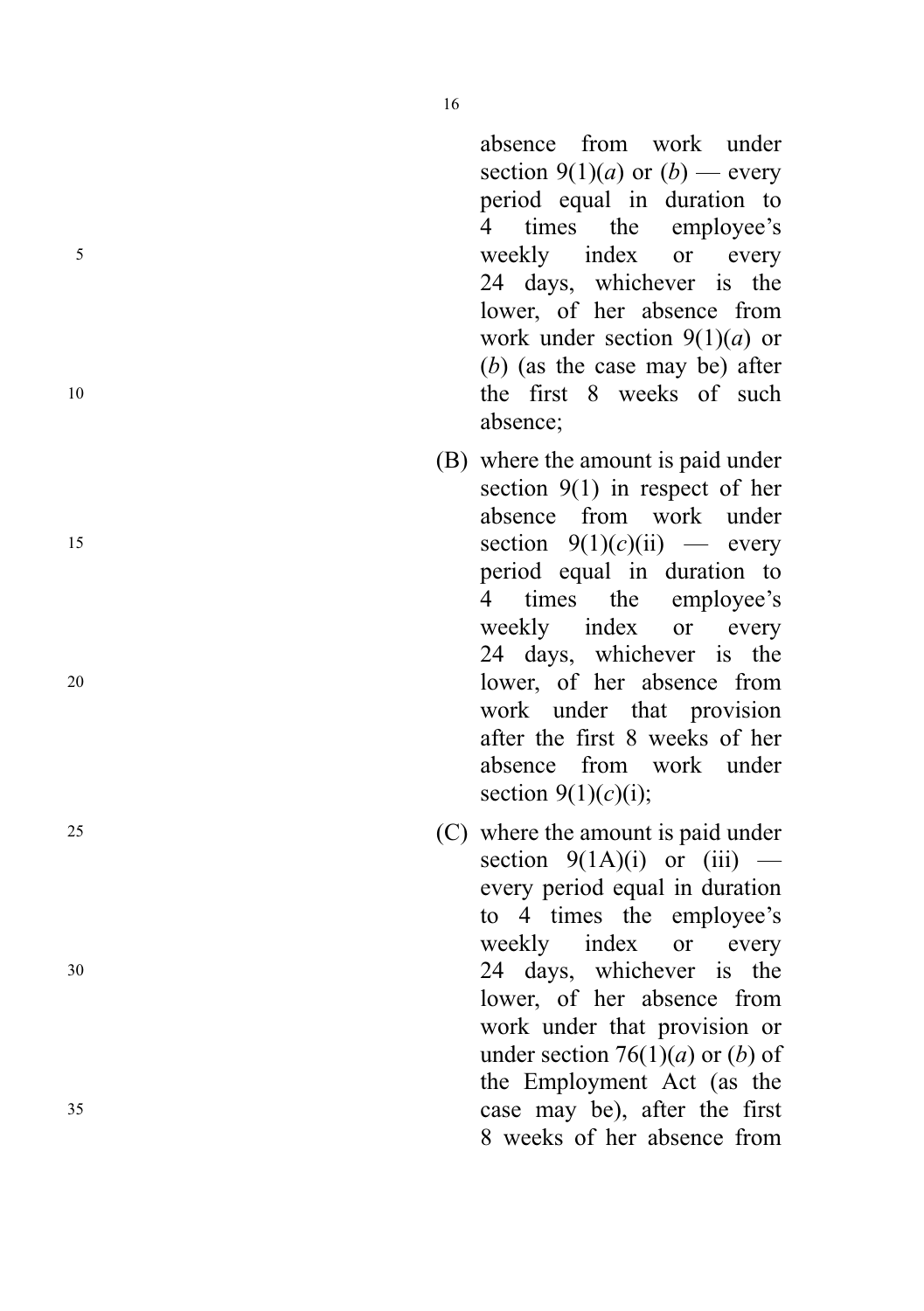work under section  $76(1)(a)$  or (b) of that Act;

- (D) where the amount is paid under section  $9(1A)(iva)$  or  $(1B)(ii)(B)$  or  $(iii)$  — every 5 period equal in duration to 4 times the employee's weekly index or every 24 days, whichever is the lower, of her absence from 10 work under any of those provisions;
- (E) where the amount is paid under section  $9(1A)(v)(A)(AA)$  or  $(B)(BA)$  — every period 15 equal in duration to 4 times the employee's weekly index or every 24 days, whichever is the lower, of her absence from work under 20 section  $76(1)(c)(ii)$  of the Employment Act after the first 8 weeks of her absence from work under section  $76(1)(c)(i)$ of that Act; <sup>25</sup>
- (F) where the amount is paid under section  $9(1A)(v)(A)(AB)$  or  $(B)(BB)$  — every period equal in duration to 4 times the employee's weekly index or  $30$ every 24 days, whichever is the lower, of her absence from work under that provision after the first 8 weeks of her absence from work under <sup>35</sup> section  $76(1)(c)(i)$  of the Employment Act;

17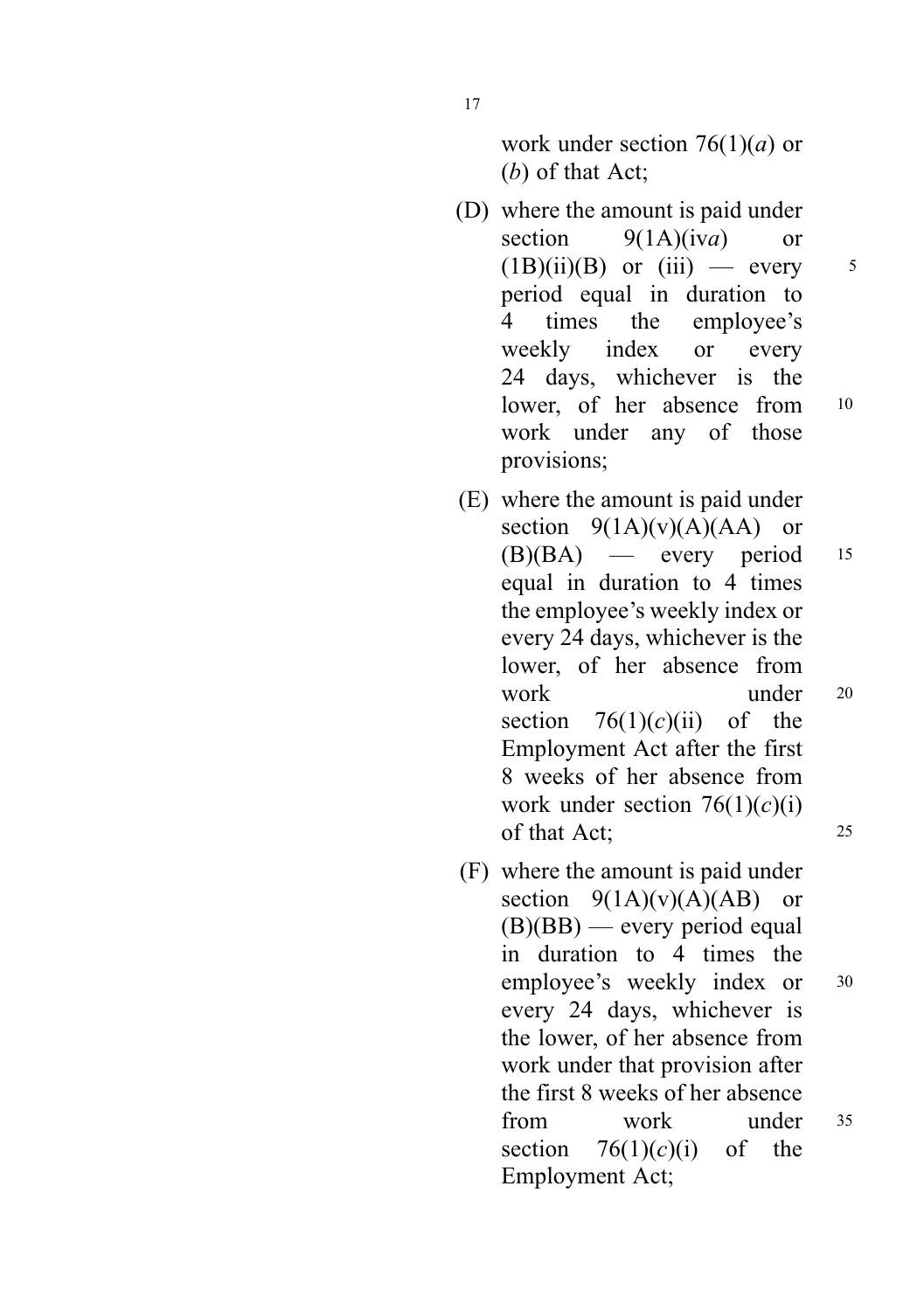- 18
- (G) where the amount is paid under section  $9(1B)(i)$  every period equal in duration to 4 times the employee ' s <sup>5</sup> weekly index or every 24 days, whichever is the lower, of her absence from work under that provision after the first 8 weeks of such 10 absence: and
- (ii) in any case, an amount that does not exceed a total of \$20,000 for the period of absence (if only one), or all the periods of absence, under 15 sub-paragraph  $(i)(A)$ ,  $(B)$ ,  $(C)$ ,  $(D)$ , (E), (F) or (G), whichever is applicable;
- ( b) if her confinement is her third or subsequent specified event and the <sup>20</sup> amount is paid under section 9(1) in respect of any period of absence under section  $9(1)(a)$ ,  $(b)$  or  $(c)(i)$  or  $(ii)$ , or paid under section  $9(1A)(ii)$ ,  $(iv)$ ,  $(iva)$  or  $(vi)$  or  $(1B)(i)$ ,  $(ii)(A)$  or  $(B)$  or  $(iii)$  —
- <sup>25</sup> (i) an amount that does not exceed \$10,000 for every period equal in duration to 4 times the employee's weekly index or every 24 days, whichever is the lower, of her <sup>30</sup> absence from work; and
- (ii) in any case, an amount that does not exceed a total of \$40,000 for the period of absence (if only one) under sub-paragraph (i), or all the periods <sup>35</sup> of absence under that sub-paragraph, whichever is applicable.";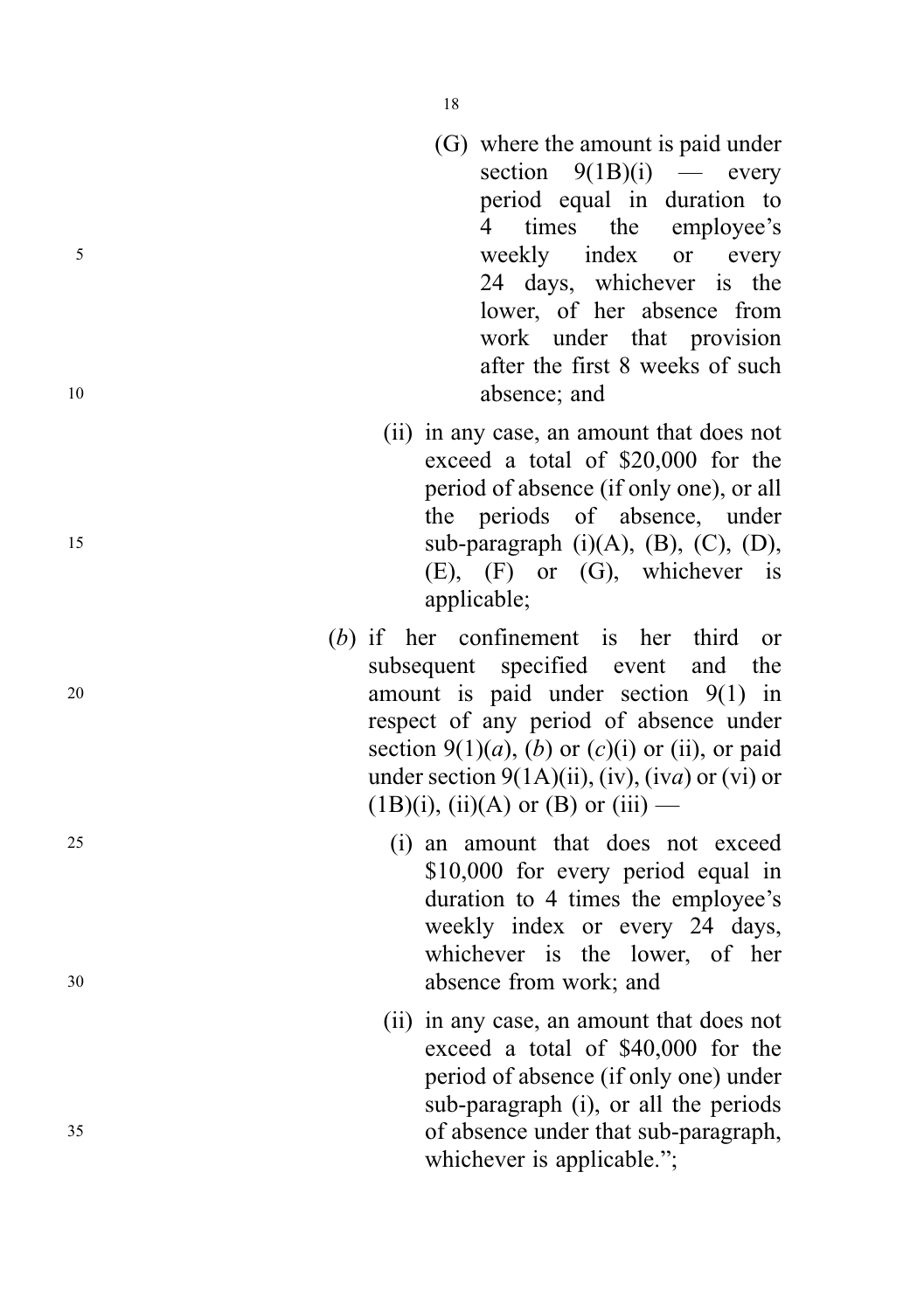- (h) by deleting sub-paragraphs (i) and (ii) of subsection  $(5)(a)$ and substituting the following sub-paragraphs:
	- "(i) does not exceed \$10,000 for every period equal in duration to 4 times her weekly index or every 24 days,  $\frac{5}{3}$ whichever is the lower, of her cessation of active engagement in her trade, business, profession or vocation —
		- (A) under section  $9(4)(b)(i)$  or (ii), 10 which period is after the first 8 weeks of such cessation;
		- (B) under section  $9(4)(b)(iii)(B)$ , which period is after the first 8 weeks of such cessation <sup>15</sup> under section  $9(4)(b)(iii)(A)$ ;
		- (C) under section  $9(4A)(c)(i)$  or  $(ii)(A)$ , which period is after the period of 8 weeks mentioned in <sup>20</sup> section  $9(5)(a)(ii)(B)$ ; or
		- (D) under section  $9(4A)(c)(ii)(B)$ or (iii), which period is after the period of 8 weeks mentioned in <sup>25</sup> section  $9(5)(a)(ii)(B)$ ; and
	- (ii) in any case, does not exceed a total of \$20,000 for the period of cessation (if only one), or all the periods of cessation, under <sup>30</sup> sub-paragraph  $(i)(A)$ ,  $(B)$ ,  $(C)$  or (D), whichever is applicable; and";
- (i) by deleting sub-paragraphs (i) and (ii) of subsection  $(5)(b)$ and substituting the following sub-paragraphs: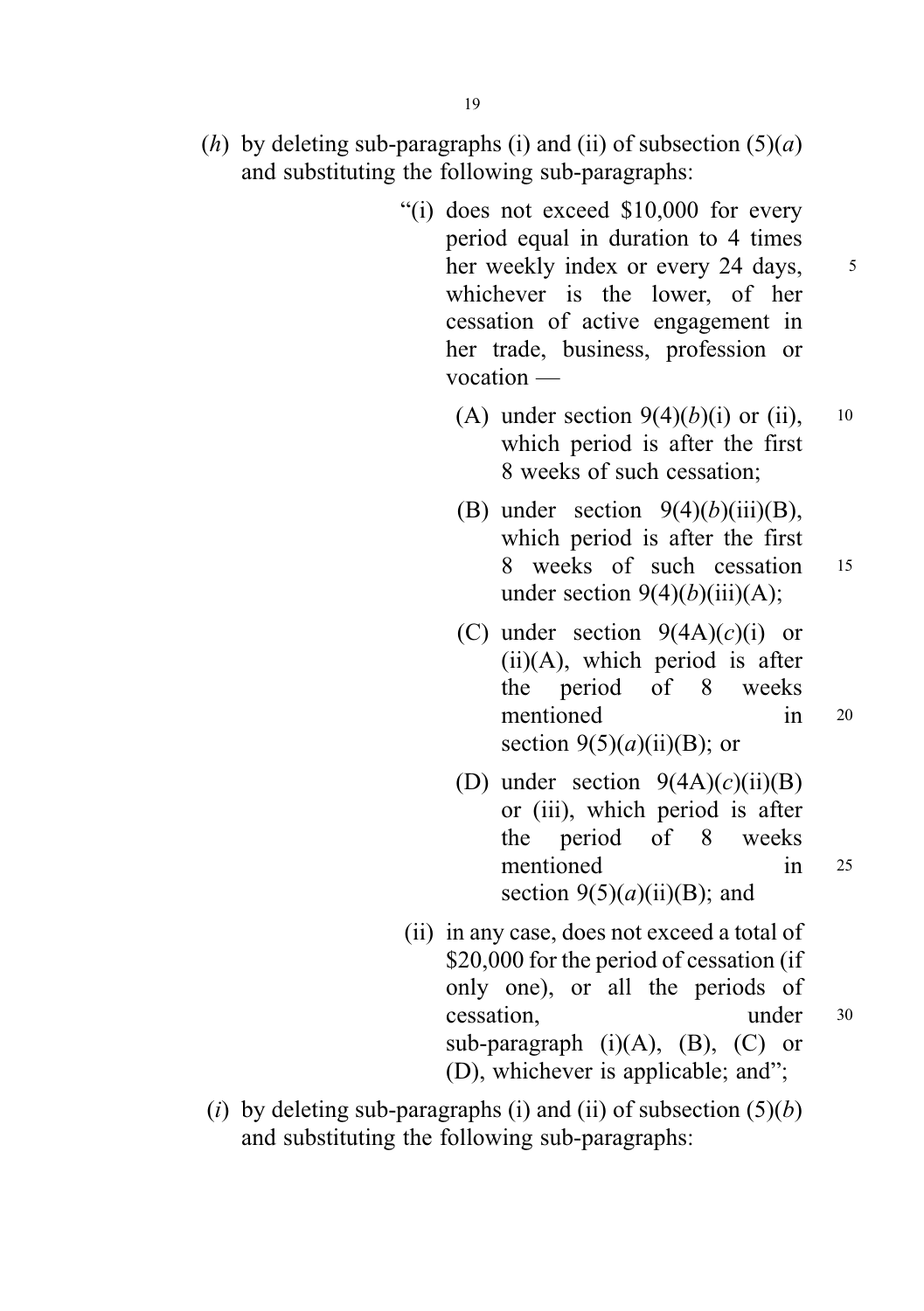- "(i) does not exceed \$10,000 for every period equal in duration to 4 times her weekly index or every 24 days, whichever is the lower, of her <sup>5</sup> cessation of active engagement in her trade, business, profession or vocation under section  $9(4)(b)(i)$ , (ii) or (iii)(A) or (B) or  $(4A)(c)(i)$ ,  $(ii)(A)$  or  $(B)$  or  $(iii)$ ; and
- <sup>10</sup> (ii) in any case, does not exceed a total of \$40,000 for the period of absence (if only one) under sub-paragraph (i), or all the periods of absence under that sub-paragraph, whichever is 15 applicable.";
- $(i)$  by deleting the words "is entitled, upon such payment, to claim reimbursement from the Government" in subsection  $(5A)(b)(i)(B)$  and substituting the words "is entitled to claim, or has claimed, reimbursement from the <sup>20</sup> Government for such payment";
	- $(k)$  by deleting the word "or" at the end of subsection  $(5A)(b)(i)(B)$ ;
- (*l*) by deleting the full-stop at the end of sub-paragraph (ii) of subsection  $(5A)(b)$  and substituting the word "; or", and by <sup>25</sup> inserting immediately thereafter the following sub-paragraph:
- "(iii) the female employee's employment is terminated upon completion of her contract of service, and she failed to <sup>30</sup> exercise any part of her entitlement under this Act to be absent from work before the date of completion of her contract.";
- (m) by inserting, immediately after the word "born" in <sup>35</sup> subsection (5B), the words "or stillborn";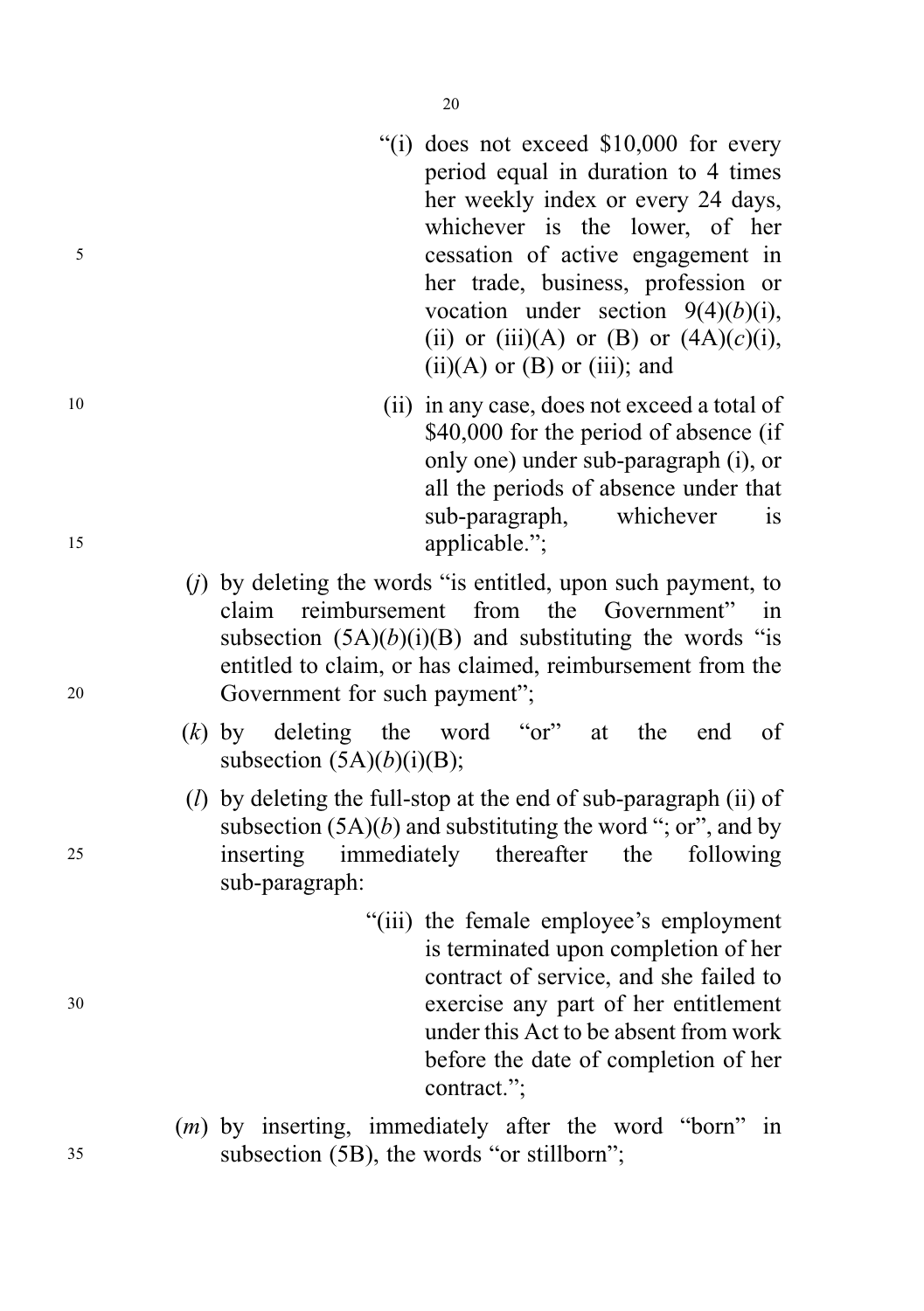- (*n*) by deleting the words "to  $(10)$ " in subsection  $(8)$  and substituting the words "to (8)"; and
- (o) by deleting the definitions of "employed outside Singapore" and "self-employed outside Singapore" in subsection  $(8)$ .

# Amendment of section 10

10. Section 10 of the principal Act is amended —

- (a) by deleting the words "every 4 weeks or 24 days, as the case may be" in subsection  $(2)(a)(i)$  and  $(b)(i)$  and substituting in each case the words "every period equal 10 in duration to 4 times the employee's weekly index or every 24 days, whichever is the lower"; and
- (b) by inserting, immediately after subsection (2), the following subsections:

"(2A) Where an employer makes payment to a 15 female employee in relation to whom the requirements of subsection (2B) are satisfied, in respect of her absence from work for her confinement, the Government may reimburse the employer an amount that — 20

- (a) if the employee's confinement is her first or second specified event — does not exceed each of the amounts mentioned in subsection  $(2)(a)(i)$  and (ii); and
- (b) if the employee's confinement is her third  $25$ or subsequent specified event — does not exceed each of the amounts mentioned in subsection  $(2)(b)(i)$  and  $(ii)$ .

(2B) For the purposes of subsection (2A), the requirements are all of the following:  $30$ 

> (a) the female employee's confinement occurs, or the estimated delivery date for her confinement is, on or after the date of commencement of section  $10(b)$  of the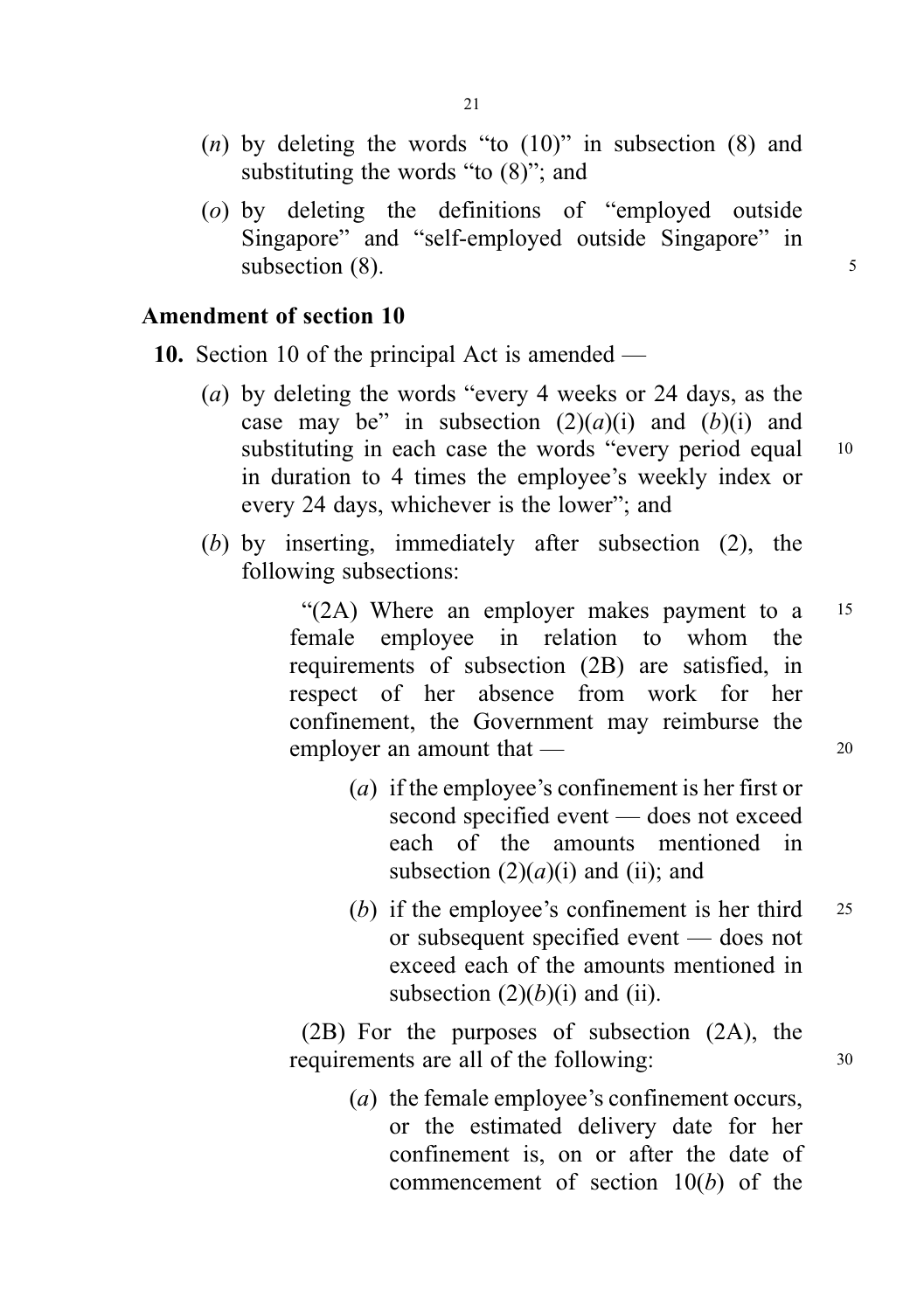|    | (Amendment) Act 2021; |           |                                     |                                            |                                                                                                                                                            |      |
|----|-----------------------|-----------|-------------------------------------|--------------------------------------------|------------------------------------------------------------------------------------------------------------------------------------------------------------|------|
|    |                       | $(b)$ the | $\mathop{\rm confinement}\nolimits$ | child delivered                            | during                                                                                                                                                     | her  |
| 5  |                       |           |                                     | Singapore at birth; or                     | (i) is a citizen of Singapore at the time of<br>the child's birth, or is a stillborn child<br>who would have been a citizen of                             |      |
| 10 |                       |           |                                     | on the date of the child's birth;          | (ii) is not a citizen of Singapore at the<br>time of the child's birth, but becomes<br>a citizen of Singapore within the<br>period of 12 months commencing |      |
| 15 |                       |           | employee's                          | absence<br>accordance with that provision; | (c) where paragraph $(b)(ii)$ applies, the female<br>from<br>commences on or after the day the child<br>becomes a citizen of Singapore in                  | work |
| 20 |                       |           |                                     | the day of her confinement;                | (d) the female employee's absence from work<br>occurs within 12 months commencing on                                                                       |      |
|    |                       |           |                                     |                                            | (e) the female employee does not satisfy the<br>requirement in section $9A(1)(c)$                                                                          | or   |

# <sup>25</sup> Repeal of section 11

11. Section 11 of the principal Act is repealed.

# Amendment of section 12

12. Section 12(2) of the principal Act is amended by deleting the words "12AA, 12B, 12D, 12E or 12H" in paragraph  $(a)$  and <sup>30</sup> substituting the words "12A, 12AA, 12B, 12D, 12E, 12H or 12HA".

 $9A(1A)(c)$ .".

Child Development Co-Savings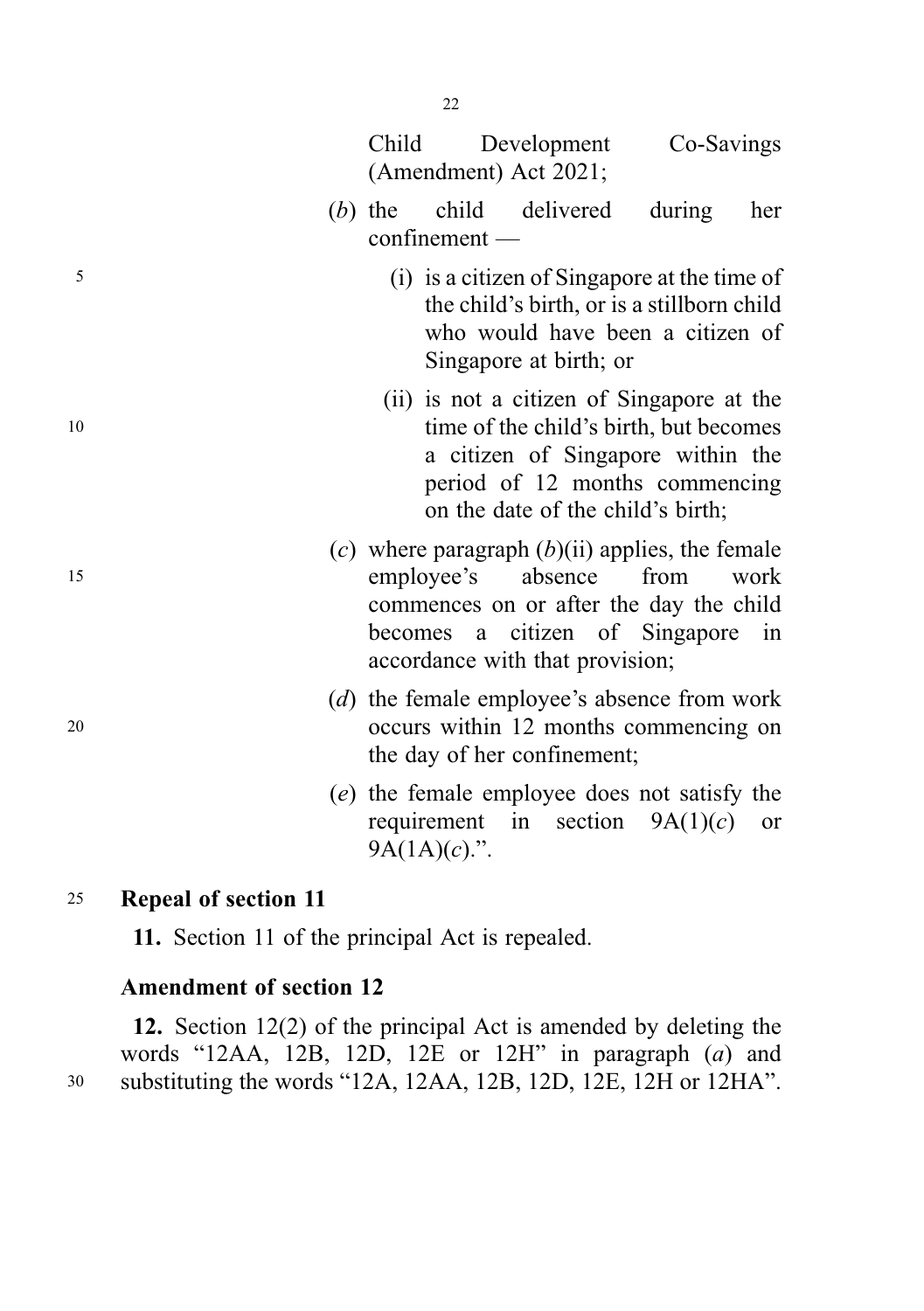#### New section 12A

13. The principal Act is amended by inserting, immediately after section 12, the following section:

#### "Adoption benefits for eligible adoptive mothers

12A.—(1) This section applies to a woman who satisfies the  $\frac{5}{5}$ requirements of section 12AC(2) (called in this section an eligible adoptive mother).

(2) Unless disqualified under subsection (5), an eligible adoptive mother is entitled to claim from the Government —

- (a) if the making of her application to adopt a child, or the  $10$ issue of the dependant's pass in respect of a child, is her first or second specified event — an amount equivalent to 56 days of her total income during such period before the eligibility date for the application to adopt the child as may be prescribed; or 15
- (b) if the making of her application to adopt a child, or the issue of the dependant's pass in respect of a child, is her third or subsequent specified event — an amount equivalent to 84 days of her total income during such period before the eligibility date for the application to <sup>20</sup> adopt the child as may be prescribed.

(3) An eligible adoptive mother's entitlement under subsection  $(2)$  is —

- (a) an amount that does not exceed \$10,000 for every 28 days; and 25
- (b) to be reduced in accordance with any regulations made under section 20, if any of the conditions in subsection (4) applies in relation to her.

(4) The conditions mentioned in subsection  $(3)(b)$  are the following: 30

- (*a*) the eligible adoptive mother's employer
	- (i) has paid or is required to pay her any amount in respect of her adoption of the child; and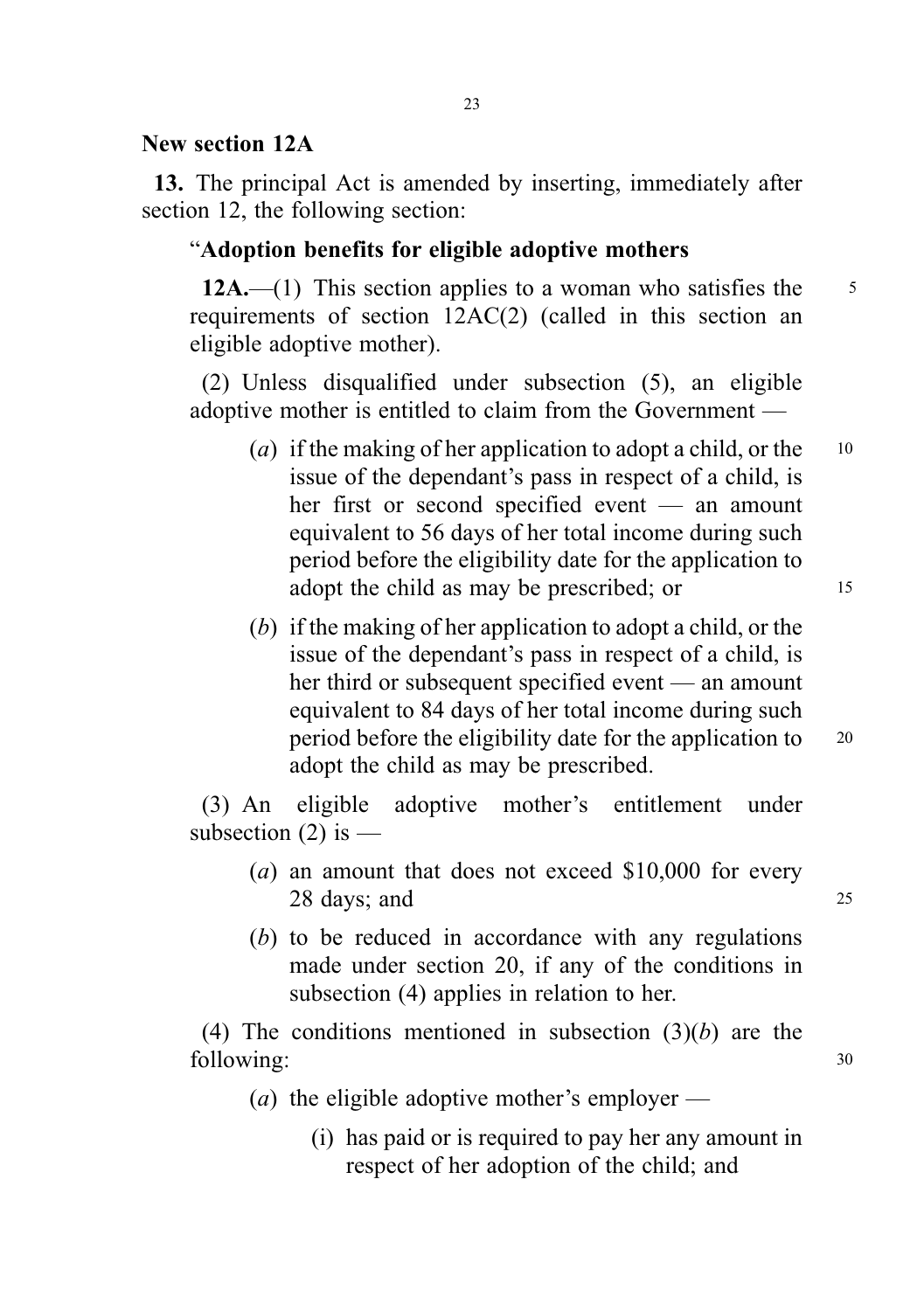- 
- <sup>5</sup> (b) where the eligible adoptive mother has made an election under section 12E(5) for the adoptive father of the child to take shared parental leave or claim lost income in respect of the child —

(ii) is entitled to claim, or has claimed, reimbursement from the Government for such payment under section 12AD (whether or not pursuant to an exemption under section 22);

- (i) the father's employer —
- <sup>10</sup> (A) has paid or is required to pay the father an amount under section 12E(2) for shared parental leave in respect of the child; and
- (B) is entitled to claim reimbursement from the Government for such payment under <sup>15</sup> section 12G (whether or not pursuant to an exemption under section 22); or
- (ii) the father is entitled to claim his lost income under section 12E(3), in respect of the child, for ceasing to be actively engaged in his trade, <sup>20</sup> business, profession or vocation (whether or not pursuant to an exemption under section 22);
- (c) the employment of the eligible adoptive mother is terminated upon completion of her contract of service, and she failed to exercise any part of her <sup>25</sup> entitlement under this Act to be absent from work before the date of completion of her contract.

(5) Except as provided in subsections (6) and (7), an eligible adoptive mother is not entitled to claim any payment from the Government under subsection (2) if —

<sup>30</sup> (a) she is also a female employee who is entitled to absent herself from work and to receive payment from her employer under section 12AA, in respect of the same adoption, regardless of whether she has ceased to be entitled to any adoption leave and any payment in lieu <sup>35</sup> of that leave under section 12AA(2); or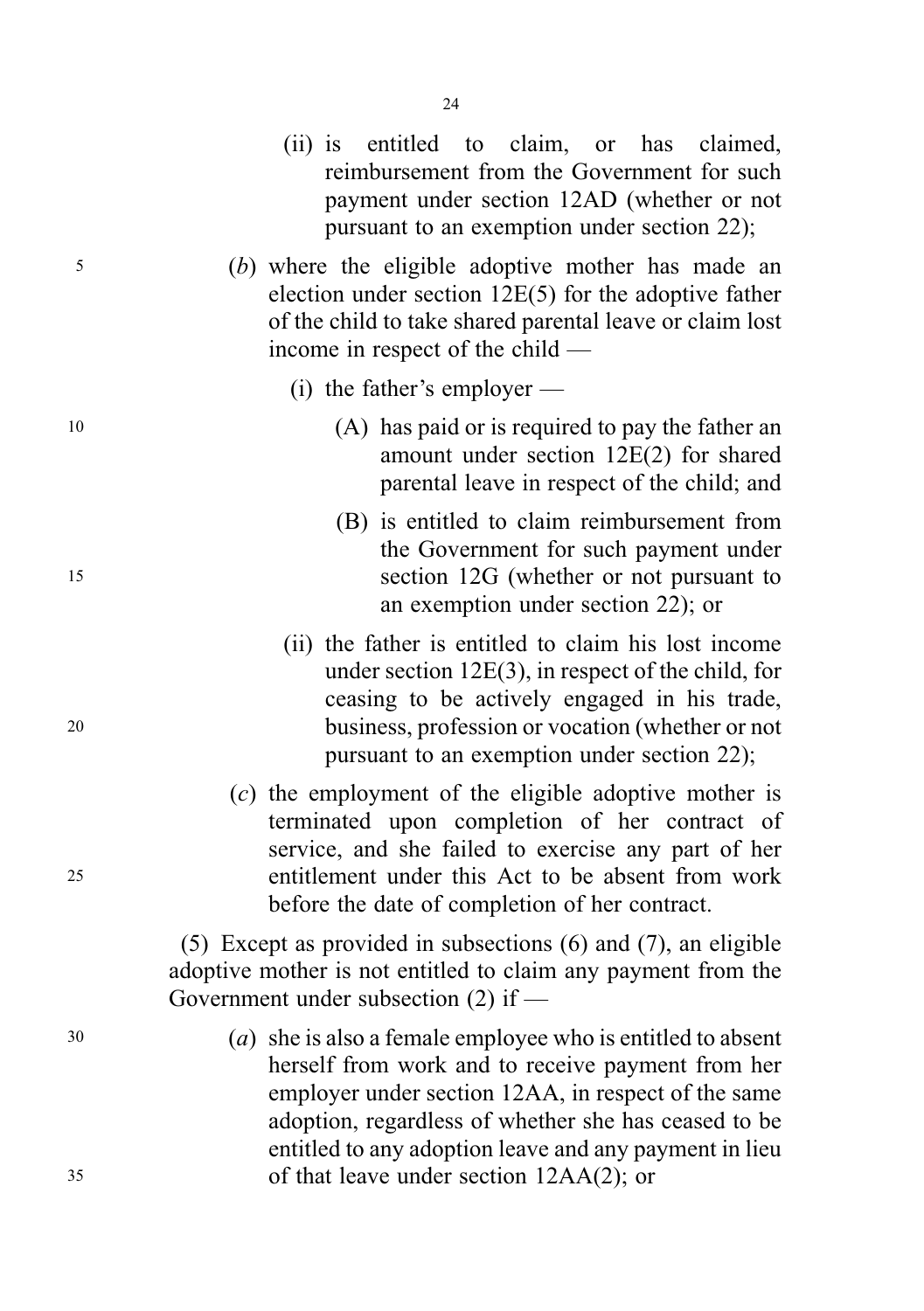(b) she is also a self-employed woman who is entitled to claim from the Government her lost income under section 12AB in respect of the same adoption.

(6) Subsection (5) and section 12M do not disqualify an eligible adoptive mother from claiming payment from the 5 Government under subsection (2) in respect of any period when she is on leave of absence without pay granted by her employer at her request, if the leave is for a continuous period ending at least 12 months after the date of birth of the adopted child.

(7) Subsection (5) and section  $12AA(2)(a)$  do not disqualify 10 an eligible adoptive mother from claiming payment from the Government under subsection (2), if she would have been entitled to absent herself from work and to receive payment from her employer under section 12AA, had her employment not been terminated by reason of one of the following: 15

- (a) upon the completion of her contract of service;
- (b) on the ground of redundancy or by reason of any reorganisation of her employer's profession, business, trade or work.

(8) Section 9(7) and (8) applies to the meaning of the total  $20$ income of an eligible adoptive mother under subsection (2), with the following modifications:

- (a) every reference in section  $9(7)$  and (8) to a period prescribed for the purposes of section 9(5A) is a reference to a period prescribed for the purposes of 25 subsection (2);
- (b) every reference in section  $9(7)$  and (8) to a woman's employment or self-employment, or both, is a reference to an eligible adoptive mother's employment or self-employment, or both. 30

(9) The amount of payment mentioned in subsection  $(3)(a)$  is inclusive of any contribution to the Central Provident Fund which a female employee or a self-employed woman is liable to make under the Central Provident Fund Act.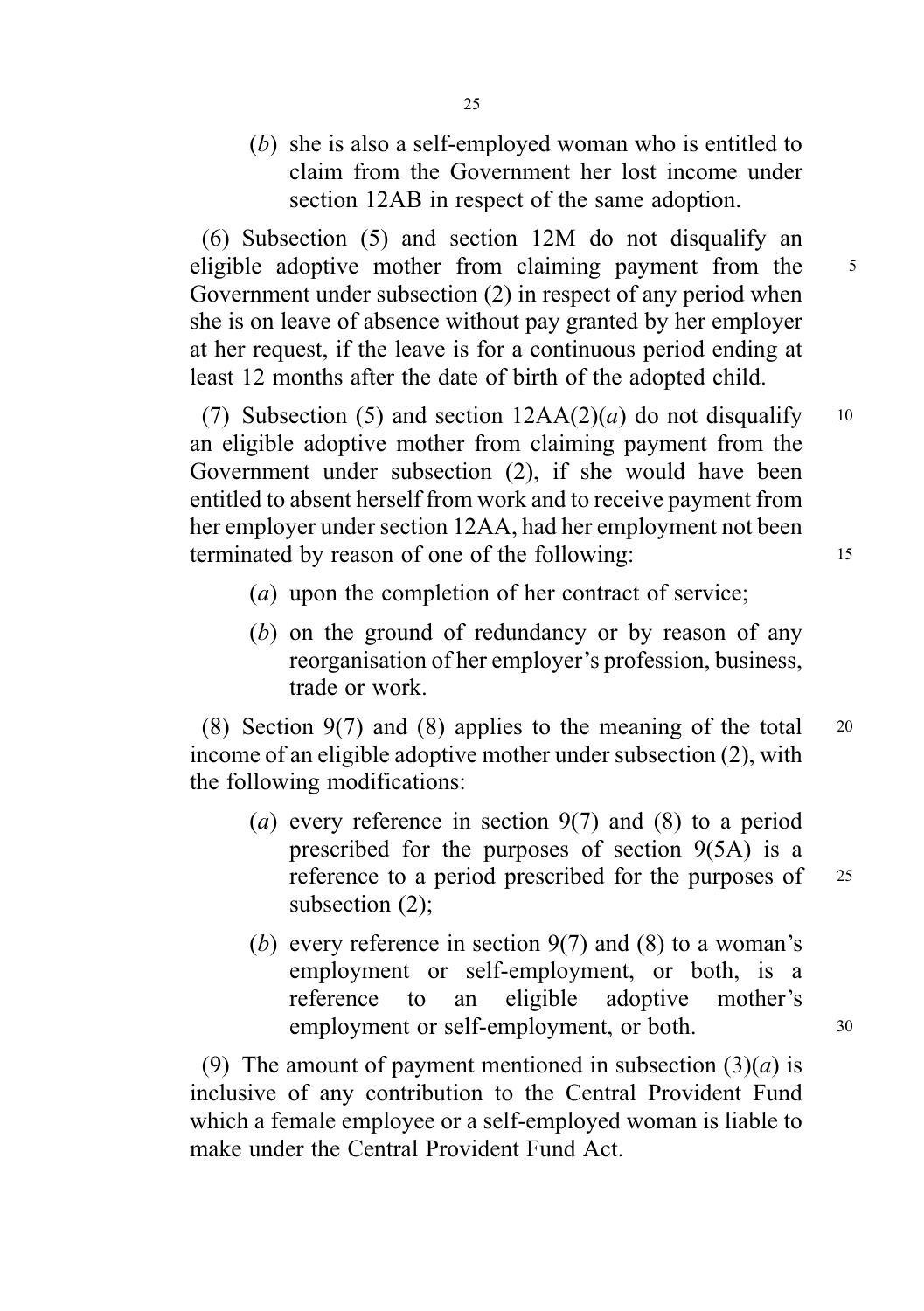(10) Nothing in this section affects any other benefits that a female employee is entitled to, in respect of her adoption of a child, under the terms of her contract of service or under any written law."

# <sup>5</sup> Amendment of section 12AA

14. Section 12AA(5) of the principal Act is amended by deleting paragraphs  $(a)$  and  $(b)$  and substituting the following paragraphs:

- "(a) if the making of the female employee's application to adopt that child, or the issue of a dependant's pass in <sup>10</sup> respect of that child, is the female employee's first or second specified event —
- (i) does not exceed \$10,000 for every period equal in duration to 4 times the employee's weekly index or every 24 days, whichever is the lower, <sup>15</sup> of the adoption leave taken by the female employee after the first 4 weeks of such leave; and
- (ii) in any case, does not exceed a total of \$20,000 for the period of adoption leave (if only one), or <sup>20</sup> all the periods of adoption leave, under sub-paragraph (i), whichever is applicable; and
- (b) if the making of the female employee's application to adopt that child, or the issue of a dependant's pass in respect of that child, is the female employee's third or <sup>25</sup> subsequent specified event —
- (i) does not exceed \$10,000 for every period equal in duration to 4 times the employee's weekly index or every 24 days, whichever is the lower, of the adoption leave taken by the female <sup>30</sup> employee under subsection (1); and
	- (ii) in any case, does not exceed a total of \$30,000 for the adoption leave taken by the female employee under subsection (1).".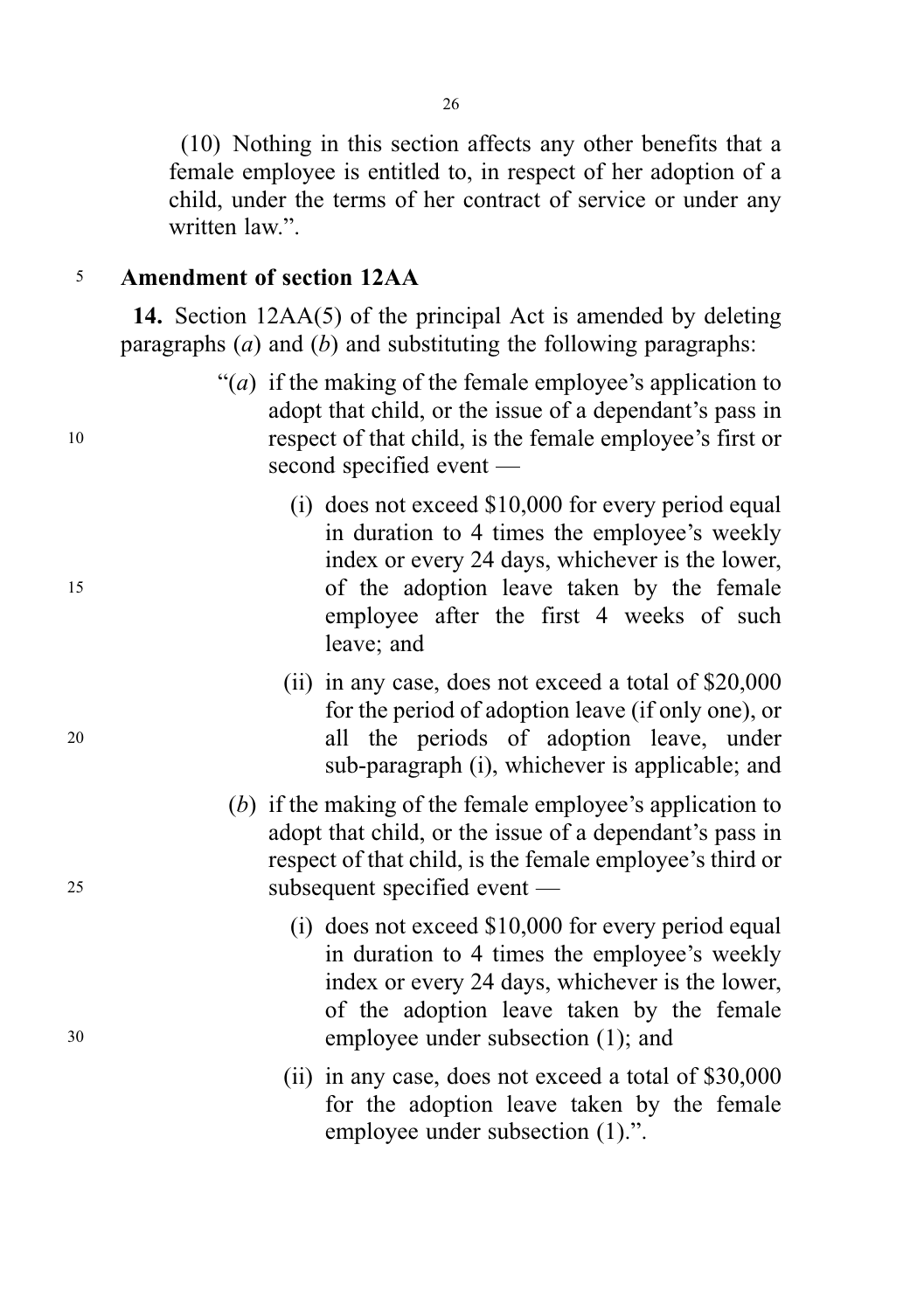# Amendment of section 12AB

- 15. Section 12AB(2) of the principal Act is amended
	- (a) by deleting the words "4 weeks or 24 days (as the case may be)" in paragraphs  $(a)(i)$  and  $(b)(i)$  and substituting in each case the words "period equal in duration to 4 times the 5 employee's weekly index or every 24 days, whichever is the lower,"; and
	- (b) by deleting sub-paragraph (ii) of paragraph  $(a)$  and substituting the following sub-paragraph:
		- "(ii) in any case, not more than a total of  $10$ \$20,000 for the period of cessation (if only one), or all the periods of cessation, under sub-paragraph (i), whichever is applicable; or".

# Amendment of section 12AC 15

- 16. Section 12AC of the principal Act is amended
	- (a) by renumbering the section as subsection (1) of that section, and by inserting immediately thereafter the following subsections:

"(2) A woman who applies to adopt a child in <sup>20</sup> accordance with any written law relating to the adoption of children is entitled to adoption benefits under section 12A, if —

- (a) the eligibility date for the application to adopt the child is on or after 1 January <sup>25</sup> 2021;
- (b) for at least 90 days in total during the period of 12 months immediately before the eligibility date for the application to adopt the child, she has been employed by 30 one or more employers, self-employed or both (whether in Singapore or outside Singapore);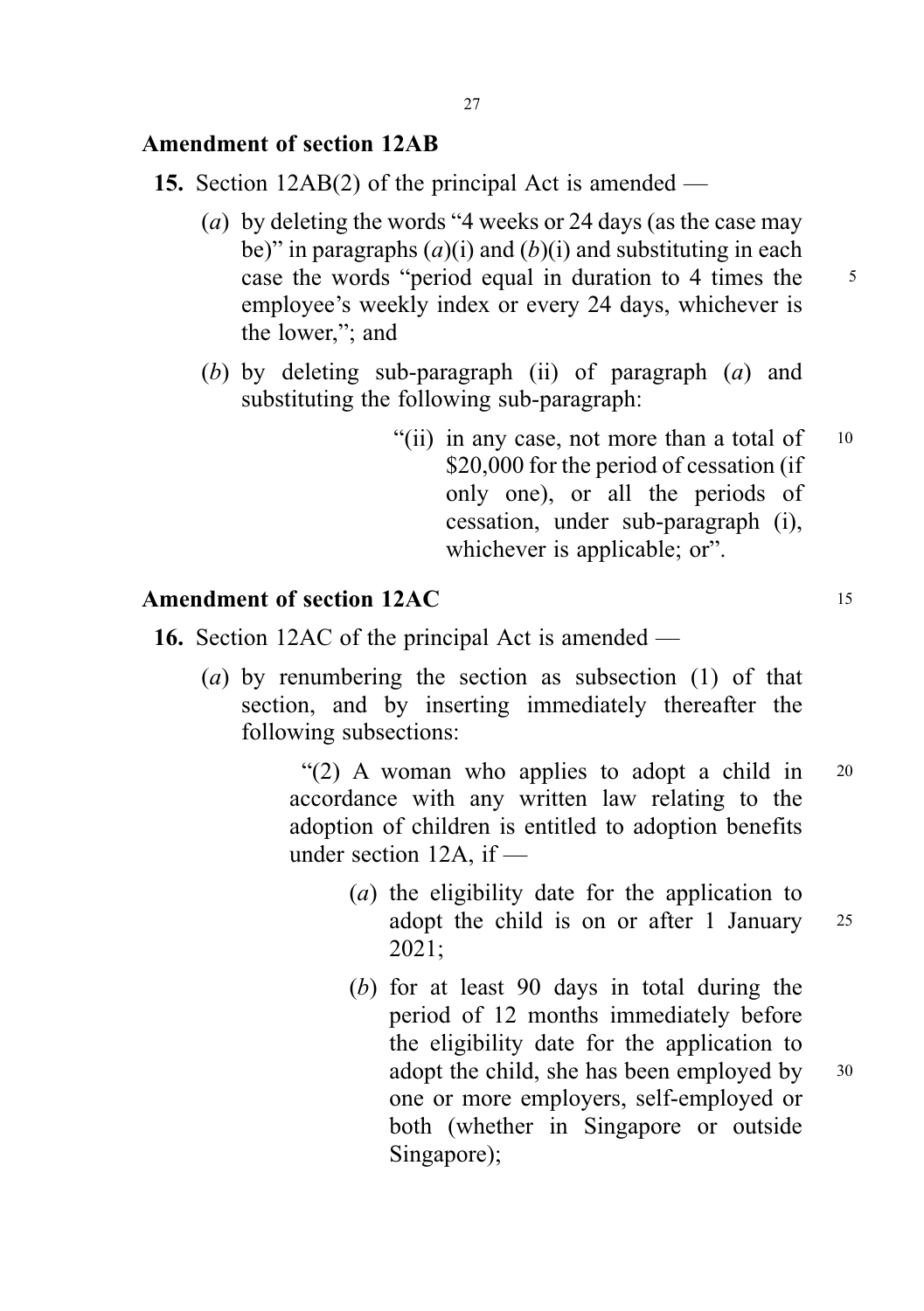|          | Singapore<br>employed outside<br><sub>or</sub><br>self-employed outside Singapore, she —                                                                                                                                                                                                       |
|----------|------------------------------------------------------------------------------------------------------------------------------------------------------------------------------------------------------------------------------------------------------------------------------------------------|
| 5        | (i) is resident in Singapore, and is no<br>longer employed outside Singapore<br>or self-employed outside Singapore<br>(as the case may be), on the eligibility<br>date for the application to adopt the<br>child; and                                                                          |
| 10       | (ii) opts to do either or both of the<br>following:                                                                                                                                                                                                                                            |
| 15<br>20 | (A) use any period during the<br>12 months immediately before<br>the eligibility date for the<br>application to adopt the child<br>when<br>she was employed<br>outside Singapore, or<br>was<br>self-employed<br>outside<br>Singapore, to<br>the<br>satisfy<br>requirement in paragraph $(b)$ ; |
| 25       | (B) use her income during any<br>period<br>mentioned<br>in<br>sub-paragraph $(A)$ to calculate<br>her total income for the<br>purposes of section 12A(2);                                                                                                                                      |
|          | (d) the child is below 12 months of age on the<br>eligibility date for the application to adopt<br>the child;                                                                                                                                                                                  |
| 30       | (e) in the case of a child who is not a citizen of<br>Singapore on the date the application to<br>adopt the child is made, and for whom a<br>dependant's pass has been issued —                                                                                                                |
|          | (i) if the application is made in the sole<br>name of the woman — the woman is                                                                                                                                                                                                                 |

( c) in the case of a woman who has been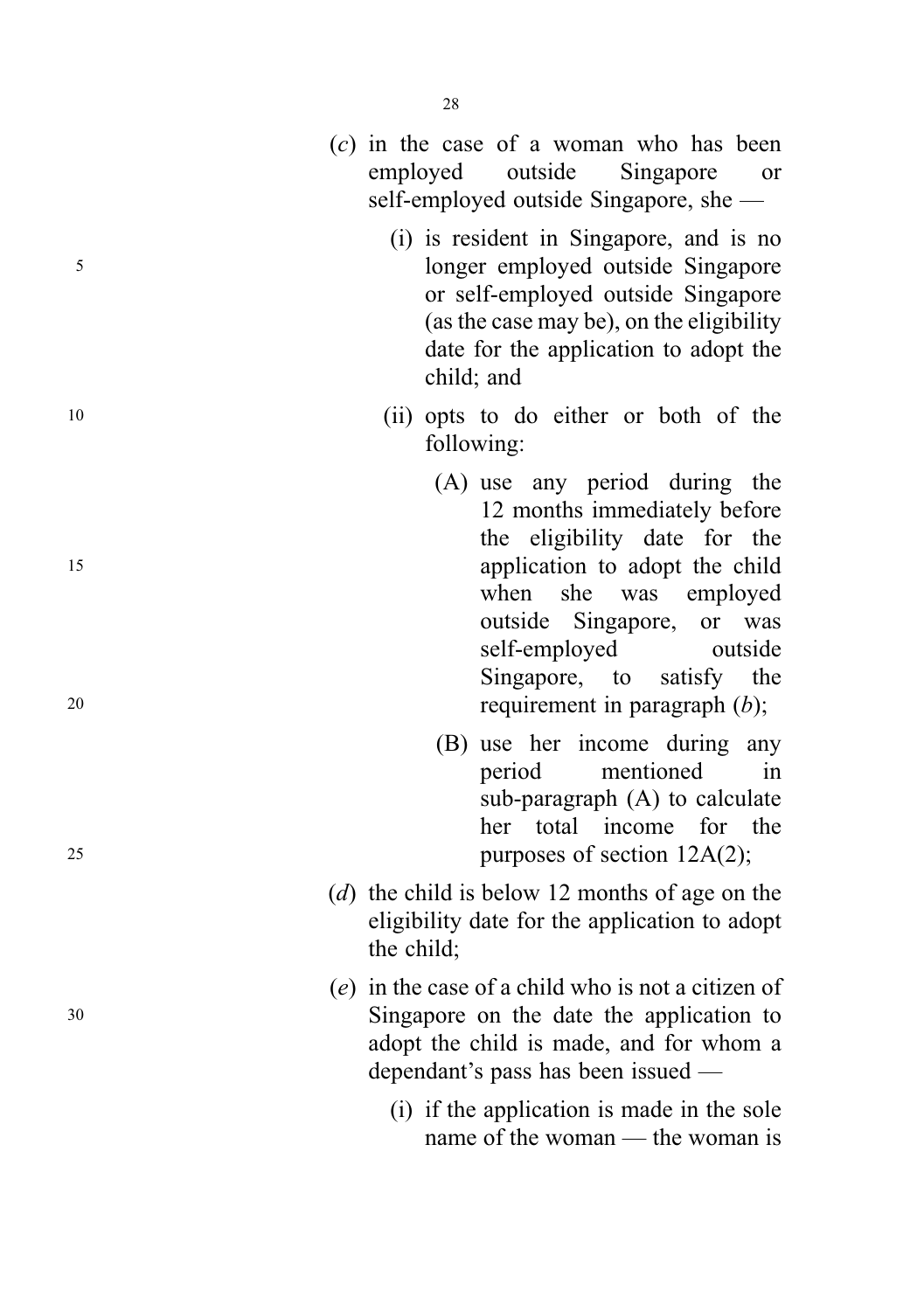a citizen of Singapore on the date the dependant's pass is issued; or

- (ii) if the application is made in the joint names of the woman and her husband — either the woman or her  $5<sub>5</sub>$ husband (as the case may be) is a citizen of Singapore on the date the dependant's pass is issued; and
- (f) the woman is not the natural mother of the child. 10

(3) Section 9A(2A) applies for the purposes of reckoning the number of days under subsection  $(2)(b)$ in which a woman has been employed or self-employed, with the following modifications:

- (*a*) the reference to the day of a woman's  $15$ confinement in section  $9A(2A)(a)$  is a reference to the eligibility date for the application to adopt the child;
- (b) every reference in section  $9A(2A)$  to a woman's employment or self-employment 20 is a reference to the employment or self-employment (as the case may be) of the woman mentioned in subsection (2)."; and
- (b) by inserting, immediately after the word "leave" in the 25 section heading, the words "and benefits".

# Amendment of section 12AD

- 17. Section 12AD of the principal Act is amended
	- (a) by deleting the words "4 weeks or 24 days (as the case may be)" in subsection  $(2)(a)(i)$  and  $(b)(i)$  and substituting in 30 each case the words "period equal in duration to 4 times the employee's weekly index or every 24 days, whichever is the lower,"; and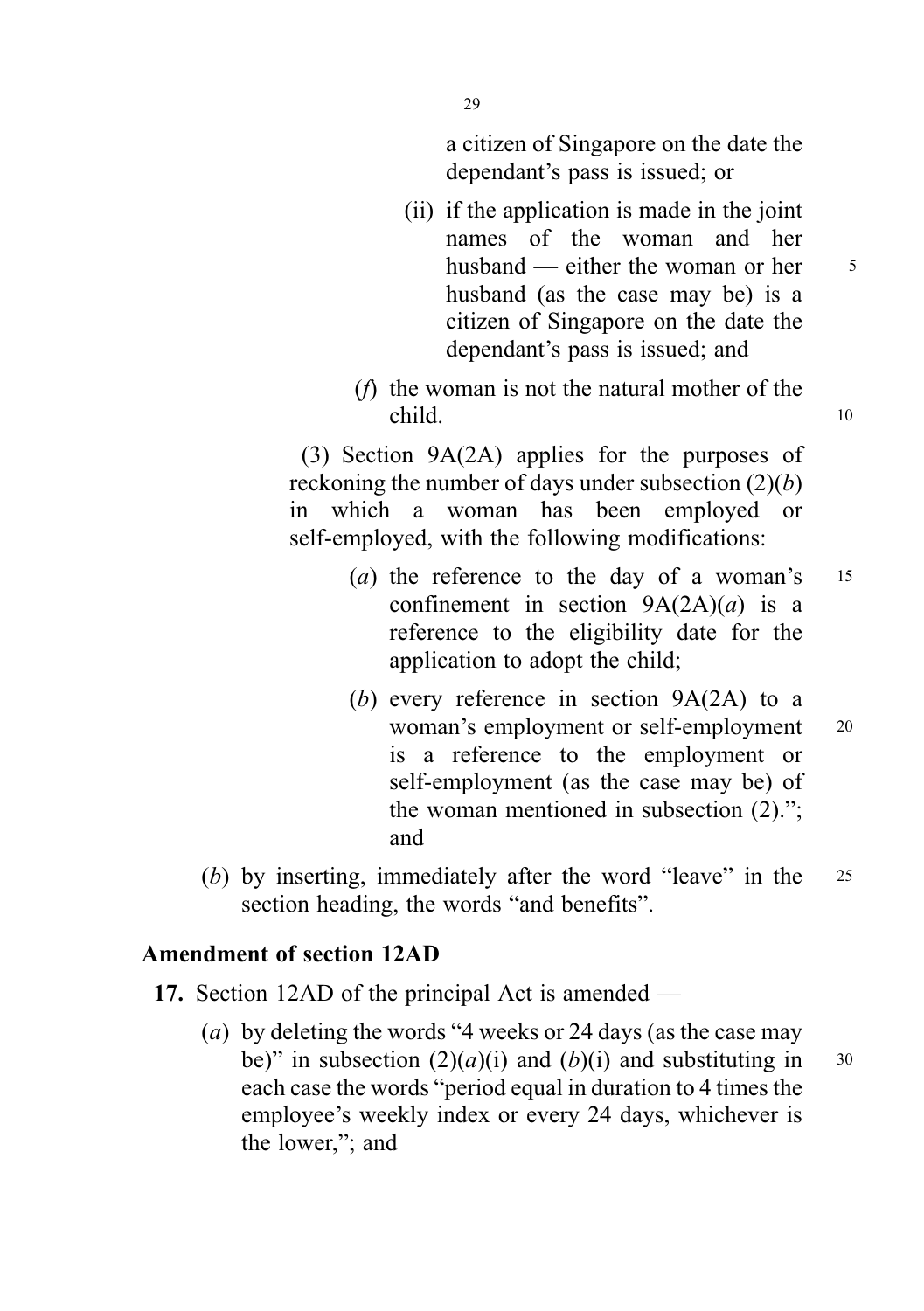(b) by deleting subsections (3) and (4) and substituting the following subsections:

"(3) Where an employer makes payment to a female employee in relation to whom the requirements of <sup>5</sup> subsection (4) are satisfied, in respect of her absence from work for the adoption of a child, the Government may reimburse the employer an amount that —

- (a) if the making of the application to adopt 10 that child, or the issue of a dependant's pass in respect of that child, is the employee's first or second specified event — does not exceed each of the amounts mentioned in subsection  $(2)(a)(i)$  and (ii); and
- <sup>15</sup> (b) if the making of the application to adopt that child, or the issue of a dependant's pass in respect of that child, is the employee's third or subsequent specified event — does not exceed each of the amounts mentioned 20 in subsection  $(2)(b)(i)$  and (ii).

(4) For the purposes of subsection (3), the requirements are all of the following:

- (a) the eligibility date for the application to adopt the child is on or after the date of <sup>25</sup> commencement of section 17(b) of the Child Development Co-Savings (Amendment) Act 2021;
- (b) the requirements of section  $12AC(1)(d)$ , (e) and (f) are satisfied, but not the  $30$  requirements of section  $12AC(1)(b)$ ;
	- (c) the female employee's absence from work commences on or after the eligibility date for the application to adopt the child;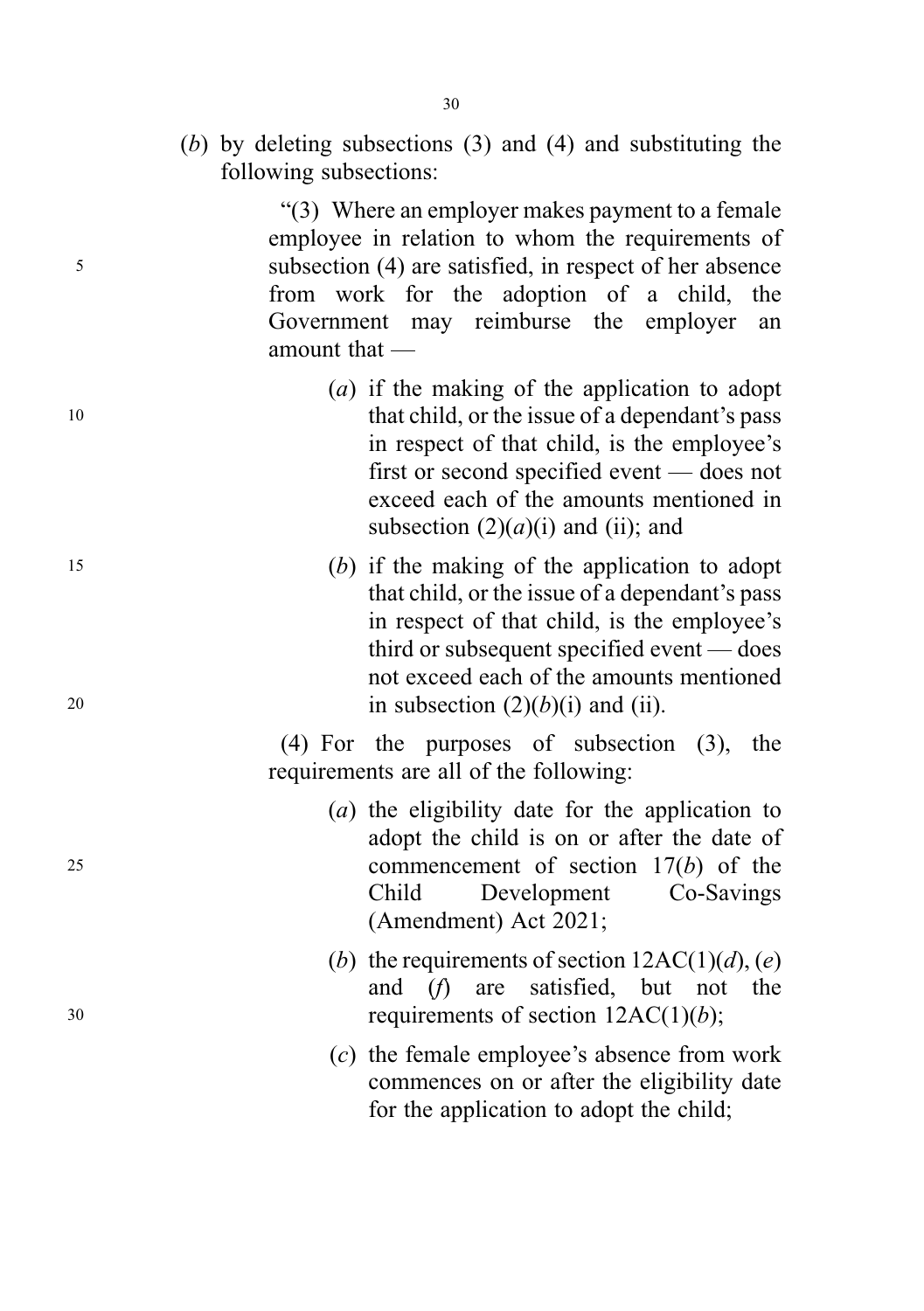(*d*) the female employee's absence from work occurs within 12 months commencing on the date of birth of the child.".

# Amendment of section 12B

|  |  |  |  |  |  | <b>18.</b> Section 12B of the principal Act is amended — |  |
|--|--|--|--|--|--|----------------------------------------------------------|--|
|--|--|--|--|--|--|----------------------------------------------------------|--|

- (a) by deleting the words "subsections  $(2)$  and  $(3)$ " in subsection (1) and substituting the words "subsections  $(1B)$ ,  $(1C)$ ,  $(2)$  and  $(3)$ ";
- (b) by deleting the words "subsection (2)" in subsection (1A) and substituting the words "subsections (1B), (1C) <sup>10</sup> and  $(2)$ ":
- (c) by inserting, immediately after subsection (1A), the following subsections:

"(1B) A male employee is not entitled to childcare leave and extended childcare leave under <sup>15</sup> subsections (1) and (1A) respectively in respect of a qualifying child if —

- (a) the male employee is the natural father of the qualifying child; and
- (b) either the male employee or the natural 20 mother of the qualifying child was lawfully married to another person, or both of them were lawfully married but not to each other, at the time the qualifying child was conceived. 25

(1C) Despite subsection (1B), if the male employee and the natural mother of the qualifying child become lawfully married to each other after the child is conceived (whether or not the marriage remains subsisting), the male employee then becomes  $30$ entitled to childcare leave and extended childcare leave under subsections (1) and (1A) respectively in respect of the qualifying child —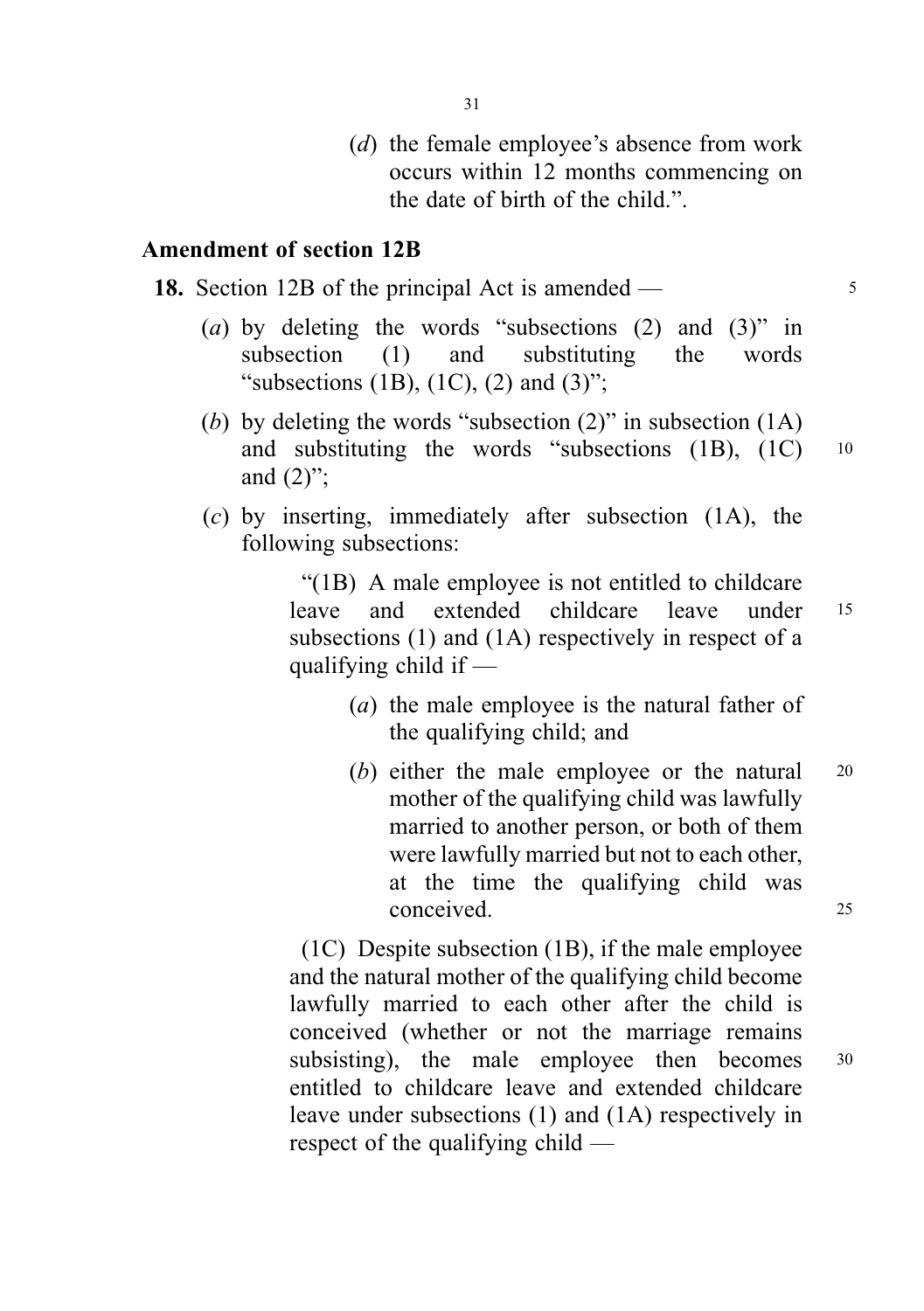- (a) in a case where the lawful marriage occurred before the birth of the qualifying child — starting on the date of the child's birth; and
- <sup>5</sup> (b) in any other case starting on the date of their lawful marriage.";
- (d) by inserting, immediately after the words "An employee" in subsection (2), the words "who is entitled to childcare leave and extended childcare leave under subsections (1) 10 and (1A), respectively";
	- (e) by inserting, immediately after the words "Subject to subsections" in subsections  $(16)$  and  $(16A)$ , " $(16B)$ ,";
	- (f) by inserting, immediately after subsection (16A), the following subsection:

<sup>15</sup> "(16B) Subsections (1B) and (1C) apply to a self-employed man as they apply to a male employee, with the following modifications:

- (a) every reference in those subsections to a male employee is to be read as a reference <sup>20</sup> to a self-employed man;
- (b) every reference in those subsections to childcare leave under subsection (1) is to be read as a reference to a claim from the Government of the income mentioned in <sup>25</sup> subsection (16);
- (c) every reference in those subsections to extended childcare leave under subsection (1A) is to be read as a reference to a claim from the Government <sup>30</sup> of the income mentioned in subsection (16A).": and
	- (g) by deleting "11," in subsection  $(21)$ .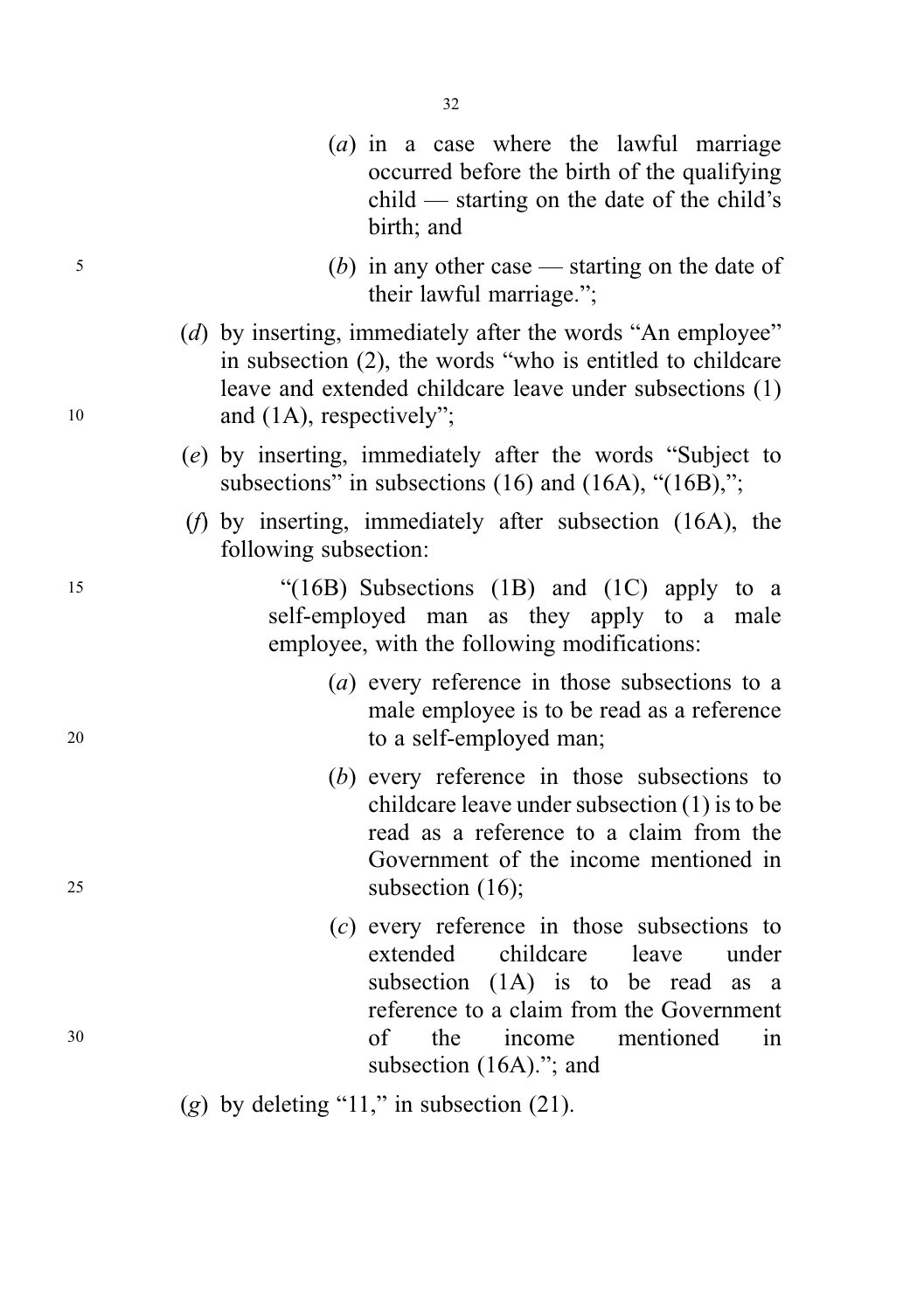# Amendment of section 12C

- 19. Section 12C of the principal Act is amended
	- (a) by inserting, immediately after the words "subsections  $(2)$ ," in subsection  $(1)$ , " $(2A)$ ,";
	- (b) by inserting, immediately after the word "subsections" in  $\frac{5}{5}$ subsection  $(2)$ , " $(2A)$ ,";
	- (c) by inserting, immediately after subsection (2), the following subsection:

"(2A) Where, during a relevant period that starts in a calendar year (called the first calendar year) and <sup>10</sup> ends in another calendar year (called the second calendar year), an employee takes any childcare leave under subsection (1), the Government may permit the employer to treat the childcare leave as being taken in either the first calendar year or second calendar year 15 for the purpose of a claim under subsection (2).";

- (d) by deleting the words "and  $(2)$ " in subsection  $(3)$  and substituting the words ",  $(2)$  and  $(2A)$ ";
- (e) by deleting the words "taken by the employee in any calendar year" in subsection  $(3)$  and substituting the words  $20$ "taken or treated as taken by the employee in any calendar year"; and
- (f) by deleting the words "taken by the employee in that calendar year" in subsection (3) and substituting the words "taken or treated as taken by the employee in that calendar <sup>25</sup> year".

# Amendment of section 12CA

- 20. Section 12CA of the principal Act is amended
	- (a) by inserting, immediately after the words "subsections  $(2)$ ," in subsection  $(1)$ , " $(2A)$ ,";  $30$
	- (b) by inserting, immediately after the word "subsections" in subsection  $(2)$ , " $(2A)$ ,";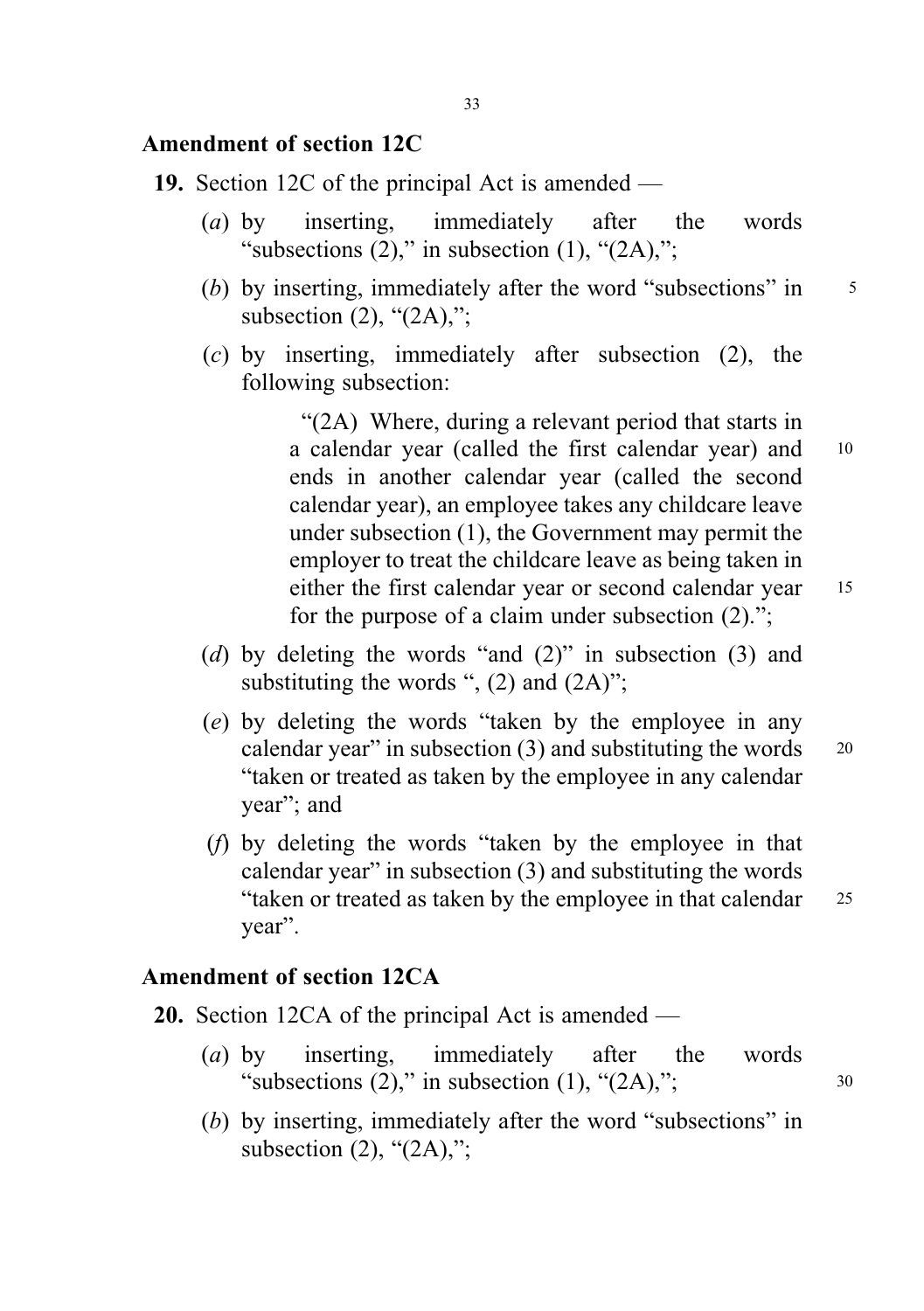(c) by inserting, immediately after subsection (2), the following subsection:

"(2A) Where, during a relevant period that starts in a calendar year (called the first calendar year) and <sup>5</sup> ends in another calendar year (called the second calendar year), an employee takes any extended childcare leave under subsection (1), the Government may permit the employer to treat the extended childcare leave as being taken in either the <sup>10</sup> first calendar year or second calendar year for the purpose of a claim under subsection (2).";

- (d) by deleting the words "and  $(2)$ " in subsection  $(3)$  and substituting the words ",  $(2)$  and  $(2A)$ ";
- (e) by deleting the words "taken by the employee in any <sup>15</sup> calendar year" in subsection (3) and substituting the words "taken or treated as taken by the employee in any calendar year"; and
- (f) by deleting the words "taken by the employee in that calendar year" in subsection (3) and substituting the words <sup>20</sup> "taken or treated as taken by the employee in that calendar year".

# Amendment of section 12D

- 21. Section 12D of the principal Act is amended —
- (a) by deleting the words "subsection  $(2)$ " in subsection  $(1)$ <sup>25</sup> and substituting the words "subsections (1A), (1B) and  $(2)$ ";
	- (b) by inserting, immediately after subsection (1), the following subsections:

"(1A) A male employee is not entitled to unpaid <sup>30</sup> infant care leave under subsection (1) in respect of a qualifying child if —

> (a) the male employee is the natural father of the qualifying child; and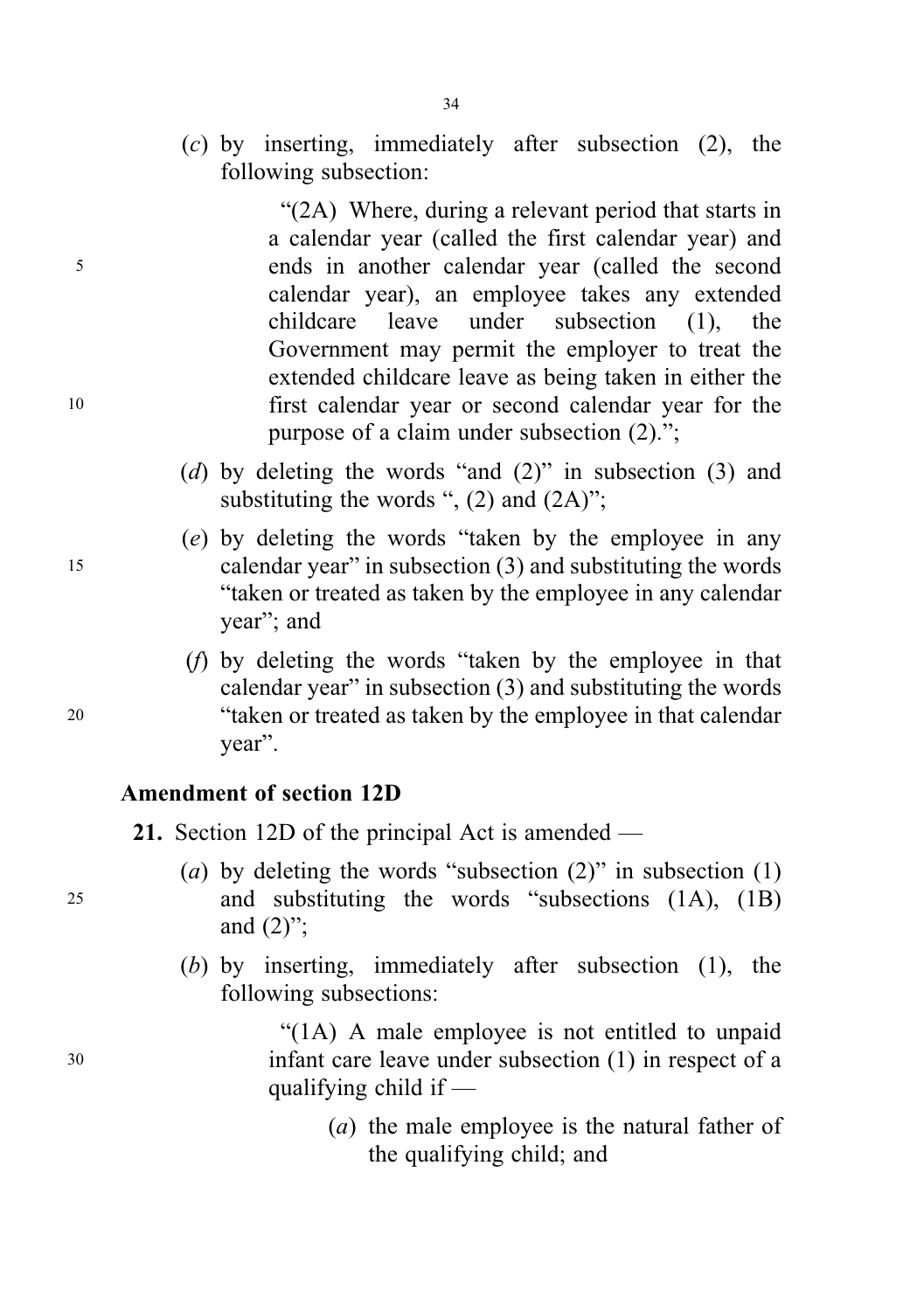(b) either the male employee or the natural mother of the qualifying child was lawfully married to another person, or both of them were lawfully married but not to each other, at the time the qualifying child was <sup>5</sup> conceived.

(1B) Despite subsection (1A), if the male employee and the natural mother of the qualifying child become lawfully married to each other after the child is conceived (whether or not the marriage remains <sup>10</sup> subsisting), the male employee then becomes entitled to unpaid infant care leave under subsection  $(1)$  in respect of the qualifying child —

- (a) in a case where the lawful marriage occurred before the birth of the qualifying 15 child — starting on the date of the child's birth; and
- (b) in any other case starting on the date of their lawful marriage.";
- (c) by inserting, immediately after the words "An employee"  $20$ in subsection (2), the words "who is entitled to unpaid infant care leave under subsection (1)";
- (d) by deleting the words "and each subsequent" in subsection  $(2)(b)(ii)$ ; and
- (e) by deleting the words "and in each subsequent succeeding  $25$ relevant period, respectively" in subsection  $(2)(b)(ii)$ .

# Amendment of section 12E

- 22. Section 12E of the principal Act is amended
	- (a) by inserting, immediately after the words "for him" in subsection (1)(b), the words ", or subsection (7B) entitles  $\frac{30}{2}$ him";
	- (b) by deleting the word "The" in subsection (5) and substituting the words "Subject to subsection (7B), the";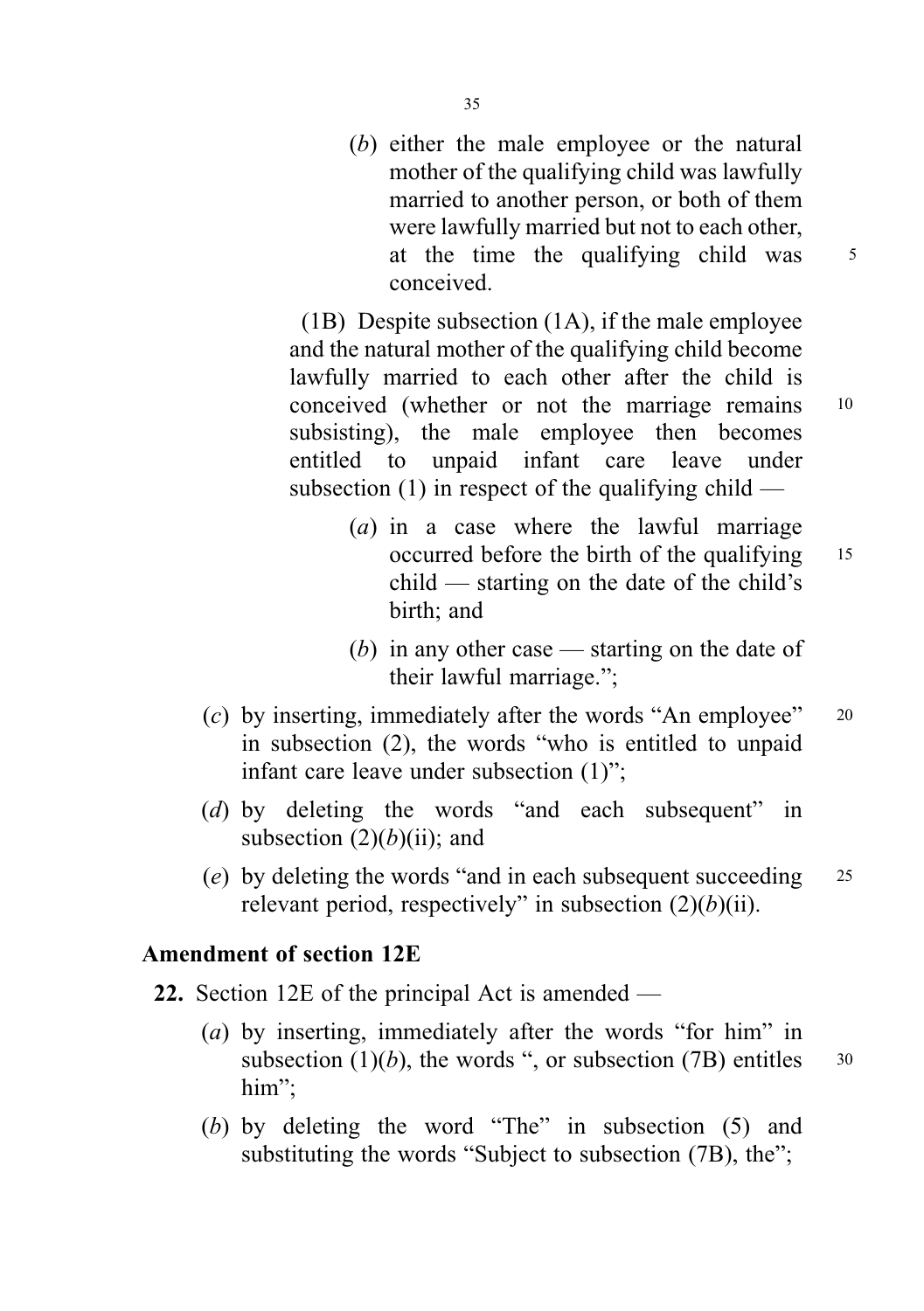- (c) by deleting paragraph (b) of subsection (5A) and substituting the following paragraph:
- " $(b)$  must be made within a period which commences after the prescribed week of <sup>5</sup> pregnancy and ends on the last day of the period of 12 months commencing on the date of the child's birth; and";
- (d) by deleting the words "in the case of an election under subsection (5) for the natural father of the child to take <sup>10</sup> shared parental leave or claim lost income" in subsection  $(6)(a)$  and substituting the words "in relation" to a natural father of a child mentioned in subsection  $(1)(a)(i)$ ";
- (e) by deleting the words "in the case of an election under <sup>15</sup> subsection (5) for the adoptive father of the child to take shared parental leave or claim lost income" in subsection  $(6)(b)$  and substituting the words "in relation" to an adoptive father of a child mentioned in subsection  $(1)(a)(ii)$ ";
- <sup>20</sup> (f) by inserting, immediately after subsection (7A), the following subsections:

"(7B) Subject to subsection (7C), where an appropriate applicant mentioned in subsection (6) —

- (a) dies before making an election under <sup>25</sup> subsection (5); or
	- (b) revokes an election in accordance with the regulations mentioned in subsection  $(5A)(c)$  but dies before making a new election,
- <sup>30</sup> the male employee or self-employed man who is the natural father or adoptive father mentioned in subsection  $(1)(a)$  is entitled to take shared parental leave in accordance with subsection (2) or to claim lost income in accordance with subsection (3), as the <sup>35</sup> case may be —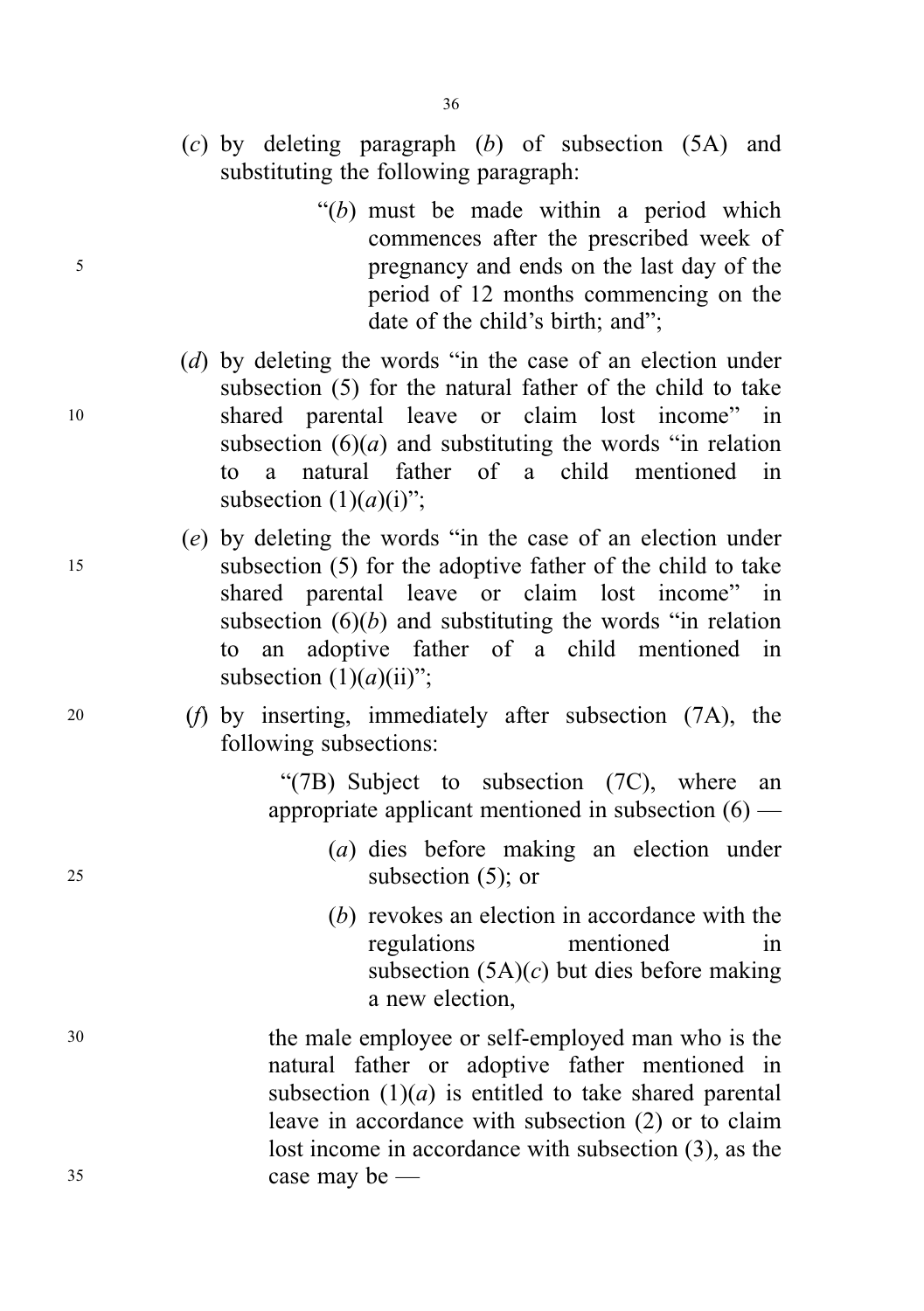- $(c)$  in the case of the natural father of the child where the appropriate applicant was the natural mother of the child — for N weeks of the mother's entitlement as a female employee under section 9(1), (1A) or (1B),  $\frac{5}{5}$ or as a self-employed woman under section 9(4) or (4A) (whichever is applicable), in respect of her delivery of the child, that she did not consume before her death: and 10
- (d) in the case of the adoptive father of the child where the appropriate applicant was the adoptive mother of the child — for N weeks of the adoptive mother's entitlement that she did not consume <sup>15</sup> before her death under one of the following provisions:
	- (i) if there was an application to adopt the child — section 12AA (in the case of a female employee) or <sup>20</sup> section 12AB (in the case of a self-employed woman);
	- (ii) if the child was delivered by the appropriate applicant — section  $9(1)$ ,  $(1)$  or  $(1)$  (in the case of a female 25 employee) or section 9(4) or (4A) (in the case of a self-employed woman).

(7C) The shared parental leave or lost income under subsection  $(7B)(c)$  or  $(d)$  must not exceed N weeks of such leave or lost income, as the case may be.";  $30$ 

 $(g)$  by deleting subsection  $(8)$  and substituting the following subsection:

> "(8) In this section and sections 12F and 12G, "N"  $i<sub>s</sub>$  —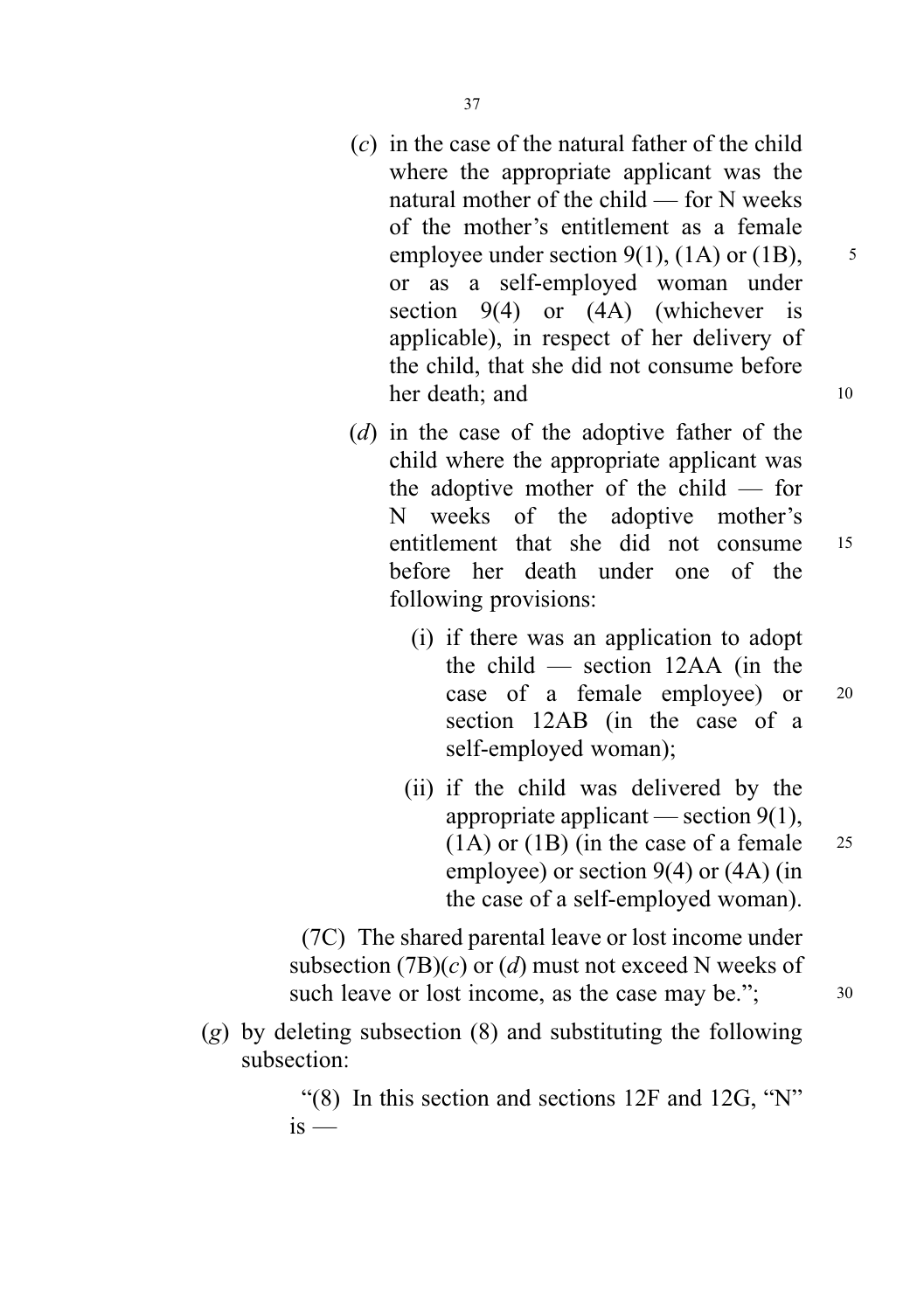- (*a*) the integer 1, 2, 3 or 4, as specified by the appropriate applicant mentioned in subsection (6) in her election made under subsection (5); or
- <sup>5</sup> (b) if subsection (7B) applies, the number of whole weeks of the appropriate applicant's unconsumed entitlement mentioned in subsection  $(7B)(c)$  or  $(d)$  (whichever is applicable), which must not exceed 4.";
- <sup>10</sup> (h) by inserting, immediately after subsection (9A), the following subsection:

"(9B) If, at any time after the death of the appropriate applicant but within the period of 12 months commencing on the date of the child's <sup>15</sup> birth —

- (a) the employment of the child's natural father or adoptive father is terminated (whether by resignation or dismissal, on the completion of his contract of service, or <sup>20</sup> for any other reason); or
	- (b) the natural father or adoptive father ceases to be actively engaged in his trade, business, profession or vocation,
	- then —
- <sup>25</sup> (c) the father's entitlement under subsection  $(7B)(c)$  or  $(d)$  is reduced to the number of whole weeks of shared parental leave that he has not consumed by the time his employment is terminated, or he ceases <sup>30</sup> to be actively engaged in his trade, business, profession or vocation, as the case may be;
	- (d) any remaining days of the entitlement under subsection  $(7B)(c)$  or  $(d)$  that do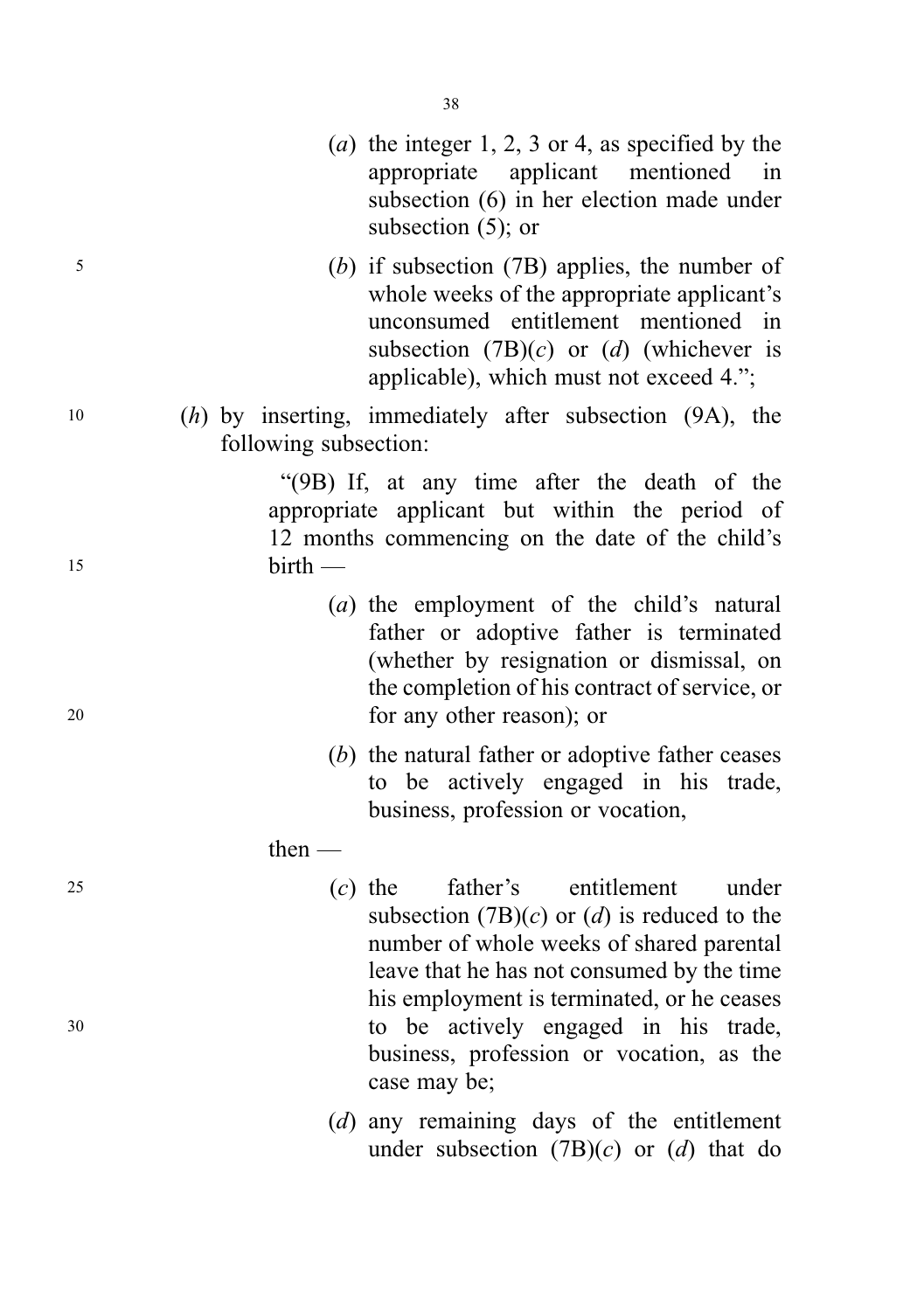not constitute a whole week are forfeited; and

- (e) the reduced entitlement under paragraph  $(c)$  may be consumed by the father in the course of his re-employment 5 with the same or another employer, or upon his active engagement in his trade, business, profession or vocation."; and
- (i) by inserting, immediately after subsection  $(14)$ , the following subsection: 10

"(15) This section and section 12F apply in relation to the natural father of a stillborn child as they apply to the natural father of a child born alive, and in that case, the reference to the mother of the child who is the appropriate applicant is to be read as a reference to  $15$ the mother of the stillborn child.".

### Amendment of section 12F

- 23. Section 12F of the principal Act is amended
	- (a) by deleting the words "the date of commencement of section 18(2) of the Child Development Co-Savings 20 (Amendment No. 2) Act 2016" in subsection  $(1)(a)$  and substituting the words "1 July 2017, or (in the case of a stillborn child) on or after the date of commencement of section  $23(a)$  of the Child Development Co-Savings (Amendment) Act 2021"; <sup>25</sup>
	- (b) by inserting, immediately after the word "birth" in subsection  $(1)(b)(i)$ , the words ", or (in the case of a stillborn child) would have been a citizen of Singapore at birth";
	- (c) by deleting sub-paragraph (iii) of subsection  $(1)(c)$  and 30 substituting the following sub-paragraph:
		- "(iii) within 12 months commencing on the date of the child's birth, but on or

39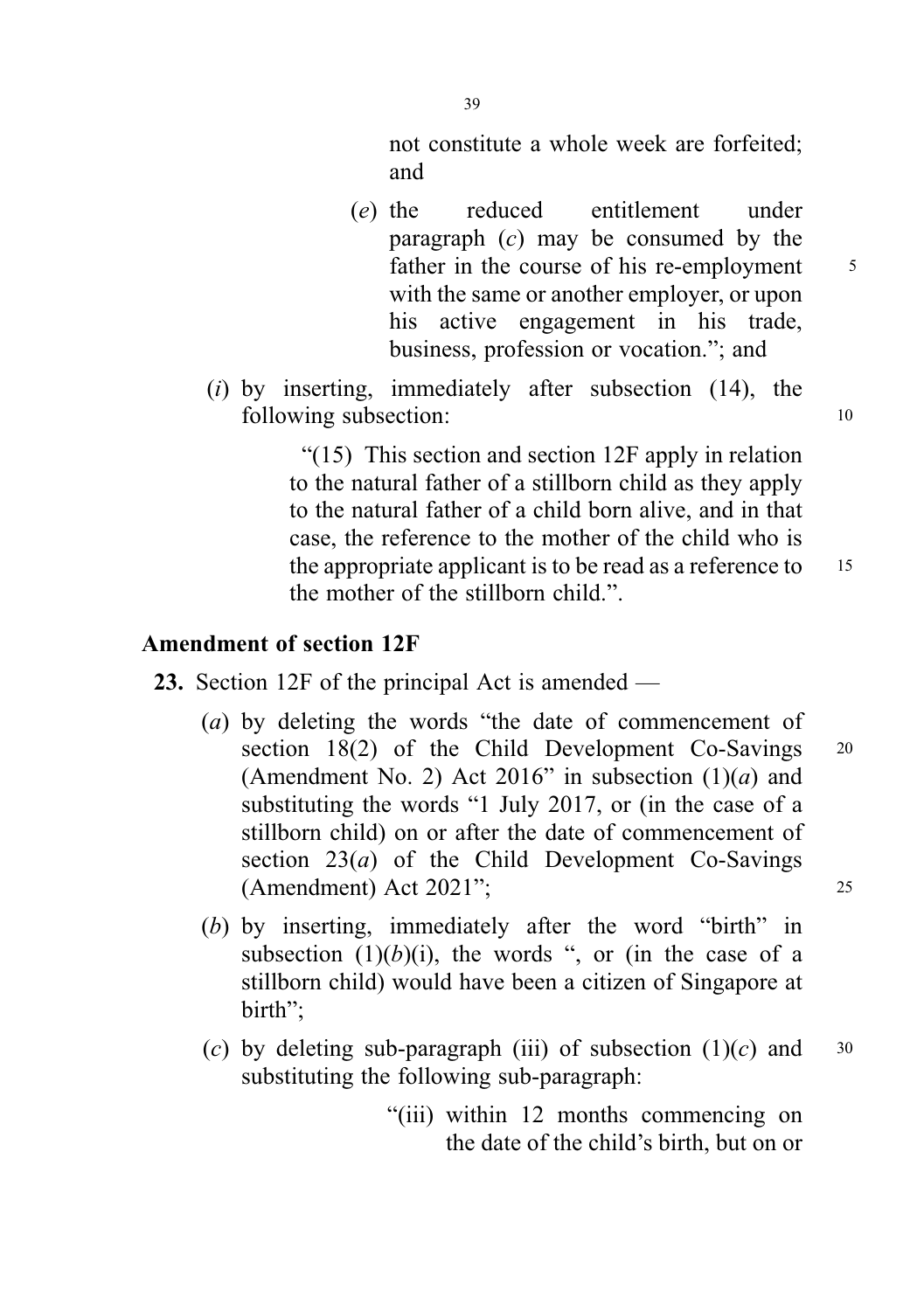before either of the following applicable dates:

- (A) the date that the child's mother makes an election under <sup>5</sup> section 12E(5) in favour of the child's natural father;
- (B) if the circumstances mentioned in section  $12E(7B)(a)$  or  $(b)$ apply in relation to the child's 10 mother, the date of her death,";
- (d) by deleting the words "whether or not such marriage remains subsisting at the time of the child's birth or at the time of the election" in subsection  $(1)(c)$  and substituting the words "whether or not such marriage remains <sup>15</sup> subsisting at the time of the child's birth, or on the date of the election or the child's mother's death, as the case may be";
	- (e) by deleting paragraph (c) of subsection (1A) and substituting the following paragraph:
- 20  $\frac{1}{2}$  (c) the adoptive father is lawfully married to the adoptive mother on or before either of the following applicable dates:
- (i) the date that the adoptive mother makes an election under <sup>25</sup> section 12E(5) in favour of the adoptive father;
- (ii) if the circumstances mentioned in section  $12E(7B)(a)$  or (b) apply in relation to the adoptive mother, the <sup>30</sup> date of her death; and";
	- (f) by deleting the words "per week" in subsection  $(2)(a)$  and substituting the words "for every period equal in duration to the male employee's weekly index or every 6 days, whichever is the lower,"; and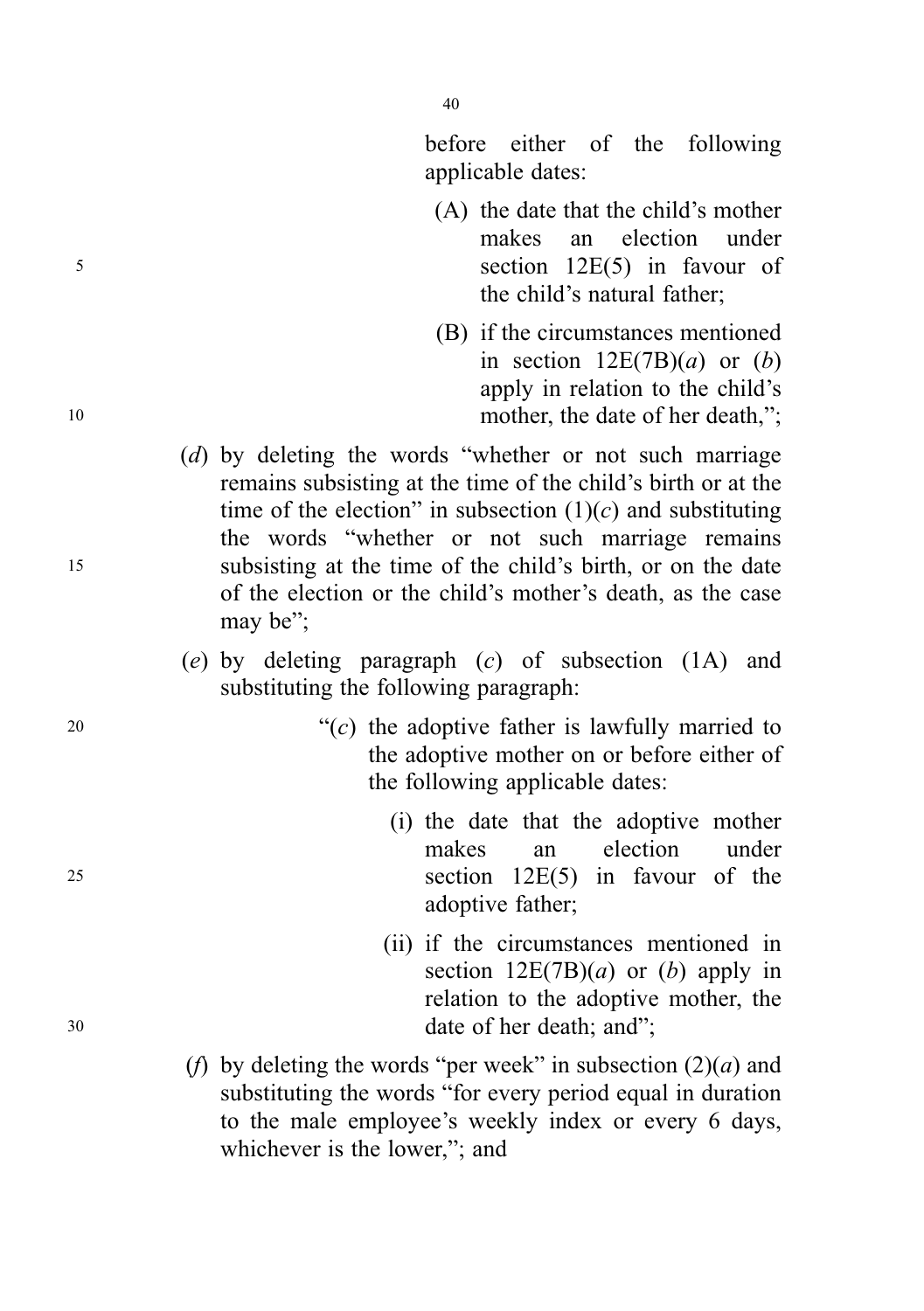(g) by deleting the words "\$2,000 per week" in subsection  $(3)(a)$  and substituting the words "\$2,500 for every period equal in duration to the self-employed man's weekly index or every 6 days, whichever is the lower,".

# Amendment of section 12G <sup>5</sup>

24. Section 12G of the principal Act is amended —

- (a) by deleting the words "per week" in subsection  $(2)(a)$  and substituting the words "for every period equal in duration to the male employee's weekly index or every 6 days, whichever is the lower,"; 10
- (b) by deleting subsections (3) and (4); and
- (c) by deleting the words ", and recovery by the Government of," in the section heading.

### Amendment of section 12H

|  |  |  |  |  | 25. Section 12H of the principal Act is amended — |  |
|--|--|--|--|--|---------------------------------------------------|--|
|--|--|--|--|--|---------------------------------------------------|--|

(a) by deleting the words "shall forfeit his entitlement (or the balance thereof) upon the termination of his employment." in subsection (3) and substituting the following words:

> "forfeits the following upon the termination of his employment: 20

- (a) the entitlement (or the balance of that entitlement) to absent himself from work on paternity leave;
- (b) the entitlement to receive payment from his employer at his gross rate of pay in respect 25 of the forfeited period of absence from work under paragraph  $(a)$ ."; and
- (b) by inserting, immediately after subsection (11), the following subsection:

"(12) This section and section 12I apply in relation  $30$ to the natural father of a stillborn child as they apply to the natural father of a child born alive.".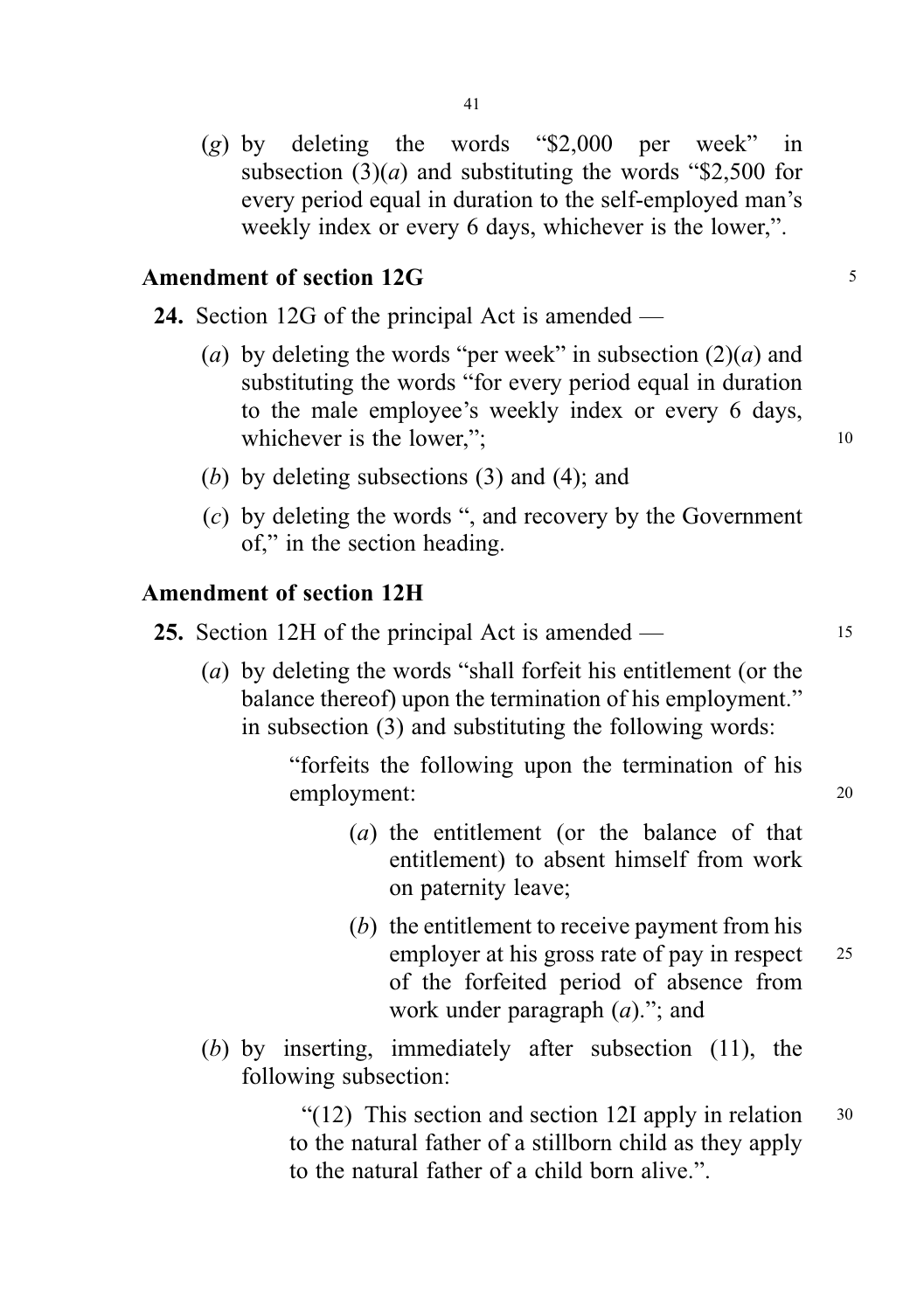#### New section 12HA

26. The principal Act is amended by inserting, immediately after section 12H, the following section:

42

#### "Paternity benefits for eligible fathers

<sup>5</sup> 12HA.—(1) This section applies to a man who satisfies the requirements of section 12I(4A) (called in this section an eligible father).

(2) Unless disqualified under subsection (4), an eligible father is entitled to claim from the Government an amount equivalent <sup>10</sup> to 14 days of his total income during such period before the delivery of the child or the eligibility date for the application to adopt the child (whichever is applicable) as may be prescribed.

- (3) An eligible father's entitlement under subsection  $(2)$  is —
- (a) an amount that does not exceed \$2,500 for every 15 7 days; and
	- (b) to be reduced in accordance with any regulations made under section 20 if any of the following conditions applies to him:
- (i) his employer has paid or is required to pay him <sup>20</sup> any amount in respect of the delivery of his child or the adoption of the child, as the case may be;
- (ii) his employer is entitled to claim, or has claimed, reimbursement from the Government for such <sup>25</sup> payment under section 12J (whether or not pursuant to an exemption under section 22);
- (iii) his employment is terminated upon completion of his contract of service, and he failed to exercise any part of his entitlement under this <sup>30</sup> Act to be absent from work before the date of completion of his contract.

(4) Except as provided in subsections (5) and (6), an eligible father is not entitled to claim any payment from the Government under subsection  $(2)$ , if —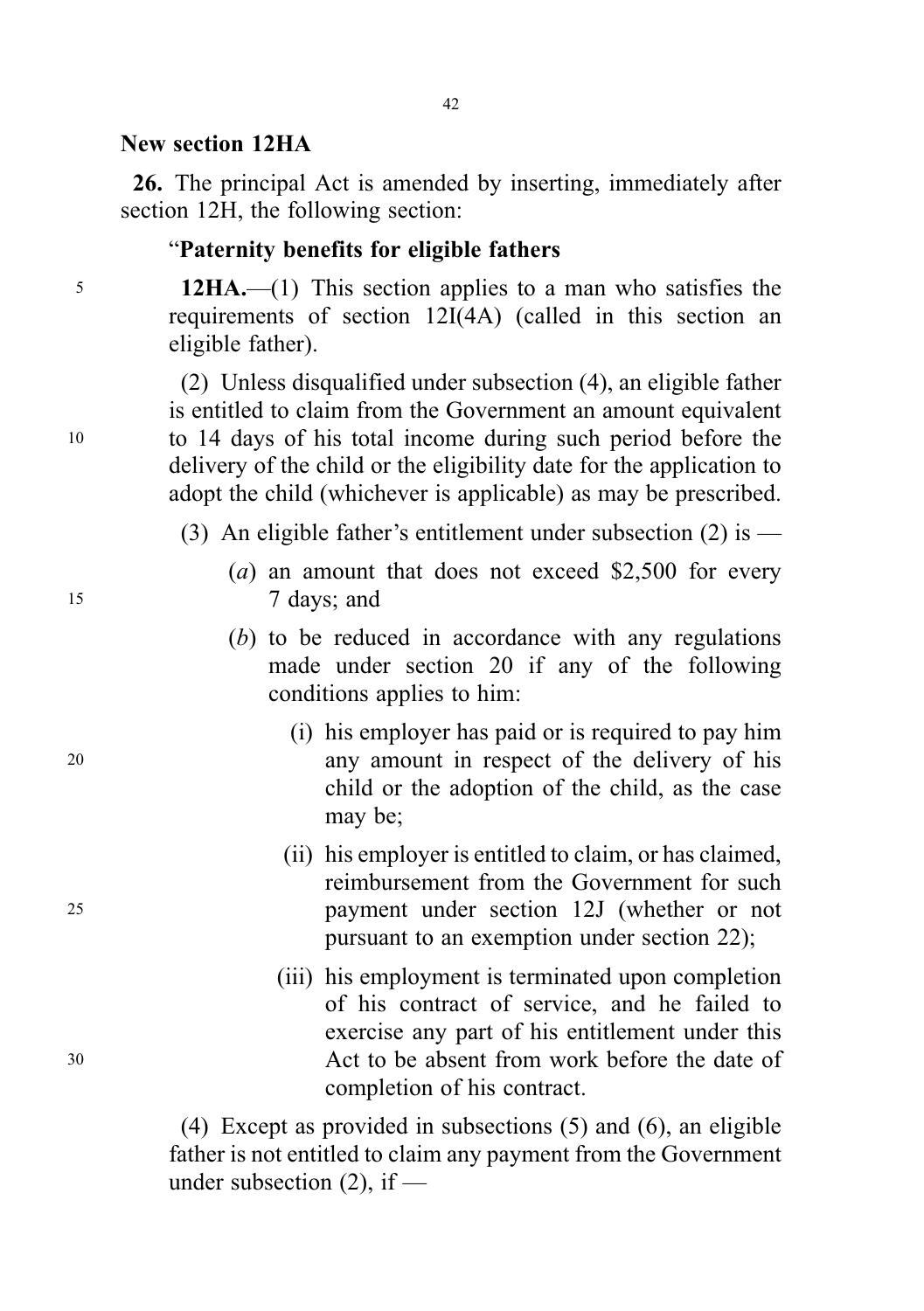- (a) he is also a male employee who is entitled to absent himself from work under section 12H(1) and to receive payment from his employer under section 12H(2), in respect of the same birth or adoption of the child (as the case may be),  $5$ regardless of whether he has forfeited the whole or part of his entitlement to absent himself from work and to receive payment from his employer under section 12H(3); or
- (b) he is also a self-employed man who is entitled to 10 claim from the Government his lost income under section 12H(4), in respect of the same birth or adoption of the child, as the case may be.

(5) Subsection (4) and section 12M do not disqualify an eligible father from claiming payment from the Government 15 under subsection (2) in respect of any period when he is on leave of absence without pay granted by his employer at his request, if the leave is for a continuous period ending at least 12 months after the date of birth of the child.

(6) Subsection (4) and section  $12H(3)$  do not disqualify an  $20$ eligible father from claiming payment from the Government under subsection (2) if he would have been entitled to absent himself from work under section 12H(1) and to receive payment from his employer under section 12H(2), had his employment not been terminated by reason of one of the following: 25

- (a) upon the completion of his contract of service;
- (b) on the ground of redundancy or by reason of any reorganisation of his employer's profession, business, trade or work.

(7) Section  $9(7)$  and (8) applies to the meaning of the total  $30$ income of an eligible father under subsection (2), with the following modifications:

(a) every reference in section  $9(7)$  and (8) to a period prescribed for the purposes of section 9(5A) is a

43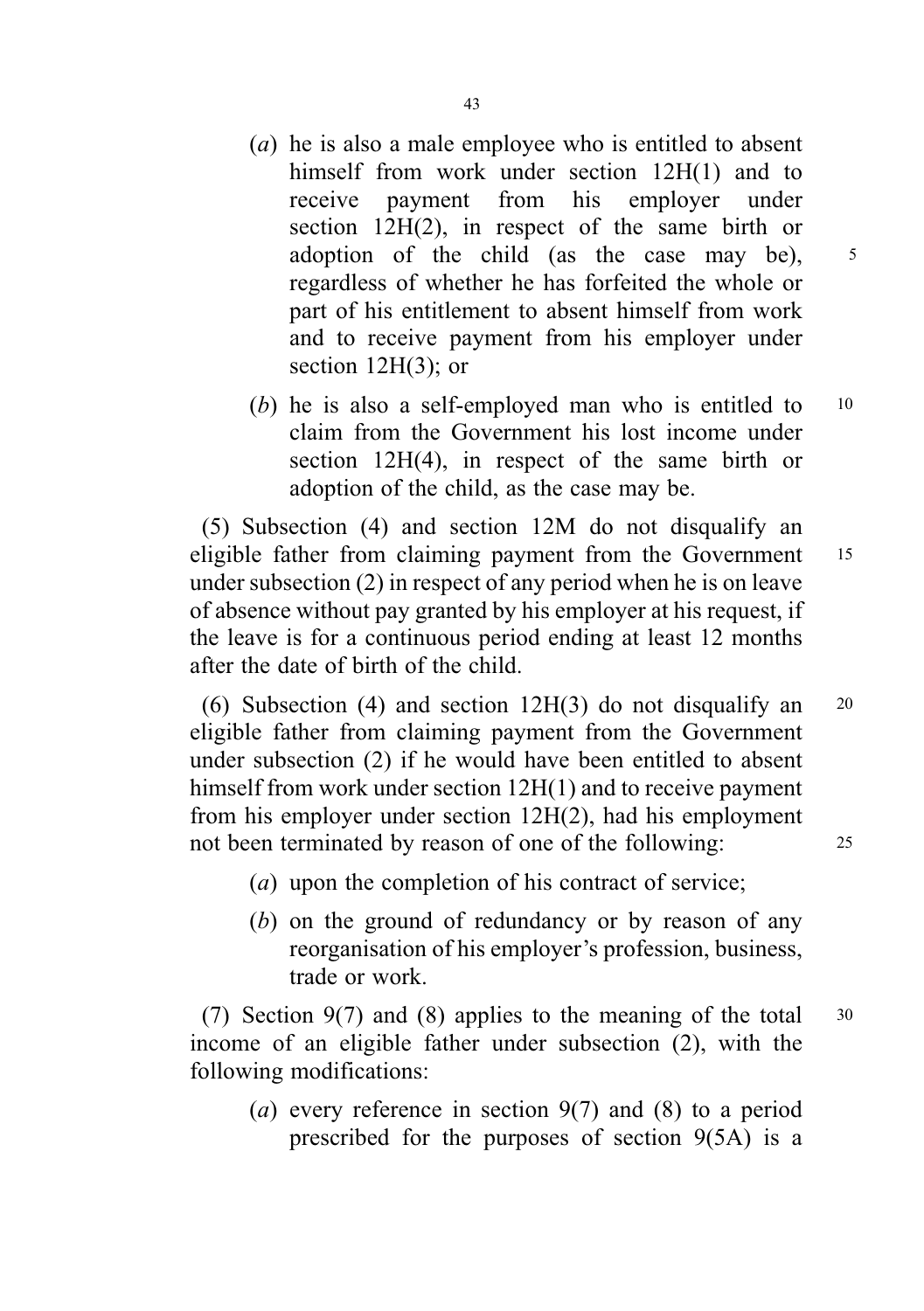reference to a period prescribed for the purposes of subsection (2);

(b) every reference in section  $9(7)$  and (8) to a woman's employment or self-employment, or both, is a <sup>5</sup> reference to an eligible father's employment or self-employment, or both.

(8) The amount of payment mentioned in subsection  $(3)(a)$  is inclusive of any contribution to the Central Provident Fund which a male employee or a self-employed man is liable to make <sup>10</sup> under the Central Provident Fund Act.

> (9) Nothing in this section affects any other benefits that a male employee is entitled to, in respect of the birth of his child or his adoption of a child (as the case may be), under the terms of his contract of service or under any written law.

<sup>15</sup> (10) This section applies in relation to the natural father of a stillborn child as it applies to the natural father of a child born alive.".

# Amendment of section 12I

27. Section 12I of the principal Act is amended —

- <sup>20</sup> (a) by deleting the words "the date of commencement of section  $21(a)$  of the Child Development Co-Savings (Amendment No. 2) Act 2016" in subsection  $(1)(a)$  and substituting the words "1 January 2017, or (in the case of a stillborn child) on or after the date of commencement of 25 section  $27(a)$  of the Child Development Co-Savings (Amendment) Act 2021";
- (b) by inserting, immediately after the word "birth" in subsection  $(1)(b)(i)$ , the words ", or (in the case of a stillborn child) would have been a citizen of Singapore at <sup>30</sup> birth";
	- (c) by deleting the words "or section  $12H(4)$ " in subsection (1A) and substituting the words ", section  $12H(4)$  or section  $12H(A(2)$ ";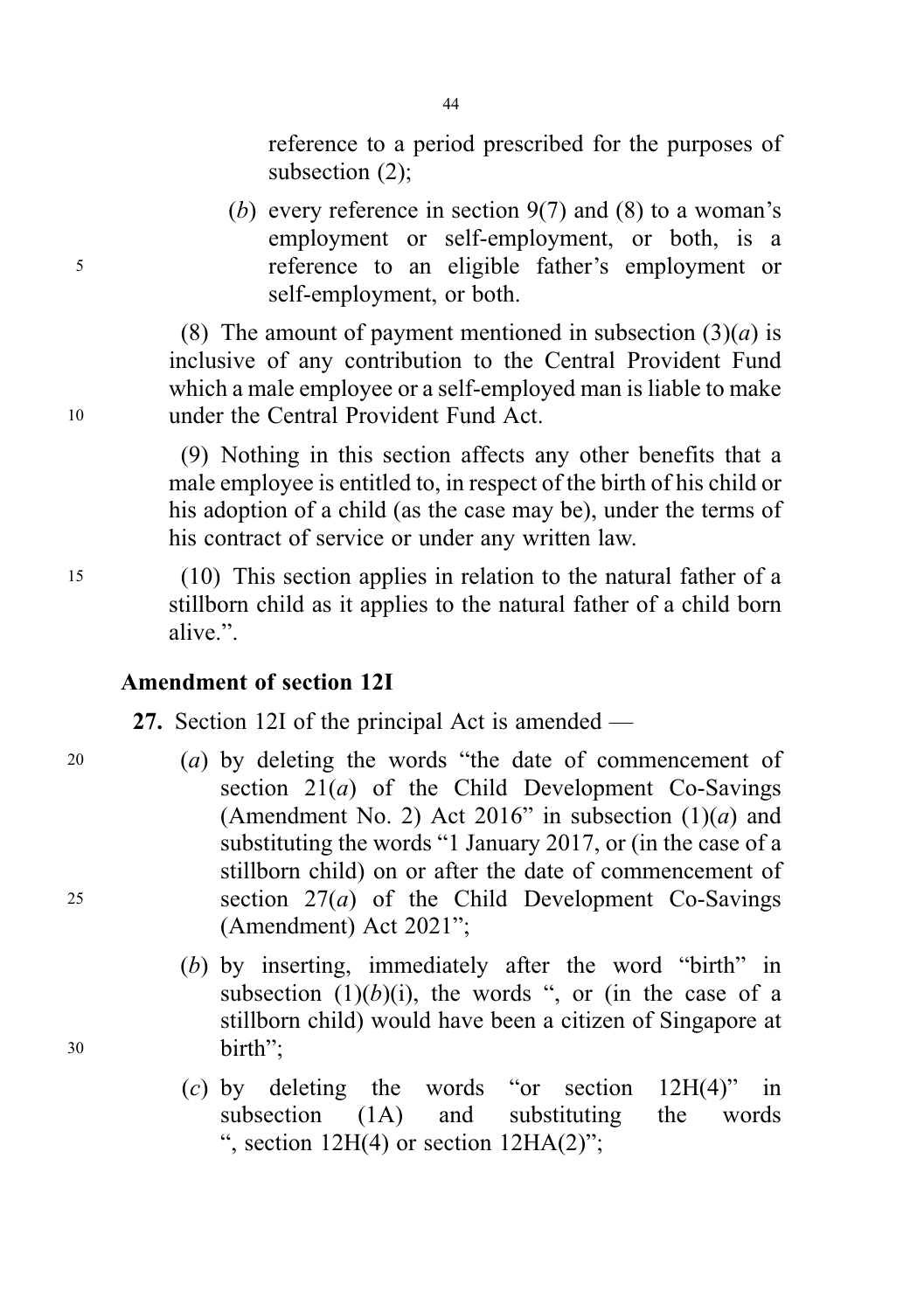- (d) by inserting, immediately after the word "born" in subsection (1A), the words "or stillborn";
- (e) by deleting the words "per week of the male employee's" in subsection  $(3)(a)$  and substituting the words "for every period equal in duration to the male employee's weekly 5 index or every 6 days, whichever is the lower, of his";
- (f) by deleting the words "per week" in subsection  $(4)(a)$  and substituting the words "for every period equal in duration to the self-employed man's weekly index or every 6 days, whichever is the lower,"; and 10
- $(g)$  by inserting, immediately after subsection  $(4)$ , the following subsections:

"(4A) A man who is the natural father of a child or the adoptive father of a child is entitled to paternity benefits under section  $12HA(2)$ , if  $-$  15

- (*a*) in relation to the child
	- (i) the mother's confinement in respect of the child occurs, or the estimated delivery date for that confinement is, on or after 1 January 2021; or 20
	- (ii) the eligibility date for the application to adopt the child is on or after 1 January 2021, and the child is below 12 months of age on that eligibility date; <sup>25</sup>
- (b) for at least 90 days in total during the period of 12 months immediately before the day of the mother's confinement or the eligibility date for the application to adopt the child (as the case may be), the man has  $30$ been employed by one or more employers, self-employed or both (whether in Singapore or outside Singapore);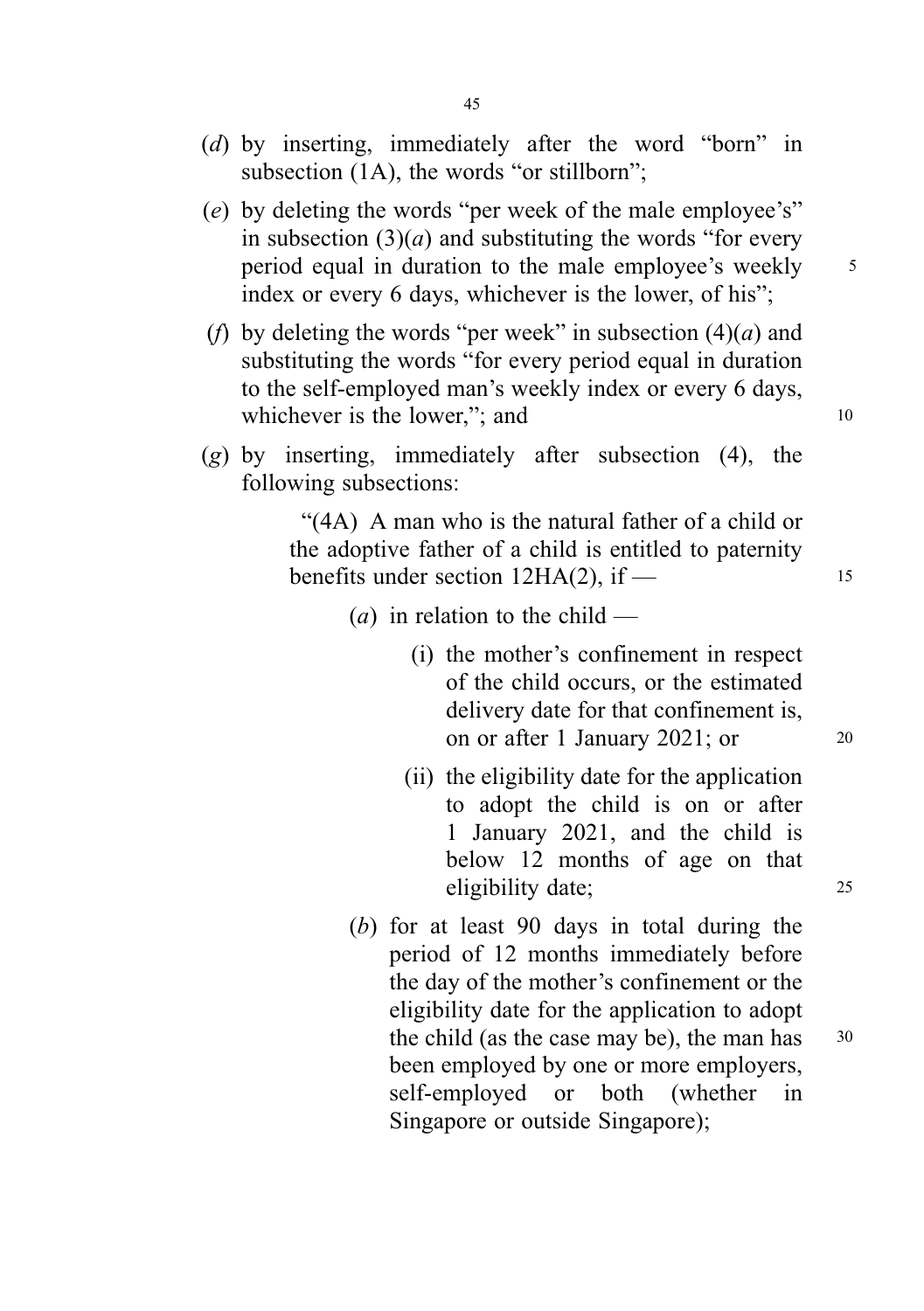|          | $(c)$ in the case of a man who is the natural<br>father of the child, the requirements of<br>subsection $(1)(b)$ and $(c)$ are satisfied;                                                                                                                                                 |
|----------|-------------------------------------------------------------------------------------------------------------------------------------------------------------------------------------------------------------------------------------------------------------------------------------------|
| 5        | (d) in the case of a man who is the adoptive<br>father of the child, the requirements of<br>subsection $(2)(c)$ and $(f)$ are satisfied; and                                                                                                                                              |
|          | (e) in the case of a man who has been<br>outside Singapore<br>employed<br>or<br>self-employed outside Singapore, he -                                                                                                                                                                     |
| 10<br>15 | (i) is resident in Singapore, and is no<br>longer employed outside Singapore<br>or self-employed outside Singapore<br>(as the case may be), on the day of the<br>mother's<br>confinement or the<br>eligibility date for the application to<br>adopt the child, as the case may<br>be; and |
|          | (ii) opts to do either or both of the<br>following:                                                                                                                                                                                                                                       |
| 20       | (A) use any period during the<br>12 months immediately before<br>day of the mother's<br>the<br>confinement or the eligibility<br>date for the application to adopt                                                                                                                        |
| 25<br>30 | the child (as the case may be)<br>when he was employed outside<br>Singapore,<br>or<br>was<br>self-employed<br>outside<br>Singapore, to satisfy the<br>requirement in paragraph $(b)$ ;                                                                                                    |
| 35       | (B) use his income during any<br>mentioned<br>period<br>in<br>sub-paragraph (A) to calculate<br>his total income for the<br>purposes of section 12HA(2).                                                                                                                                  |
|          |                                                                                                                                                                                                                                                                                           |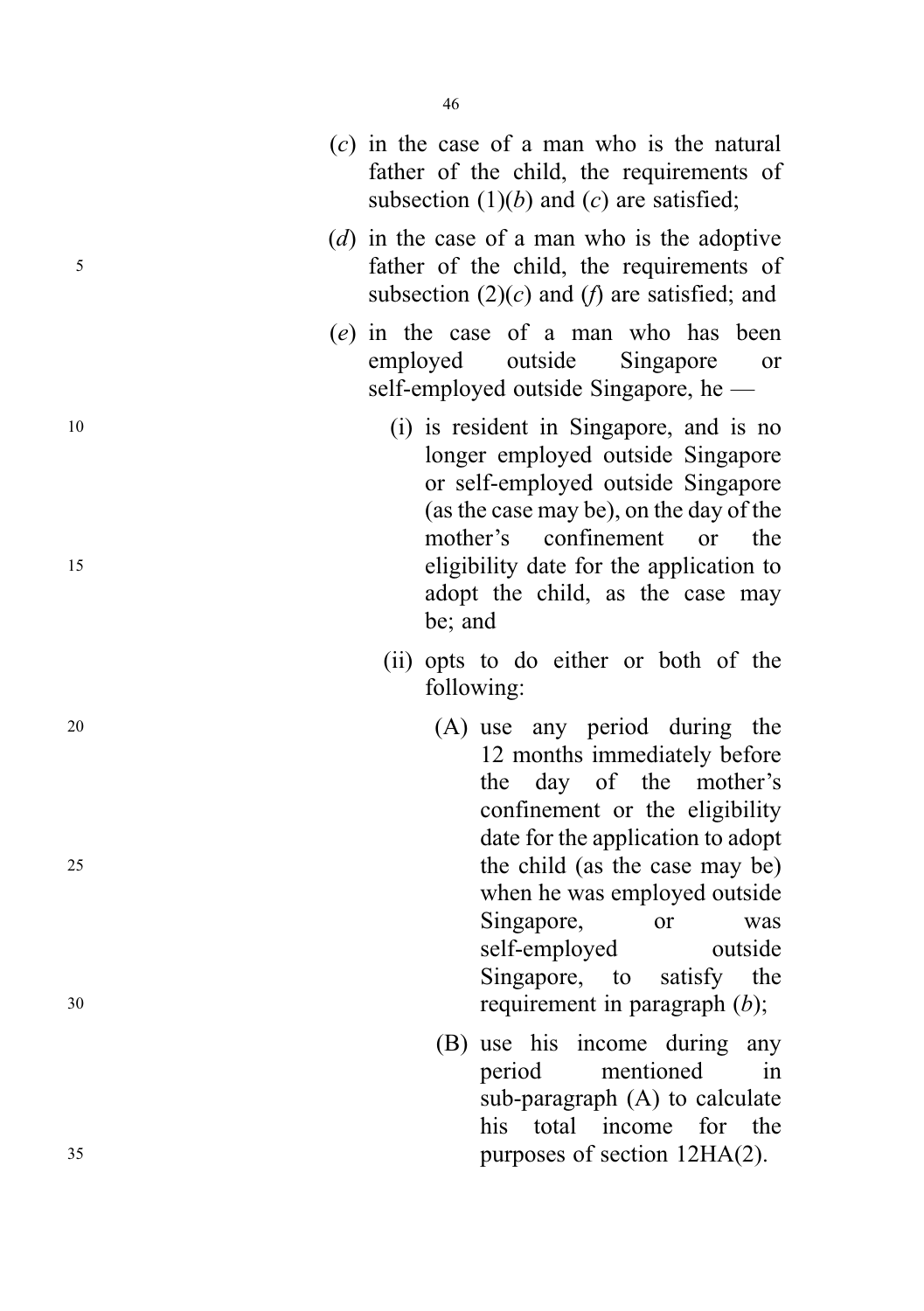(4B) Section 9A(2A) applies for the purposes of reckoning the number of days under subsection  $(4A)(b)$  in which a man has been employed or self-employed, with the following modifications: 5

- (a) the reference to the day of a woman's confinement in section  $9A(2A)(a)$  is a reference to the day of confinement of the mother of the child or the eligibility date for the application to adopt the child, 10 whichever is applicable;
- (b) every reference in section 9A(2A) to a woman's employment or self-employment is a reference to the employment or self-employment (as the case may be) of 15 the man mentioned in subsection (4A).".

# Amendment of section 12J

28. Section 12J of the principal Act is amended —

- (a) by deleting the words "per week of the male employee's" in subsection  $(2)(a)$  and substituting the words "for every 20 period equal in duration to the male employee's weekly index or every 6 days, whichever is the lower, of his"; and
- (b) by deleting subsections (3) and (4) and substituting the following subsections:

"(3) Where an employer makes payment to a male 25 employee in relation to whom the requirements of subsection (4) are satisfied, for his absence from work with respect to the delivery or adoption of a child, the Government may reimburse the employer an amount that does not exceed each of the amounts mentioned 30 in subsection  $(2)(a)$  and  $(b)$ .

(4) For the purposes of subsection (3), the requirements are all of the following: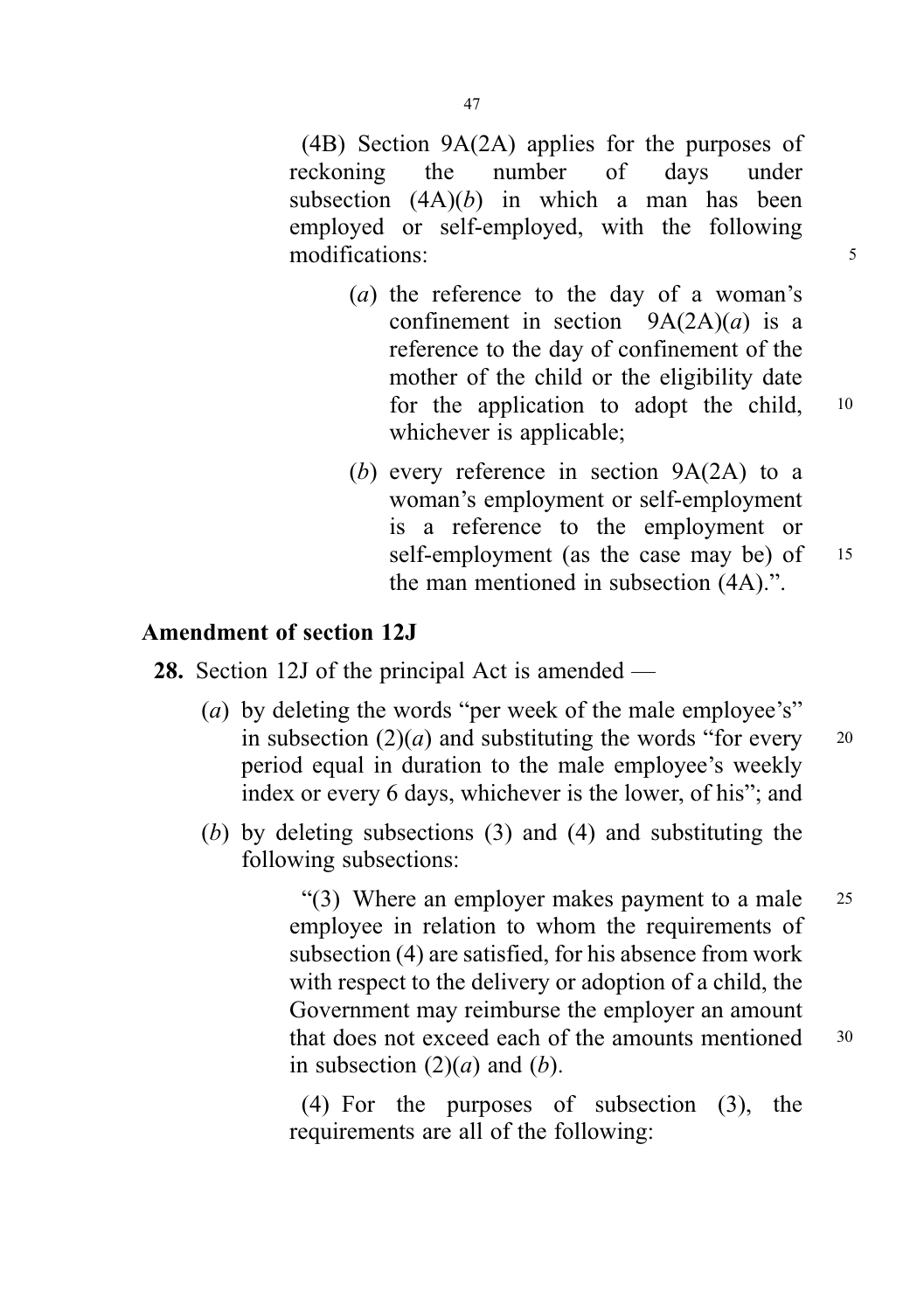|    |  | (a) in the case of a male employee who is the<br>natural father of the child $-$                                                                                                                                                                                          |
|----|--|---------------------------------------------------------------------------------------------------------------------------------------------------------------------------------------------------------------------------------------------------------------------------|
| 5  |  | (i) the requirements of section $12I(1)(b)$<br>and $(c)$ are satisfied, but not the<br>requirements of section $12I(1)(d)$ ;<br>and                                                                                                                                       |
| 10 |  | (ii) the date of birth of his child is on or<br>after the date of commencement of<br>$28(b)$ of<br>the Child<br>section<br>Co-Savings<br>Development<br>(Amendment) Act 2021;                                                                                             |
|    |  | $(b)$ in the case of a male employee who is the<br>adoptive father of the child $-$                                                                                                                                                                                       |
| 15 |  | (i) the requirements of section $12I(2)(c)$<br>and (f) are satisfied, but not the<br>requirements of section $12I(2)(d)$ ;<br>and                                                                                                                                         |
| 20 |  | (ii) the making of the employee's<br>application to adopt that child, or<br>the issue of a dependant's pass in<br>respect of that child (whichever is<br>applicable) is on or after the date of<br>commencement of section $28(b)$ of<br>the Child Development Co-Savings |
| 25 |  | (Amendment) Act 2021;<br>(c) where section $12I(1)(b)(ii)$ applies, the<br>male employee's absence from work<br>commences on or after the date that his<br>child becomes a citizen of Singapore;                                                                          |
| 30 |  | (d) the male employee's absence from work<br>occurs within 12 months commencing on<br>the date of birth of the child.                                                                                                                                                     |
| 35 |  | (5) Subsection (4) applies in relation to the natural<br>father of a stillborn child as it applies to the natural<br>father of a child born alive.".                                                                                                                      |
|    |  |                                                                                                                                                                                                                                                                           |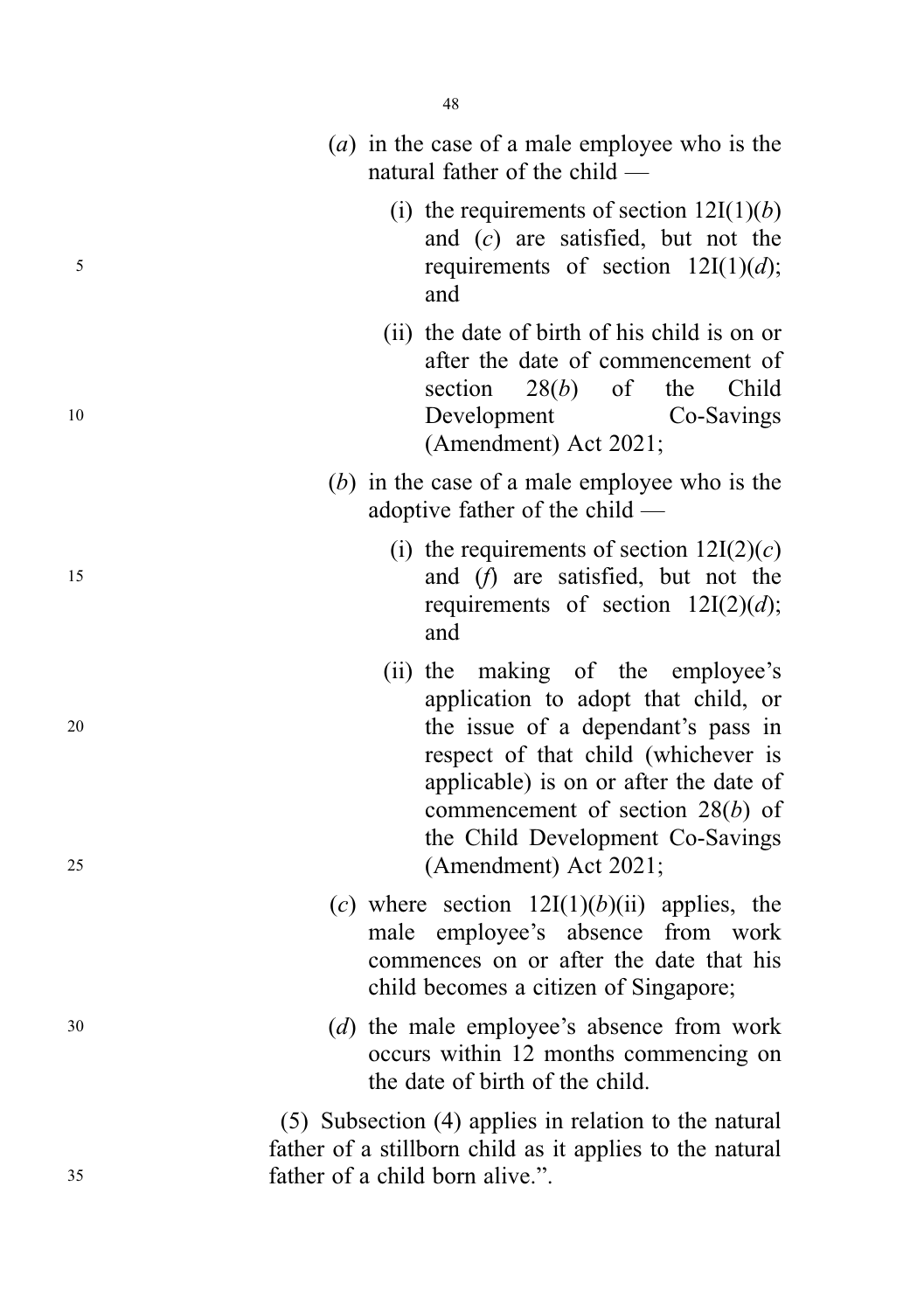## Amendment of section 12M

29. Section 12M of the principal Act is amended by inserting, immediately after subsection (2), the following subsection:

"(3) This section does not affect the operation of sections  $9(6A)$ ,  $12A(6)$  and  $12HA(5)$ .".

### New sections 12N and 12O

30. The principal Act is amended by inserting, immediately after section 12M, the following sections:

# "Recovery by employer or Government due to defaulting event 10

 $12N$ ,—(1) Where an employer (not being the Government)—

- (a) has, on account of a defaulting event, made any payment under a relevant statutory provision to an employee to which the employee is not entitled; and
- (b) has not been reimbursed by the Government under a 15 relevant statutory provision for that payment,

the employer may recover the payment directly from the employee.

(2) Where an employer (not being the Government) has made any payment to an employee under a relevant statutory provision <sup>20</sup> in respect of the employee's adoption of a child and a defaulting event mentioned in paragraph (f) of the definition of "defaulting event" in subsection (9) occurs after the payment has been made, the employer may —

- (a) in a case where the Government has refused to 25 reimburse the employer for that payment — recover that payment directly from the employee; or
- (b) in a case where the Government has given written notice to the employer of the Government's intention to recover the whole or any part of the amount 30 reimbursed by the Government to the employer for that payment — recover from the employee any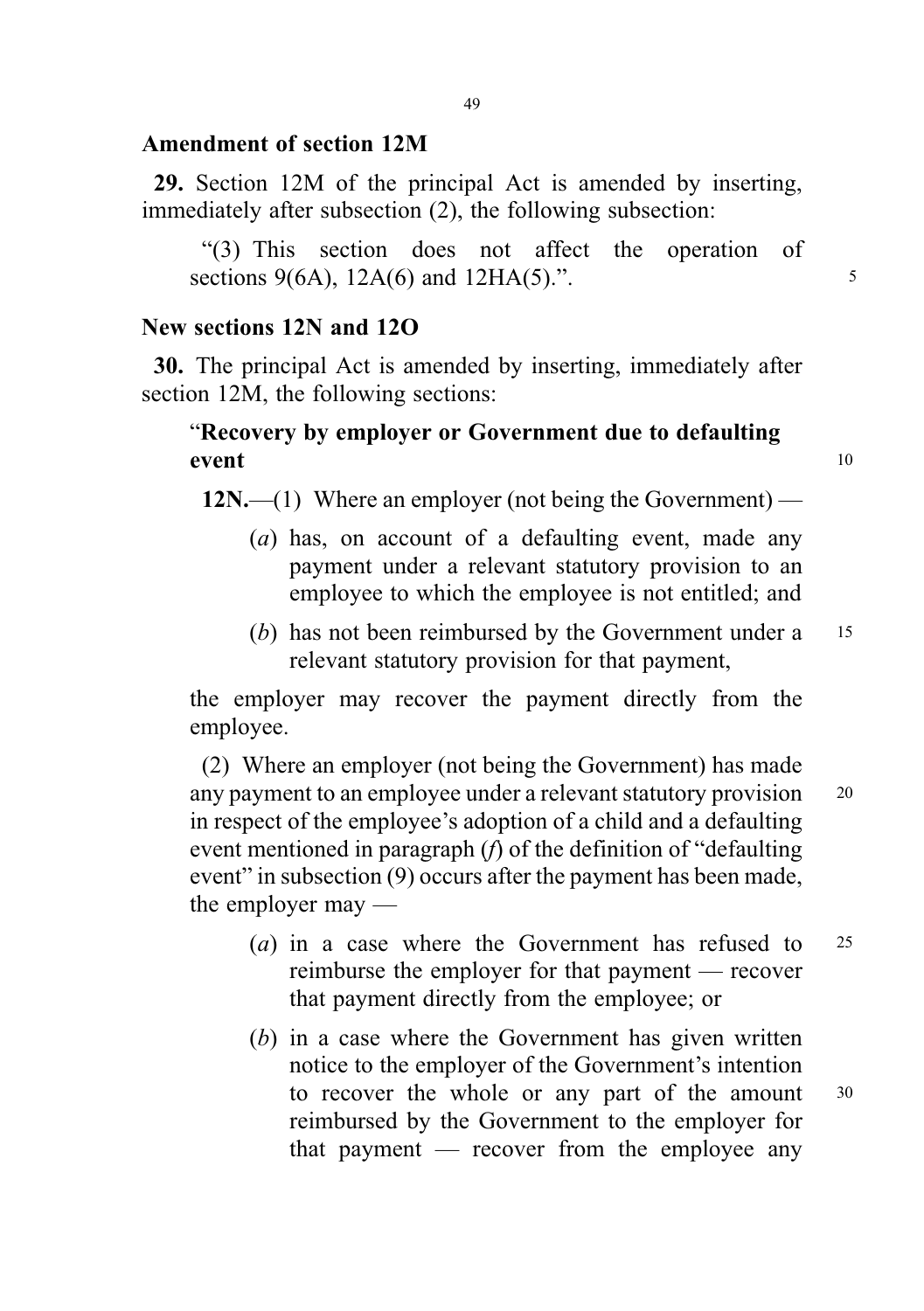remaining amount of that payment that the Government does not intend to recover.

(3) However, if the employer mentioned in subsection (1) fails to recover the whole or any part of the payment from the <sup>5</sup> employee, the Government may reimburse the employer for the whole or any part of that payment if the Government is satisfied that —

- (a) the employer has failed to so recover despite all reasonable efforts; and
- <sup>10</sup> (b) that payment was not made on account of a defaulting event caused or permitted to be caused by the employer.

(4) Where the Government has reimbursed an employer under a relevant statutory provision in respect of any payment made by <sup>15</sup> the employer to the employer's employee and the employer recovers the payment or any part of it directly from the employee —

- (a) the employer must refund to the Government the amount of the payment or part of it (as the case may <sup>20</sup> be) recovered from the employee within one month after the later of the following dates:
	- (i) the date the amount is so recovered;
	- (ii) the date the employer receives the amount reimbursed; and
- <sup>25</sup> (b) if the employer fails to refund the amount recovered to the Government under paragraph  $(a)$ , the Government may —
	- (i) recover the whole or any part of the amount reimbursed from the employer as a civil debt;
- <sup>30</sup> (ii) deduct the whole or any part of the amount reimbursed from any subsequent reimbursement to be made by the Government under the same or a different relevant statutory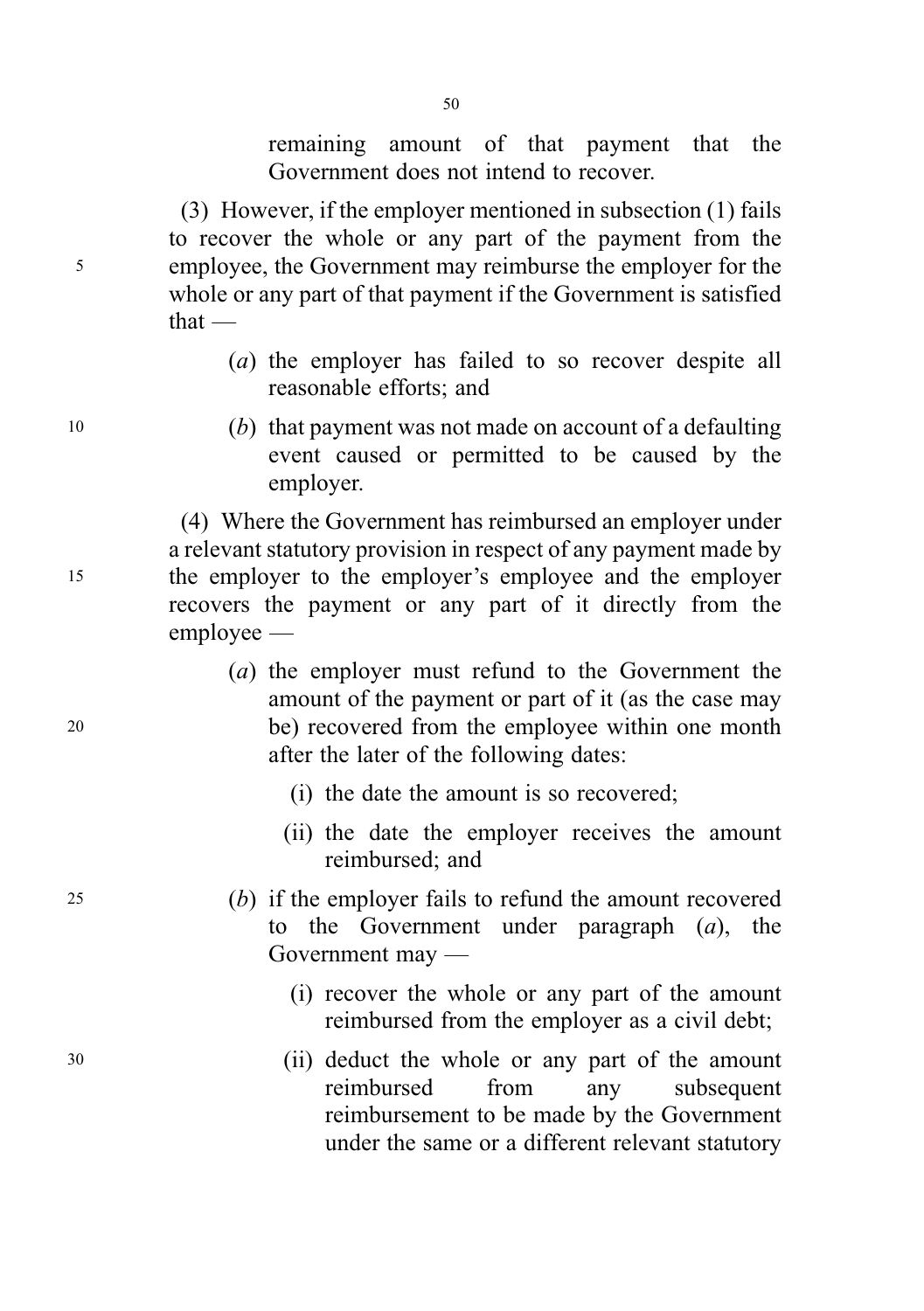provision to the employer in respect of the same employee; or

(iii) make a deduction under sub-paragraph (ii) and recover any amount that remains outstanding after the deduction from the employer as a civil  $\frac{5}{5}$ debt.

(5) An employer who contravenes subsection  $(4)(a)$  shall be guilty of an offence and shall be liable on conviction to a fine not exceeding \$20,000.

(6) Despite anything in section 12B, where any amount has <sup>10</sup> been paid by an employer to an employee under that section, and the Government has refused under section 12C(3) or (4) or  $12CA(3)$  or (4) to reimburse the employer for that amount —

- (a) the employer may recover that amount directly from the employee; and 15
- (b) the recovery of that amount by the employer is not to be treated as a contravention of section 12B(9).

(7) Where the Government (as an employer or otherwise) has, on account of a defaulting event —

- (a) made any payment under a relevant statutory <sup>20</sup> provision to any employee, self-employed person or other person (called a relevant payee) to which the relevant payee is not entitled; or
- (b) reimbursed an employer under a relevant statutory provision for the whole or any part of the payment <sup>25</sup> made by the employer to a relevant payee (then being an employee of that employer), that ought not to have been reimbursed,

the Government may —

- (c) recover the whole or any part of the payment from the  $30$ relevant payee as a civil debt;
- (d) deduct the whole or any part of the payment from any subsequent payment to be made under the same or a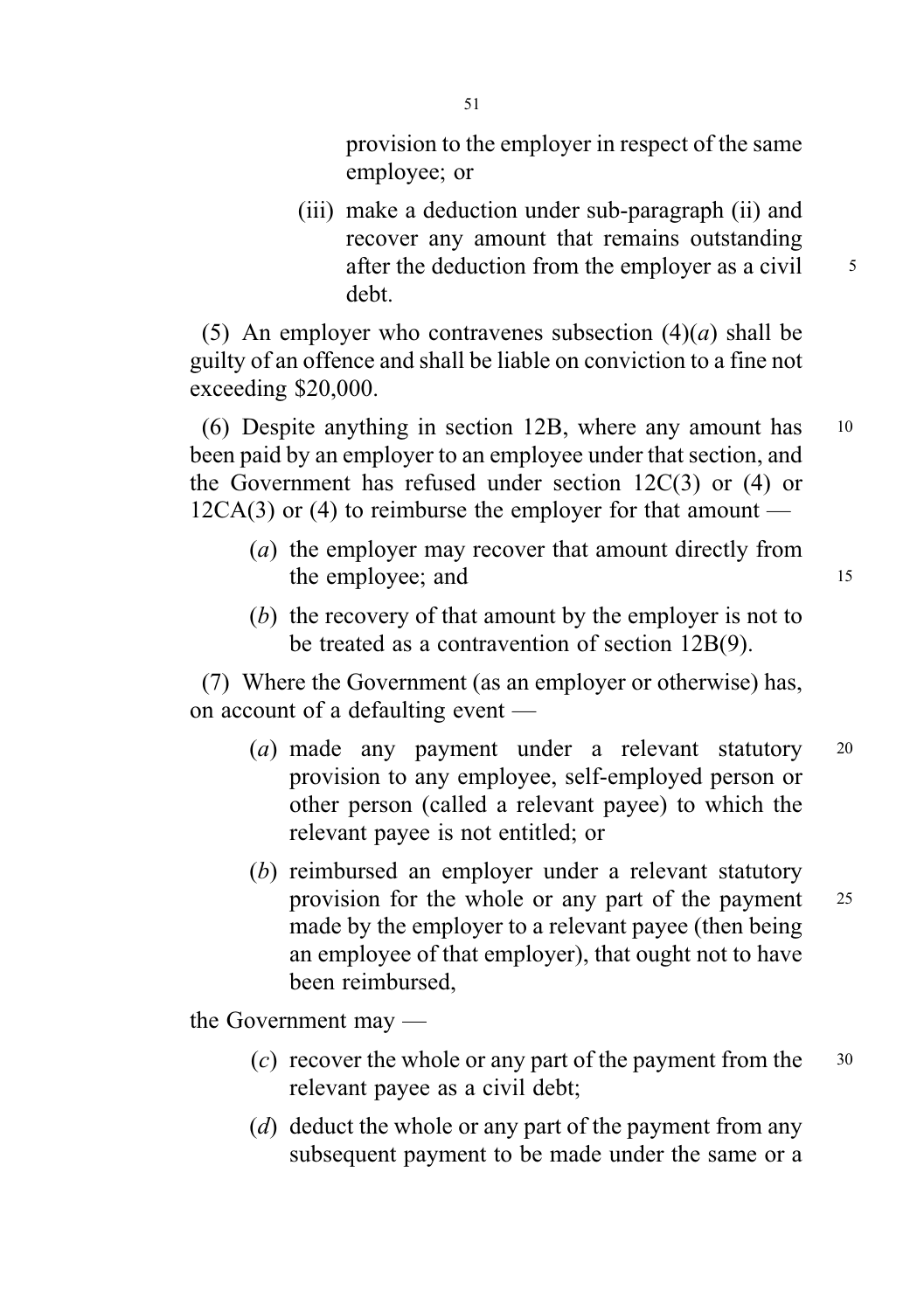52

different relevant statutory provision by the Government to the relevant payee; or

- (e) make a deduction under paragraph (d) and recover any amount that remains outstanding after the <sup>5</sup> deduction from the relevant payee as a civil debt.
	- $(8)$  Where —
- (a) the Government has, on account of a defaulting event caused or permitted to be caused by an employer, reimbursed the employer under a relevant statutory <sup>10</sup> provision for making a payment in respect of an employee, to which the employer is not entitled; and
- (b) the Government has not recovered, or is unable to recover, in accordance with subsection  $(7)(c)$ ,  $(d)$  or (e), the whole or any part of the payment for which the <sup>15</sup> reimbursement under paragraph (a) was made,
	- the Government may —
- (c) recover the whole or any part of the reimbursement under paragraph (a) (except for any amount recovered by the Government under subsection  $(7)(c)$ ,  $(d)$  or  $(e)$ <sup>20</sup> in relation to that reimbursement) from the employer as a civil debt;
- (d) deduct the whole or any part of the reimbursement under paragraph  $(a)$  (except for any amount recovered by the Government under subsection  $(7)(c)$ ,  $(d)$  or  $(e)$ <sup>25</sup> in relation to that reimbursement) from any subsequent reimbursement to be made by the Government to the employer —
	- (i) under the same or a different relevant statutory provision; and
- <sup>30</sup> (ii) in respect of the same employee; or
	- (e) make a deduction under paragraph (d) and recover any amount that remains outstanding after the deduction from the employer as a civil debt.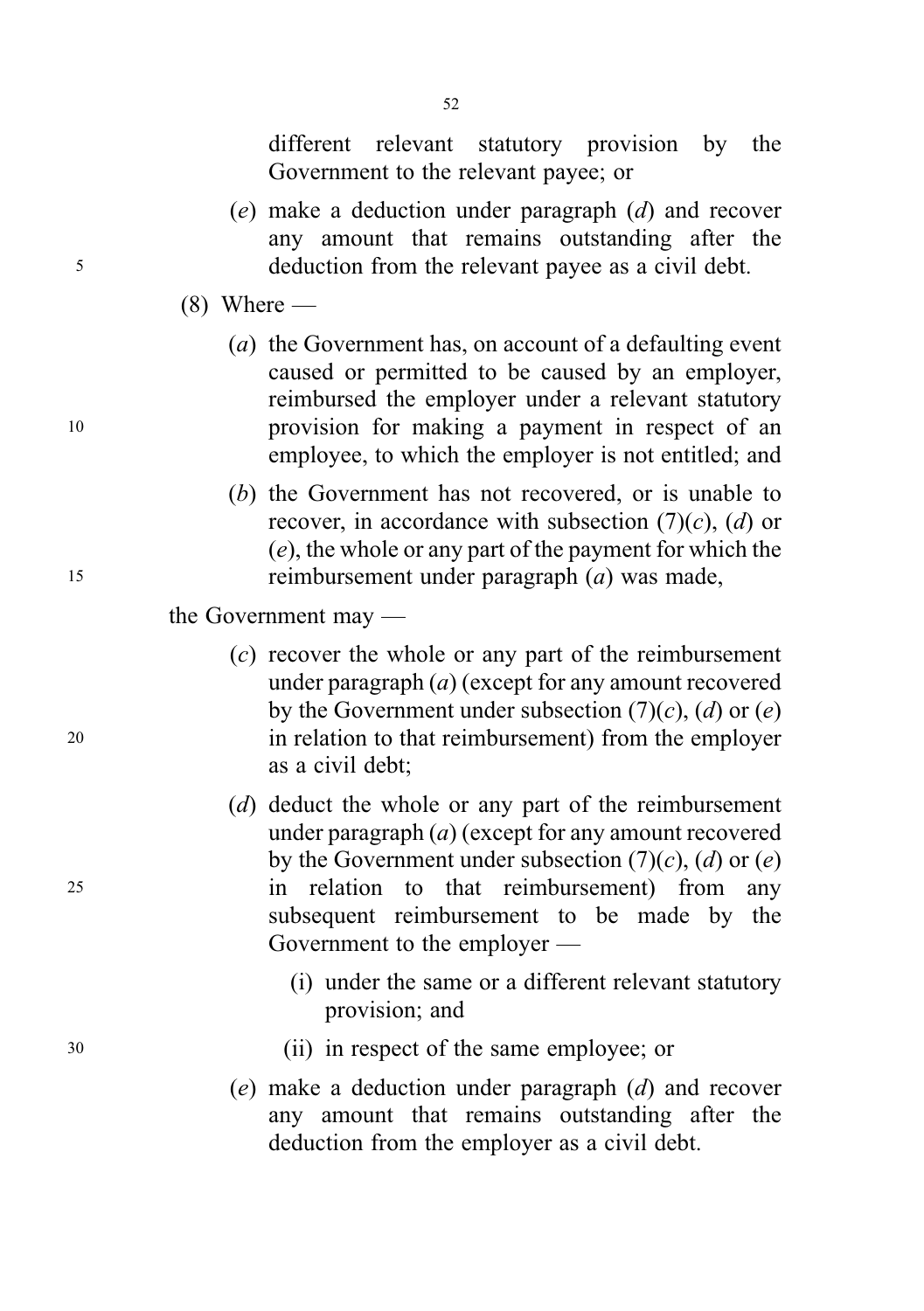(9) In this section  $-$ 

"defaulting event", in relation to any payment or reimbursement, means any of the following:

- (a) an error (however caused);
- (b) any false or misleading statement, document, or  $\frac{5}{5}$ information made or provided by any person;
- (c) in the case of a payment by an employer to an employee under section 12B in respect of any childcare leave or extended childcare leave the taking of any such leave in excess of the <sup>10</sup> employee's entitlement, or despite the lack of the employee's entitlement, under that section;
- (d) in the case of a payment by the Government to a person under section 9(5A), 12A(2) or  $12HA(2)$  — 15
	- (i) the entitlement to such payment is disqualified under section 9(6), 12A(5) or 12HA(4), whichever is applicable; or
	- (ii) any absence without pay mentioned in section 9(6A),  $12A(6)$  or  $12HA(5)$  20 (whichever is applicable) ends before the 12-month period mentioned in the applicable provision;
- (e) in the case of any reimbursement made by the Government to an employer, or any payment 25 made by the Government (as an employer or otherwise), under a relevant statutory provision in respect of a person's application to adopt a child, the child whom that person has applied to  $\text{adopt}$  — 30
	- (i) is not adopted by that person within 12 months commencing on the eligibility date in relation to the application to adopt the child; or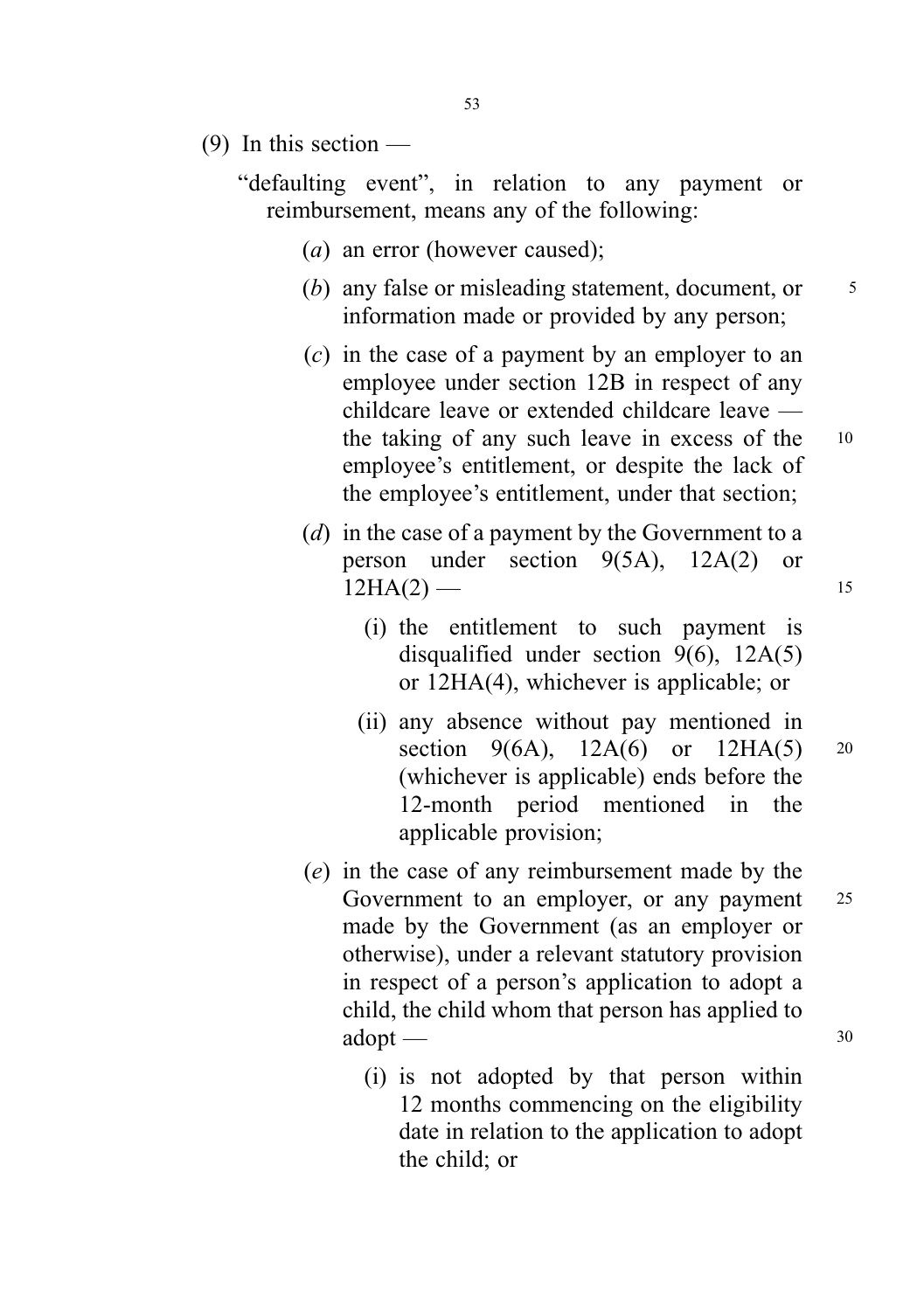- (ii) where the child is not a citizen of Singapore by birth, does not become a citizen of Singapore within 6 months commencing on the date the child is <sup>5</sup> adopted by that person;
	- (f) in the case of a payment made by an employer to the employer's employee under a relevant statutory provision in respect of the employee's application to adopt a child —
- <sup>10</sup> (i) the events referred to in sub-paragraph (i) or (ii) of paragraph  $(e)$  apply in relation to the child; and
- (ii) the Government has refused the employer's claim for reimbursement <sup>15</sup> under a relevant statutory provision, or has given written notice to the employer that the Government intends to recover from that employee the whole or any part of the amount reimbursed by the <sup>20</sup> Government to the employer in respect of that employee;

"employee" includes a person alleged to be an employee, even though the person is not so employed.

(10) In this section and section 12O, "relevant statutory <sup>25</sup> provision" means any of the following provisions:

- (a) any provision of this Part;
- (b) section 10A, 12A, 12K, 12KB or 12KC of this Act as in force immediately before 1 January 2017.

#### Recovery by Government in other circumstances

<sup>30</sup> 12O.—(1) The Government may recover from a woman who delivers a child an amount in accordance with regulations made under section 20 if —

> (a) the Government has paid one or more of the following: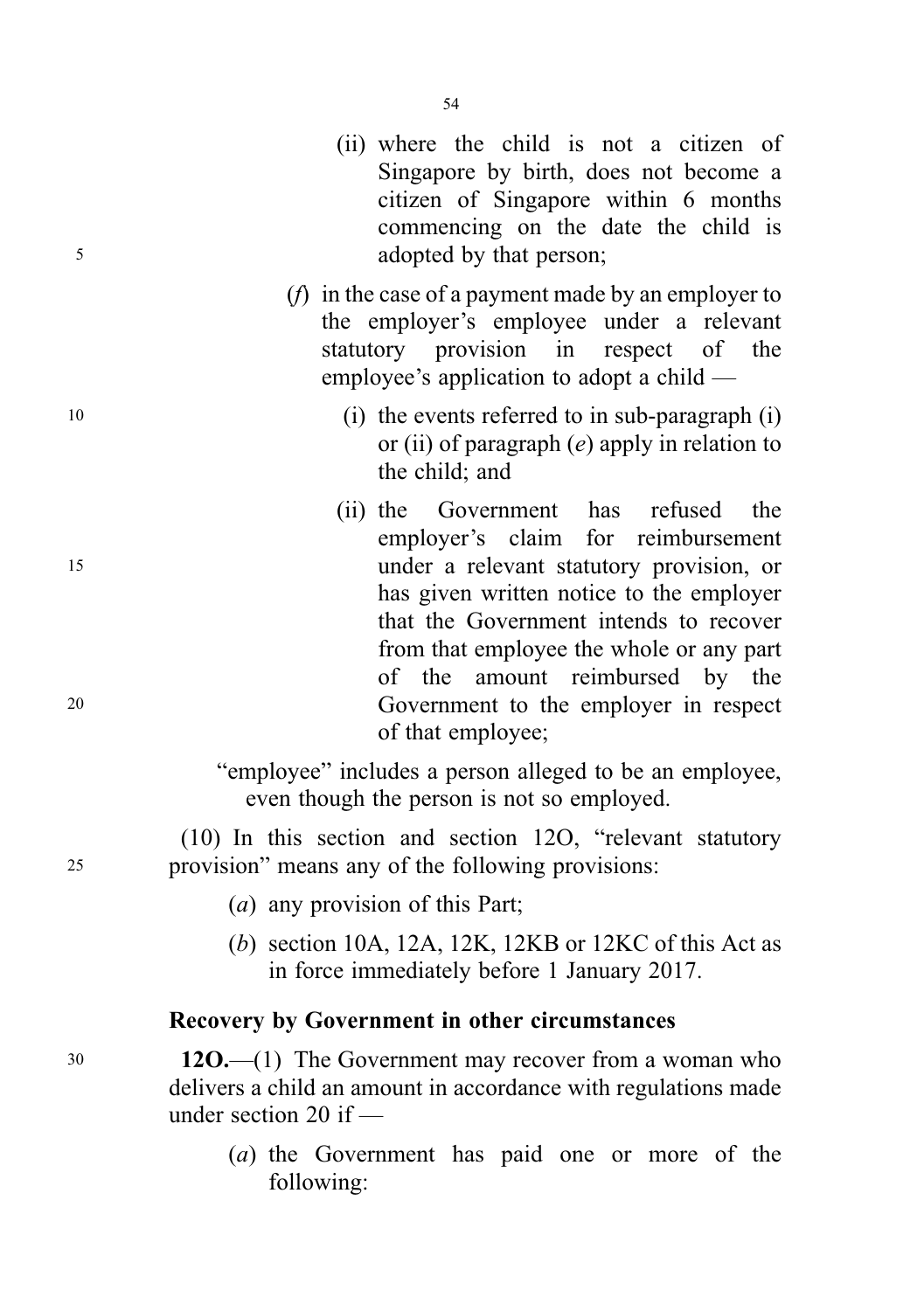- (ii) any reimbursement claimed by the woman's employer under section 10 (whether or not pursuant to an exemption under section 22) for  $\frac{5}{5}$ any amount paid to the woman in respect of her delivery of the child;
- (iii) where the woman has made an election under section 12E(5) for the natural father or adoptive father of the child to take shared parental leave 10 or claim lost income in respect of the child —
	- (A) any reimbursement claimed by the father's employer under section 12G (whether or not pursuant to an exemption under section 22) for any <sup>15</sup> amount paid to the father under section 12E(2) for shared parental leave taken in respect of the child; or
	- (B) any amount of lost income claimed by the father under section 12E(3) (whether or 20 not pursuant to an exemption under section 22) for ceasing to be actively engaged in his trade, business, profession or vocation in respect of the child; and
- (b) either of the following applies: 25
	- (i) the total period of absence from work under section 9(1),  $(1A)$  or  $(1B)$  or section 12E(2) and cessation of active engagement in trade, business, profession or vocation under section  $12E(3)$  to which the payment by the  $30$ Government under paragraph (a) relates, exceeds —
		- (A) 56 days, if the woman's confinement during which the child is delivered is the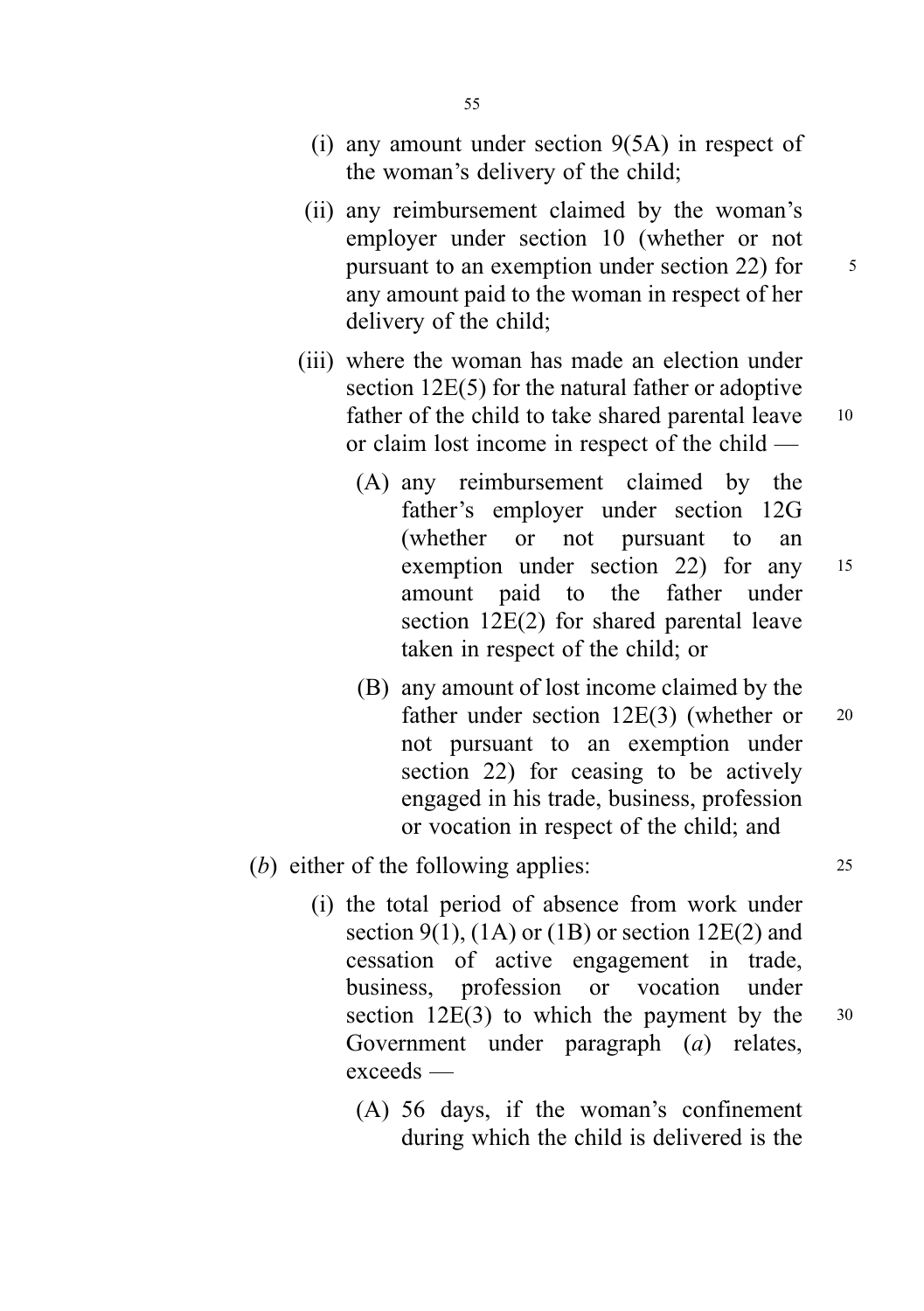woman's first or second specified event; or

- (B) 112 days, if the woman's confinement during which the child is delivered is the <sup>5</sup> woman's third or subsequent specified event;
	- (ii) the total amount paid by the Government under paragraph  $(a)$  exceeds —
- (A) the amount mentioned in 10 section  $9(5A)(a)$ , if the woman's confinement during which the child is delivered is the woman's first or second specified event; or
- (B) the amount mentioned in 15 section  $9(5A)(b)$ , if the woman's confinement during which the child is delivered is the woman's third or subsequent specified event.

(2) The Government may recover from a woman an amount in <sup>20</sup> accordance with regulations made under section 20 if, in relation to the woman's adoption of a child —

- (a) the Government has paid one or more of the following:
- (i) any amount under section 12A(2) in respect of <sup>25</sup> the woman's adoption of the child;
- (ii) any reimbursement claimed by the woman's employer under section 12AD (whether or not pursuant to an exemption under section 22) for any amount paid to the woman in respect of her <sup>30</sup> adoption of the child;
	- (iii) where the woman has made an election under section 12E(5) for the adoptive father of the child to take shared parental leave or claim lost income in respect of the child —

56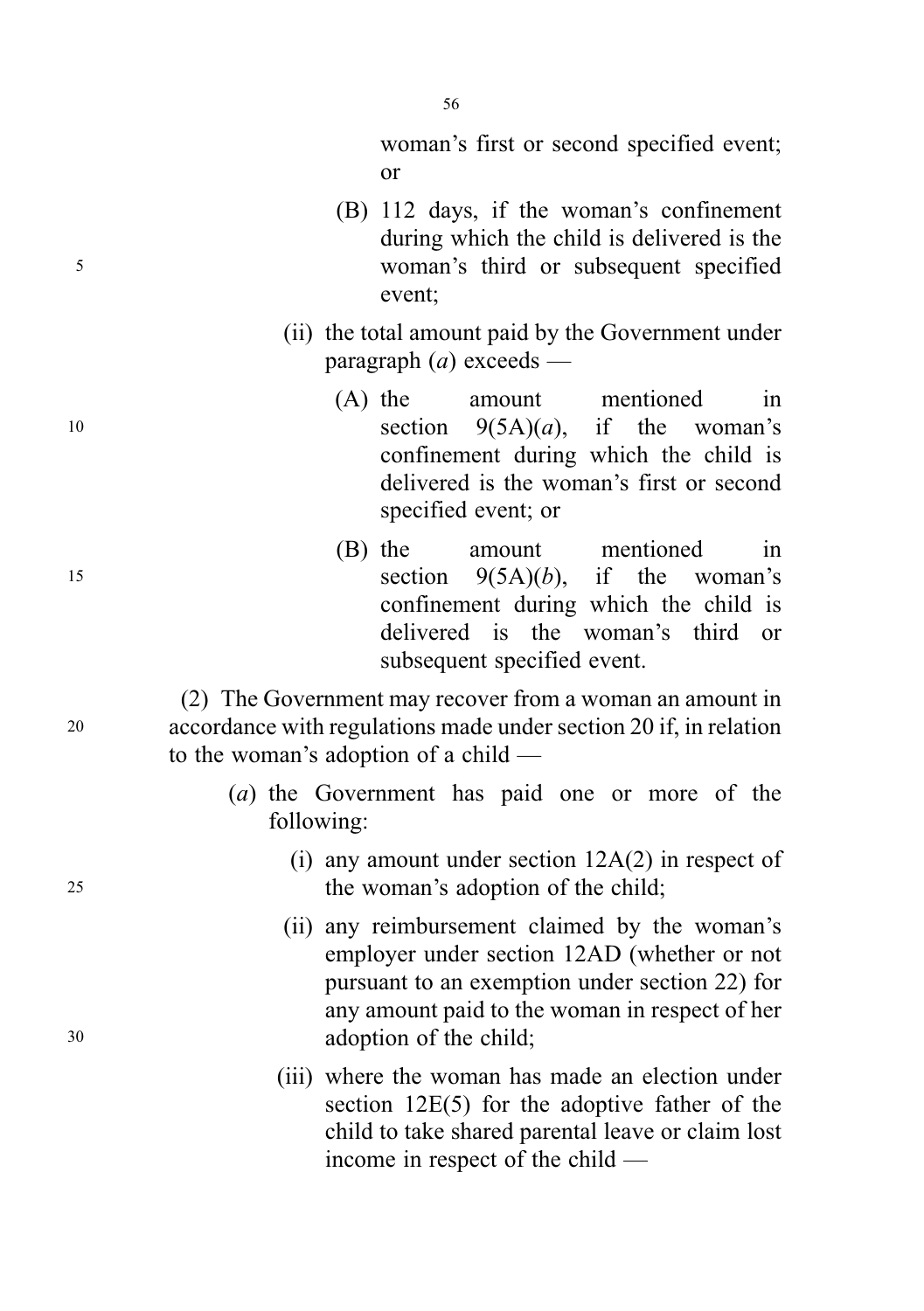- (A) any reimbursement claimed by the father's employer under section 12G (whether or not pursuant to an exemption under section 22) for any amount paid to the father under <sup>5</sup> section 12E(2) for shared parental leave taken in respect of the child; or
- (B) any amount of lost income claimed by the father under section 12E(3) (whether or not pursuant to an exemption under <sup>10</sup> section 22) for ceasing to be actively engaged in his trade, business, profession or vocation in respect of the child; and
- (b) either of the following applies:
	- (i) the total period of absence from work under <sup>15</sup> section  $12AA(1)$  or section  $12E(2)$  and cessation of active engagement in trade, business, profession or vocation under section 12E(3), to which the payment by the Government under paragraph (a) relates, <sup>20</sup> exceeds —
		- (A) 56 days, if the woman's adoption of the child is the woman's first or second specified event; or
		- (B) 84 days, if the woman's adoption of the <sup>25</sup> child is the woman's third or subsequent specified event;
	- (ii) the total amount paid by the Government under paragraph  $(a)$  exceeds —
		- (A) the amount mentioned in <sup>30</sup> section  $12A(2)(a)$ , if the woman's adoption of the child is the woman's first or second specified event; or
		- (B) the amount mentioned in section  $12A(2)(b)$ , if the woman's  $35$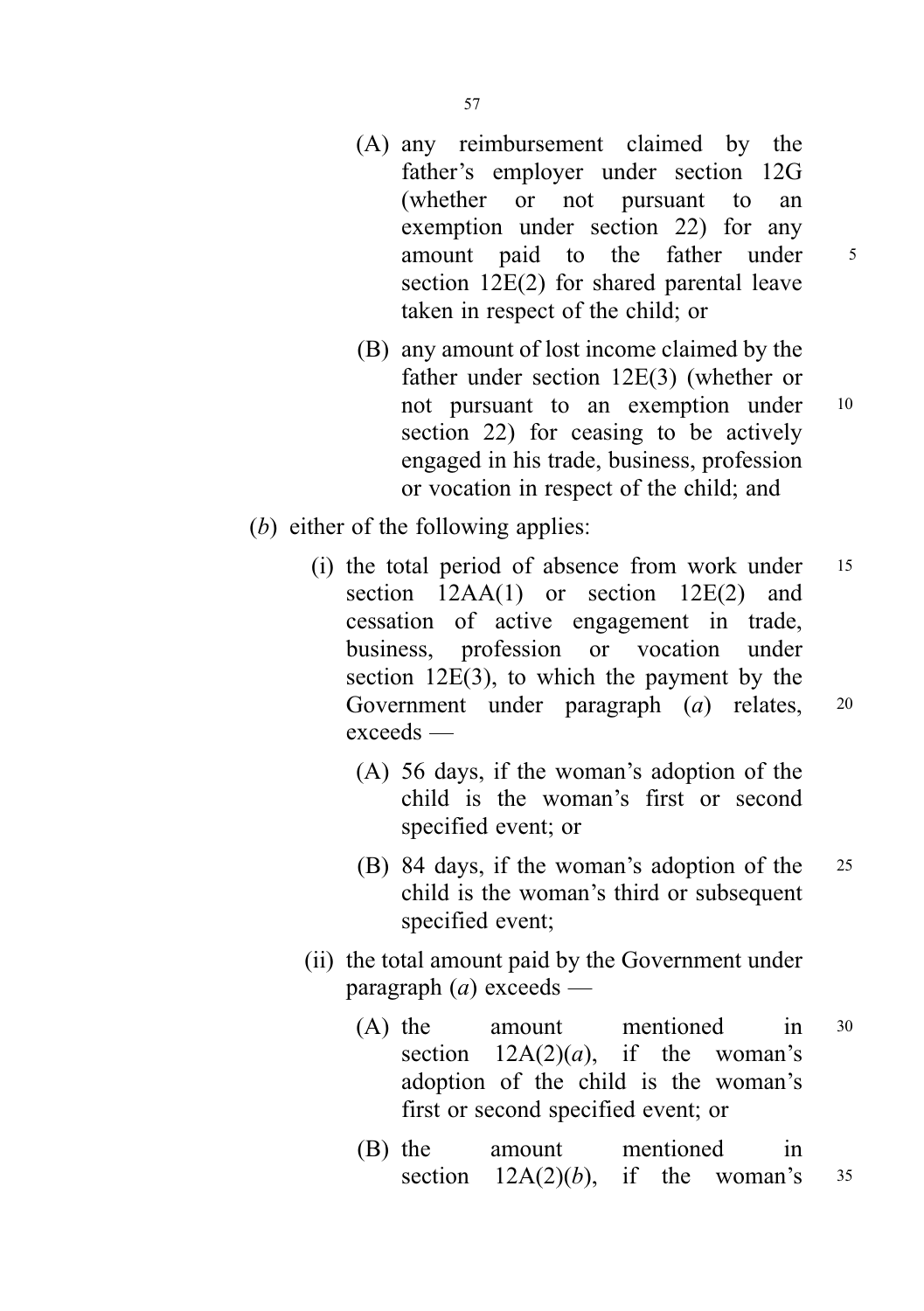adoption of the child is the woman's third or subsequent specified event.

(3) The Government may recover from a man an amount in accordance with regulations made under section 20 if, in relation <sup>5</sup> to the delivery or adoption of a child —

- (a) the Government has paid one or more of the following:
- (i) any amount under section 12HA(2) in respect of the delivery or adoption of a child, whichever is <sup>10</sup> applicable;
- (ii) any reimbursement claimed by the man's employer under section 12J (whether or not pursuant to an exemption under section 22) for any amount paid to the man in respect of the <sup>15</sup> delivery of the child or the adoption of the child, as the case may be; and
	- (b) either of the following applies:
- (i) the total period of absence from work under section 12H(1) to which the payment by the <sup>20</sup> Government under paragraph (a) relates, exceeds 14 days;
	- (ii) the total amount paid by the Government under paragraph (a) exceeds the amount mentioned in section 12HA(2).

<sup>25</sup> (4) For the purposes of subsections (1), (2) and (3), the Government may recover the amount concerned from the woman or man (as the case may be) as a civil debt or by deducting the amount concerned from any subsequent payment made by the Government to the woman or man concerned (as the <sup>30</sup> case may be) under any relevant statutory provision.".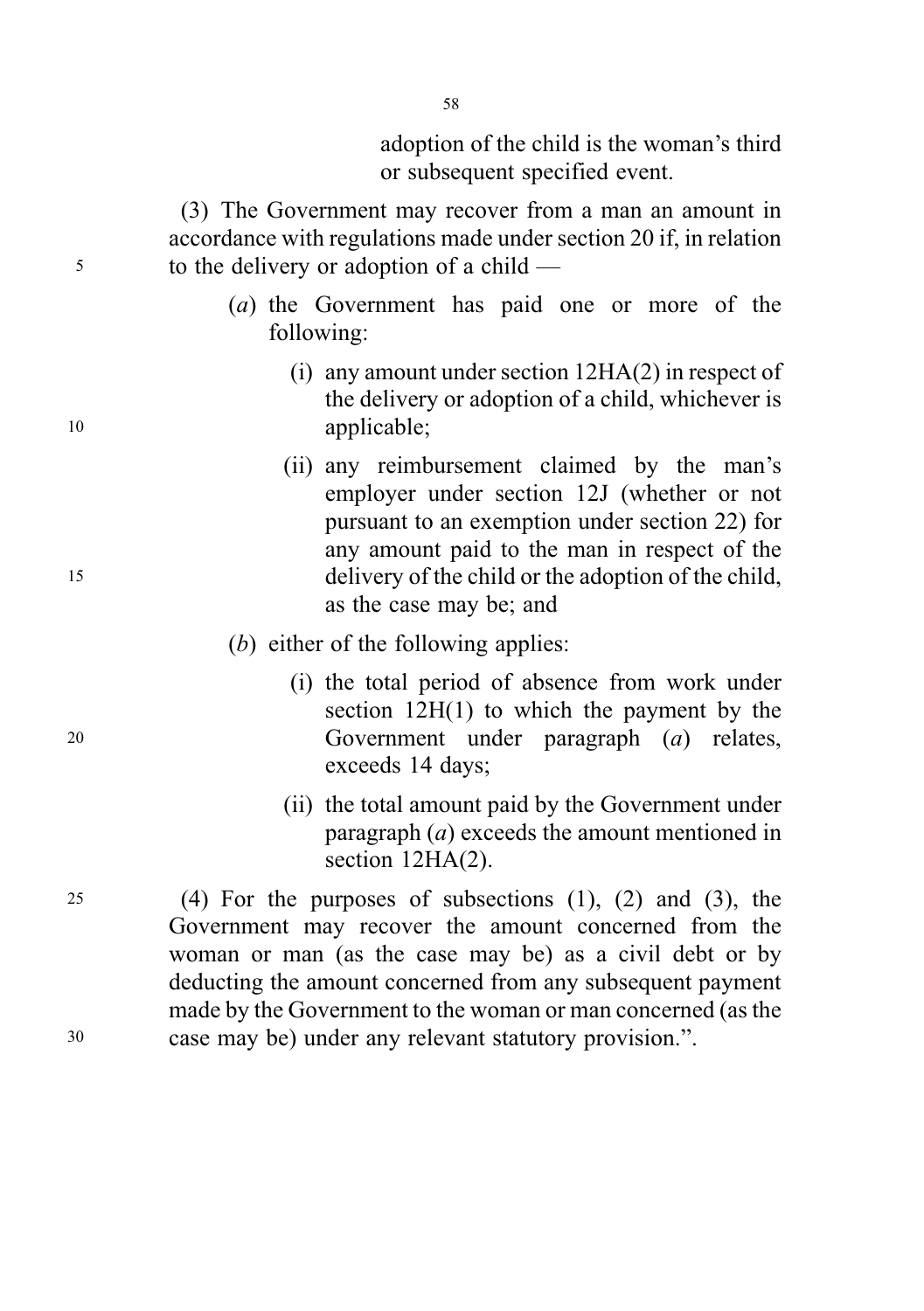# Amendment of section 14

- **31.** Section 14(1) of the principal Act is amended
	- (a) by deleting paragraph  $(db)$  and substituting the following paragraph:
		- " $(db)$  the entitlement of a person to any payment  $\frac{5}{5}$ from the Government under section 9(5A) or  $(6B)$ , section  $12A(2)$  or  $(7)$  or section  $12HA(2)$  or  $(6)$ ;"; and
	- (b) by deleting the words "11, 12AD, 12C, 12CA, 12G or 12J" in paragraph  $(e)$  and substituting the words "12AD, 12C,  $10^{-10}$ 12CA, 12G, 12J or 12N".

# New section 15A

32. The principal Act is amended by inserting, immediately after section 15, the following section:

# "Powers to verify statement, document or information, <sup>15</sup> etc.

15A.—(1) The powers under this section may be exercised only for the purposes of inquiring into or ascertaining the truth or correctness of any statement, document or information made or provided by any person to a Director or a person authorised by <sup>20</sup> the Director (called an authorised person) in connection with —

- (a) any membership of the Scheme, or any payment, withdrawal or transfer under the Scheme; or
- (b) a claim for any payment, reimbursement or lost income under this Act. <sup>25</sup>

(2) A Director or an authorised person may, at any reasonable time, do any of the following, without involving any search of any property or person:

- (a) enter any premises;
- (b) require any person to provide or give access to, <sup>30</sup> without charge, any document (in whatever form) or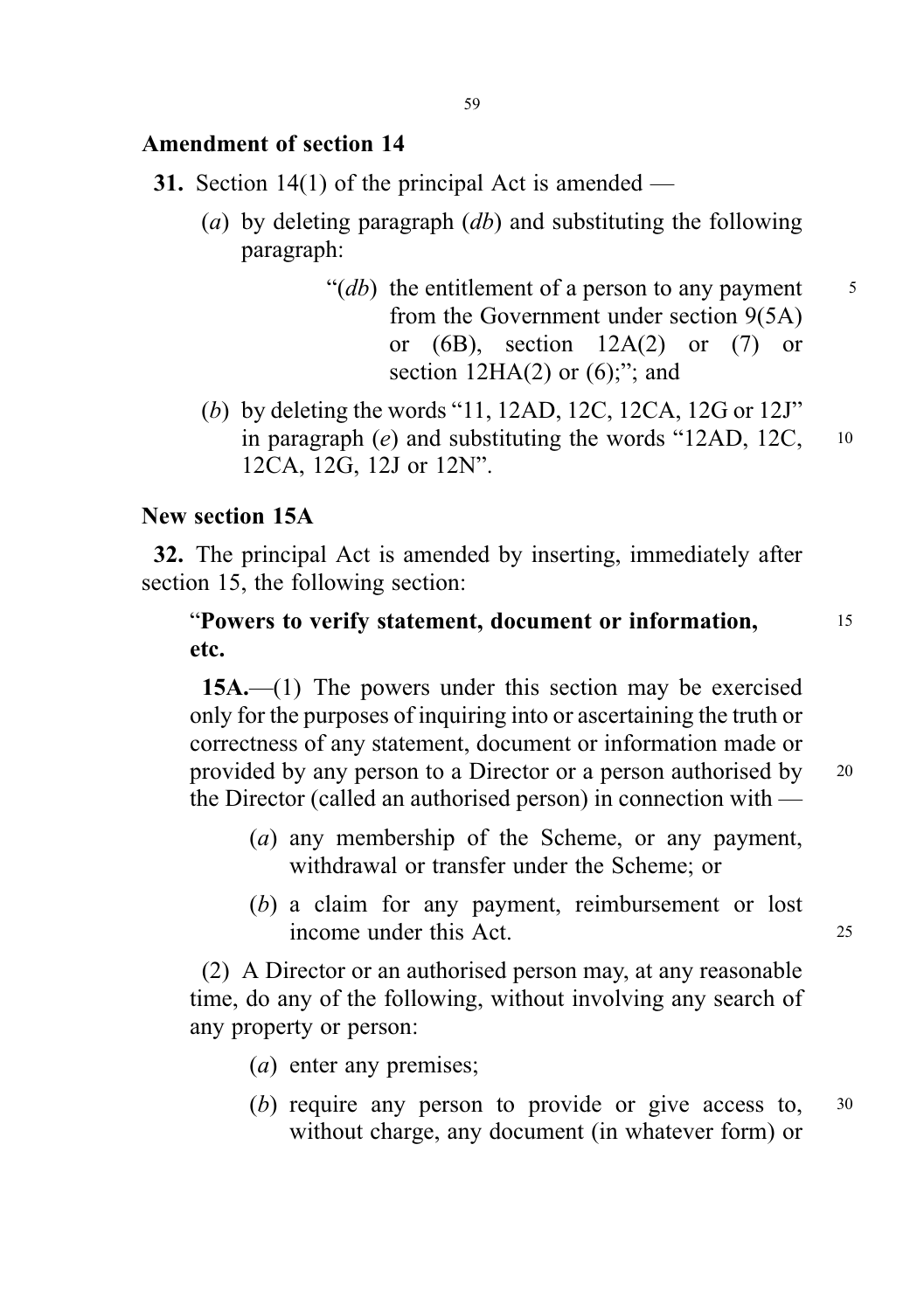information reasonably required for any purpose in subsection (1);

- (c) inspect and make copies of or take extracts from any such document;
- <sup>5</sup> (d) take possession of any such document if, in the opinion of the Director or authorised person —
	- (i) the inspection or copying of or extraction from the document cannot reasonably be performed without taking possession;
- <sup>10</sup> (ii) the document may be interfered with or destroyed unless possession is taken; or
- (iii) the document may be required as evidence in any proceedings instituted or commenced for any of the purposes of, or in connection with, <sup>15</sup> this Act.

(3) The power to require a person to provide any document or information under subsection  $(2)(b)$  includes the power —

- (a) to require the person, or any person who is or was an officer or employee of that person, to provide an <sup>20</sup> explanation of the document or information;
	- (b) if the document or information is not provided, to require the person to state, to the best of the person's knowledge and belief, where it is; and
- (c) if the information is recorded otherwise than in <sup>25</sup> legible form, to require the information to be made available to the Director or authorised person (as the case may be) in legible form.

(4) For the purposes of subsection (2), if any document is kept in electronic form, the power of a Director, or an authorised <sup>30</sup> person who is a public officer, includes the following powers:

> (a) the power to inspect the document includes the power  $to$  —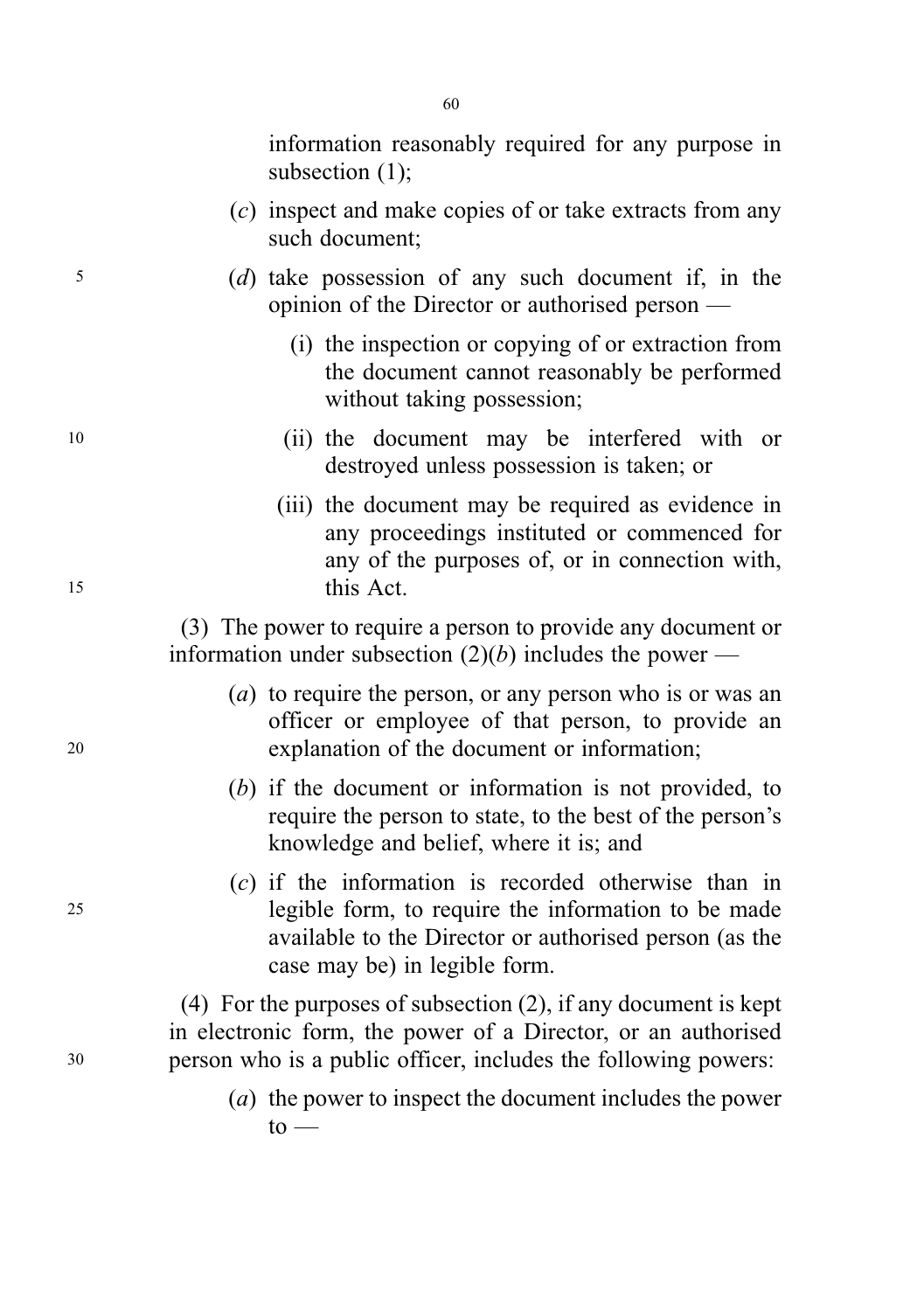- (i) access any computer or other equipment (including a mobile telephone) in which the document is stored; and
- (ii) require any person having charge of, or otherwise concerned with the operation of, the 5 computer or other equipment to provide assistance in gaining such access;
- (b) the power to take possession of the document includes the power to —
	- (i) make copies of the document in legible or <sup>10</sup> electronic form; and
	- (ii) transfer the information from the document to a disk, tape or other storage device.

(5) If the Director or authorised person is unable to make copies of the document, or transfer the information from the <sup>15</sup> document, under subsection  $(4)(b)$ , the Director or an authorised person who is a public officer may —

- (a) seize the computer or other equipment (including a mobile telephone) in which the document or material is stored, as evidence in proceedings for an offence 20 under this Act; and
- (b) require any person having charge of, or otherwise concerned with the operation of, the computer or other equipment to disclose any password or access code for gaining access to the document stored in the 25 computer or other equipment.".

# Amendment of section 16

- 33. Section 16 of the principal Act is amended
	- (a) by deleting subsection (1) and substituting the following subsection: 30

"(1) Any person who for any purpose connected with this Act —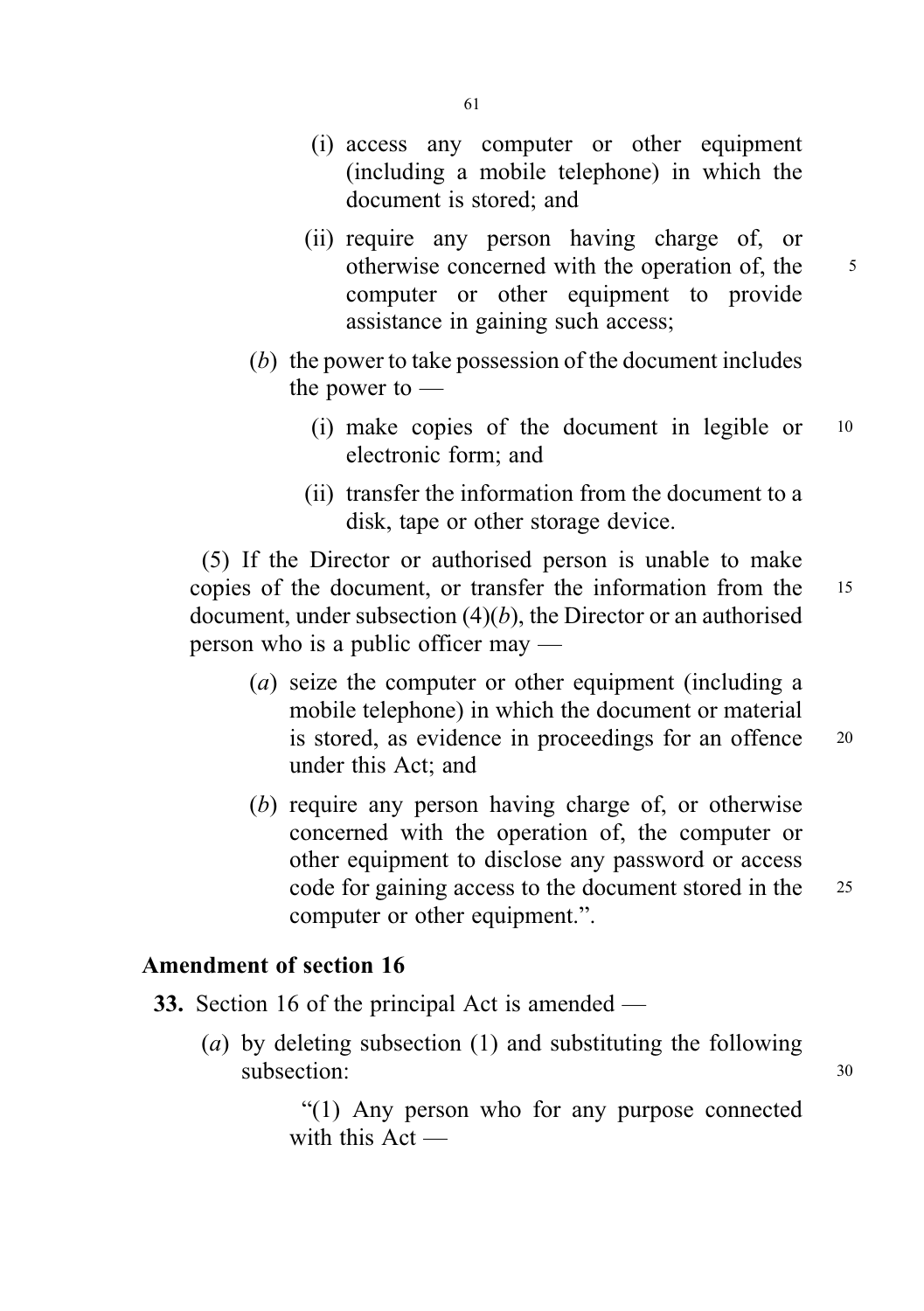- (a) knowingly makes any false or misleading statement;
- (b) provides, or causes or knowingly allows to be provided, any document or information <sup>5</sup> which the person knows to be false or misleading in a material particular; or
	- (c) intentionally alters, suppresses or destroys any document which the person is required to provide under section 15A,

<sup>10</sup> shall be guilty of an offence and shall be liable on conviction to a fine not exceeding \$20,000 or to imprisonment for a term not exceeding 12 months or to both.";

- (b) by deleting the words "produced or furnished any <sup>15</sup> document" in subsection (2) and substituting the words "provided any document or information"; and
	- (c) by deleting the words "or document" in subsection (2) and substituting the words ", document or information, as the case may be".

# <sup>20</sup> Amendment of section 19

34. Section 19(1) of the principal Act is amended by deleting the words "section 11" and substituting the words "section 12N".

### Amendment of section 20

35. Section 20 of the principal Act is amended —

- 25 (a) by inserting, immediately before paragraph  $(a)$  of subsection (2), the following paragraph:
- "(*aa*) the claims by any person for any payment, lost income or reimbursement under this Act, including making provision for the <sup>30</sup> submission of a claim, and the requirements for a submission, on any website or using an electronic system, the time for making a claim or an adjustment to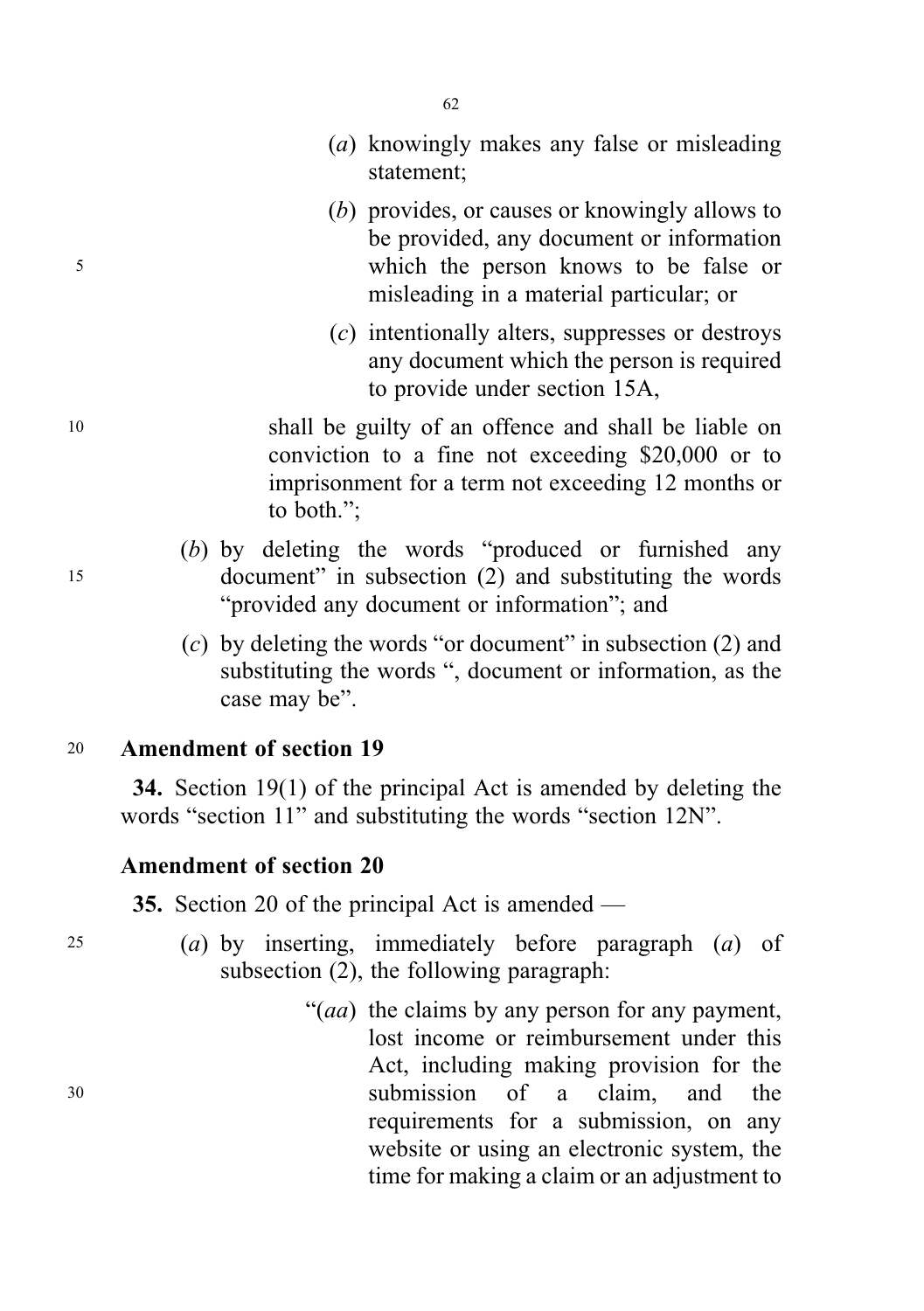a claim, and the circumstances in which a claim may be refused;";

- (b) by deleting the words "12AA, 12AB, 12E or 12H" in subsection  $(2)(a)(i)$  and substituting the words "12A, 12AA, 12AB, 12E, 12H or 12HA"; <sup>5</sup>
- (c) by deleting the word "and" at the end of subsection  $(2)(b)(i)$ ;
- (d) by inserting the word "and" at the end of sub-paragraph (ii) of subsection  $(2)(b)$ , and by inserting immediately thereafter the following sub-paragraph: 10
	- "(iii) the amount which a person is entitled to claim from the Government under section 9(5A), 12A(2) or 12HA(2);";
- (e) by deleting the words "the authority responsible for the assessment" in subsection  $(2)(d)$  and substituting the 15 words "the assessment, determination";
- (f) by deleting the word "and" at the end of subsection  $(2)(d)(ii)$ ;
- (g) by inserting the word "and" at the end of sub-paragraph (iii) of subsection  $(2)(d)$ , and by inserting 20 immediately thereafter the following sub-paragraph:

"(iv) any claim under section 9(5A),  $12A(2)$ ,  $12HA(2)$  or any other provision of this Act;";

- (h) by inserting, immediately after the word "thereof" in 25 subsection  $(2)(e)$ , the words ", or the records to be kept and maintained by any person for the purposes of a claim under this Act"; and
- (i) by inserting, immediately after subsection  $(2A)$ , the following subsection: 30

"(2B) Regulations made for the purposes of subsection (2) may —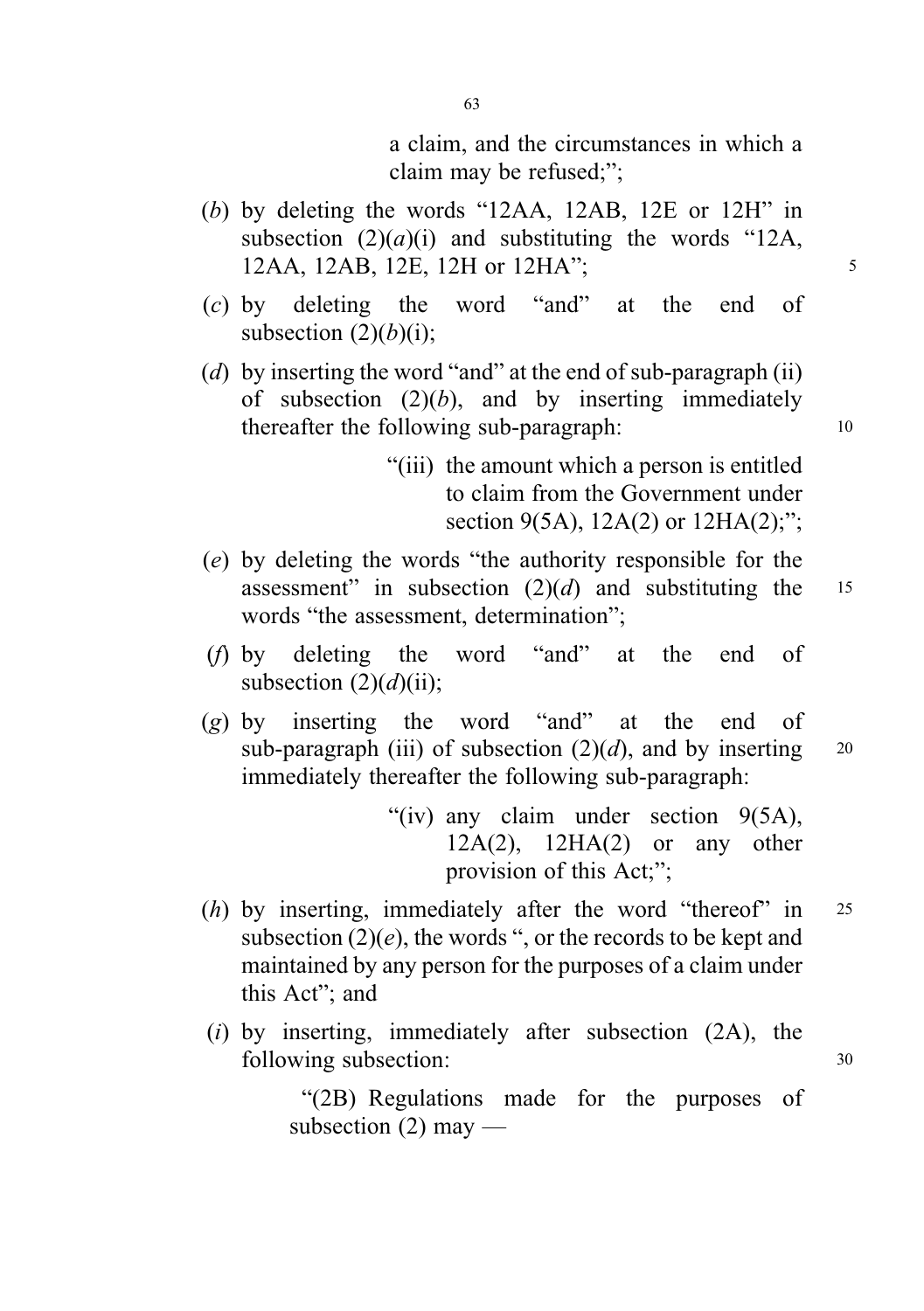64

- determination and payment of a claim under this Act to be made by a Director or another person acting under the direction <sup>5</sup> of the Director, or a body of persons (each called a relevant authority), or by an electronic system for which operation a relevant authority is responsible;
- (b) provide that a decision made by the <sup>10</sup> operation of the electronic system is taken to be a decision made by a relevant authority responsible for its operation; and
- (c) provide for the circumstances in which a relevant authority may review or substitute <sup>15</sup> a decision taken to be made by the relevant authority under paragraph  $(b)$ .".

# Amendment of Schedule

| <b>36.</b> The Schedule to the principal Act is amended — |  |
|-----------------------------------------------------------|--|
|-----------------------------------------------------------|--|

(a) by inserting, immediately after paragraph 3 of the Notes on <sup>20</sup> Table in Part 1, the following paragraph:

> "3A. For the purposes of calculating the weekly index, the maximum number of work days is 6.";

(b) by deleting paragraph 4 of the Notes on Table in Part 1 and substituting the following paragraph:

 $25$  "4. In this Table —

- "week" means a continuous period of 7 days commencing at midnight on Sunday;
- "work day", in relation to an employee, means a day on which the employee is required to work, under the terms 30 of the employee's contract of service."; and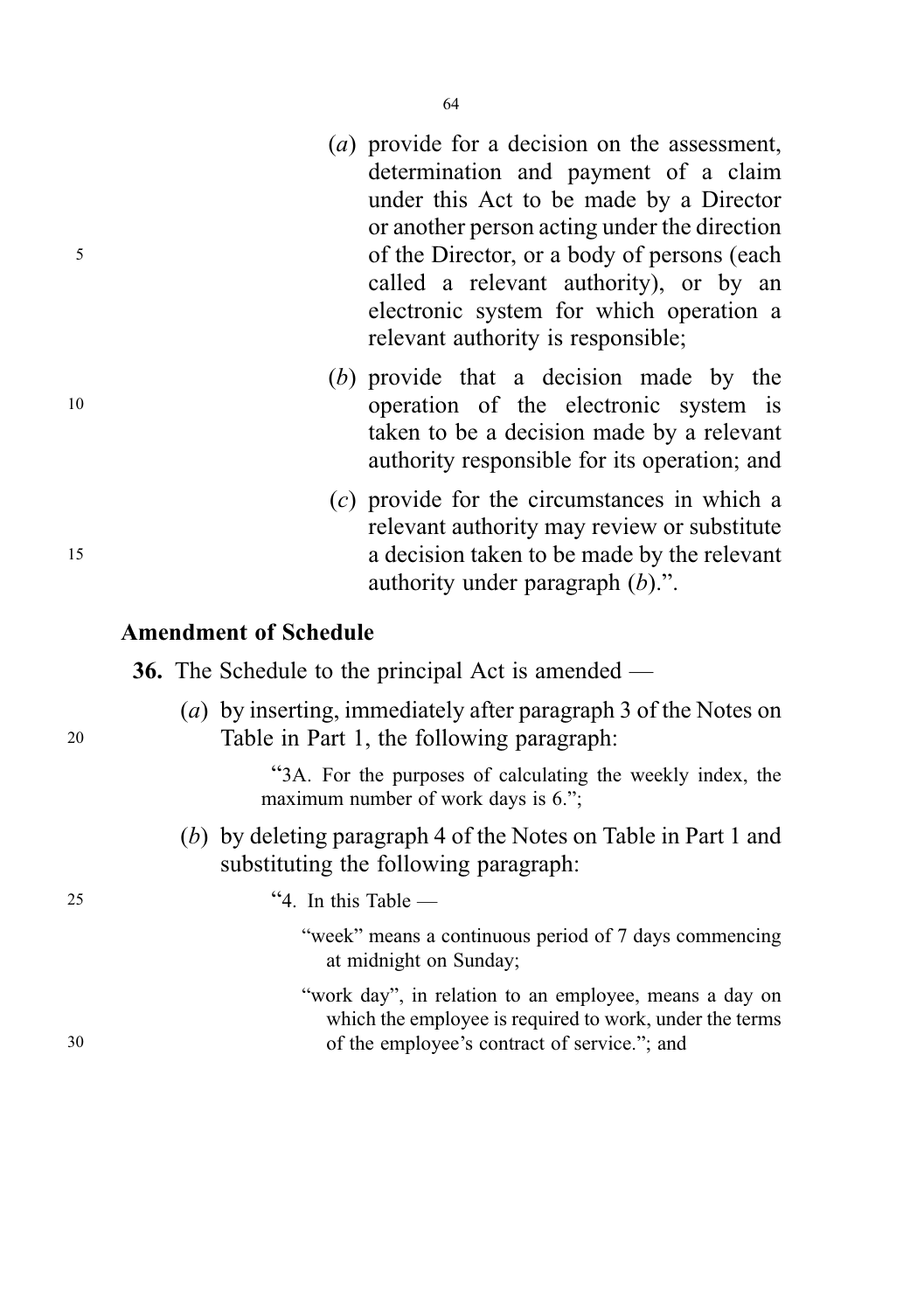(c) by inserting, immediately after item 9 of Part 2, the following item:

|    | The date on which the relevant period in<br>relation to the childcare leave or extended | "9A. Section 12B |
|----|-----------------------------------------------------------------------------------------|------------------|
| 5  | childcare leave (as the case may be)                                                    |                  |
|    | starts, or the date on which the parent                                                 |                  |
|    | concerned is eligible for childcare leave                                               |                  |
|    | or extended childcare leave under that                                                  |                  |
|    | section (as the case may be) during the                                                 |                  |
| 10 | relevant period, whichever is the later".                                               |                  |

#### Saving and transitional provision

37. For a period of 2 years after the date of commencement of any provision of this Act, the Minister may, by regulations, prescribe such provisions of a saving or transitional nature consequent on the enactment of that provision as the Minister may consider necessary or 15 expedient.

# Validation of certain payments to self-employed men

38. Any payment purportedly made by the Government under section  $12F(3)(a)$  of the principal Act as in force during the period between 1 July 2017 and the date immediately before the date of 20 commencement of section  $23(g)$  (called the relevant provision), that exceeds \$2,000 per week of a self-employed man's cessation of active engagement in his trade, business, profession or vocation, is as valid as it would have been if the relevant provision had specified an amount that does not exceed \$2,500 per week of such cessation. 25

#### Related amendments to Employment Act

**39.**—(1) Section 2(1) of the Employment Act is amended —

- (a) by inserting, immediately after the word "child" in the definition of "confinement", the words "(including a stillborn child)"; and  $30$
- (b) by inserting, immediately after the definition of "seafarer", the following definition:

" "stillborn child" means any child that has issued forth from its mother after the 28th week of

65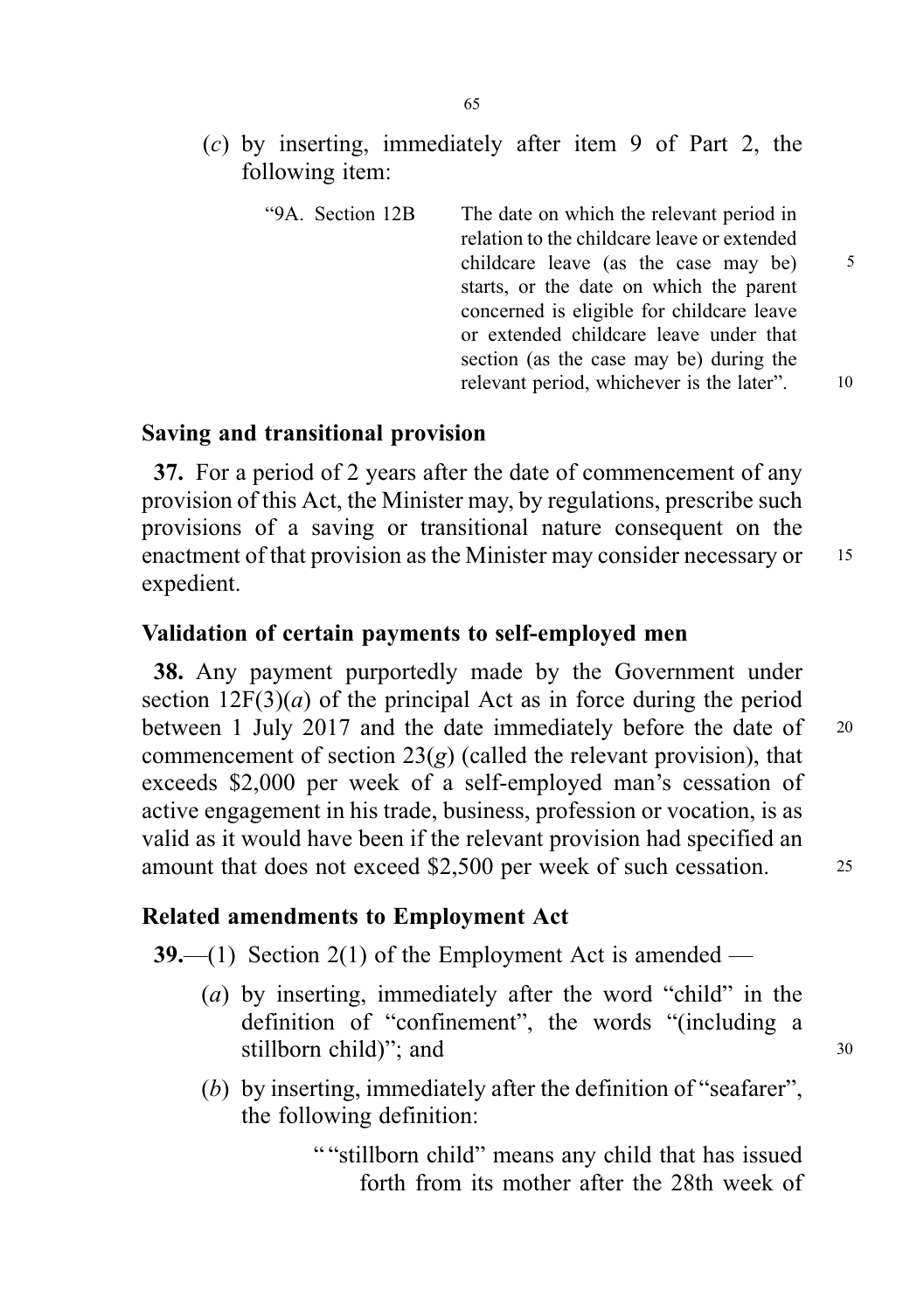pregnancy and that did not at any time after being completely expelled from its mother breathe or show any other signs of life;".

(2) Section 2(1) of the Employment Act, as amended by  $5$  section 39(1)(b), is amended by deleting the definition of "stillborn" child" and substituting the following definition:

> " "stillborn child" has the meaning given by section 2(1) of the Registration of Births and Deaths Act 2021;".

- (3) Section 76 of the Employment Act is amended —
- <sup>10</sup> (a) by inserting, immediately after subsection (5), the following subsection:

"(5A) Where the employment of a female employee is terminated because she resigns before she has exercised, wholly or partly, her entitlement to absent <sup>15</sup> herself from work during a period mentioned in subsection  $(1)(a)$ ,  $(b)$  or  $(c)$ , she forfeits the following upon termination of her employment:

- (a) that entitlement (or the balance of that entitlement) to absent herself from work;
- 20  $(b)$  the entitlement under this section (if any) to receive payment from her employer at her gross rate of pay in respect of the forfeited period of absence from work under paragraph  $(a)$ ."; and
- <sup>25</sup> (b) by deleting the words "(whether by resignation or dismissal, upon the completion of her contract of service, or for any other reason)" in subsection (6) and substituting the words "(whether by dismissal, upon the completion of her contract of service, or for any reason <sup>30</sup> other than by resignation)".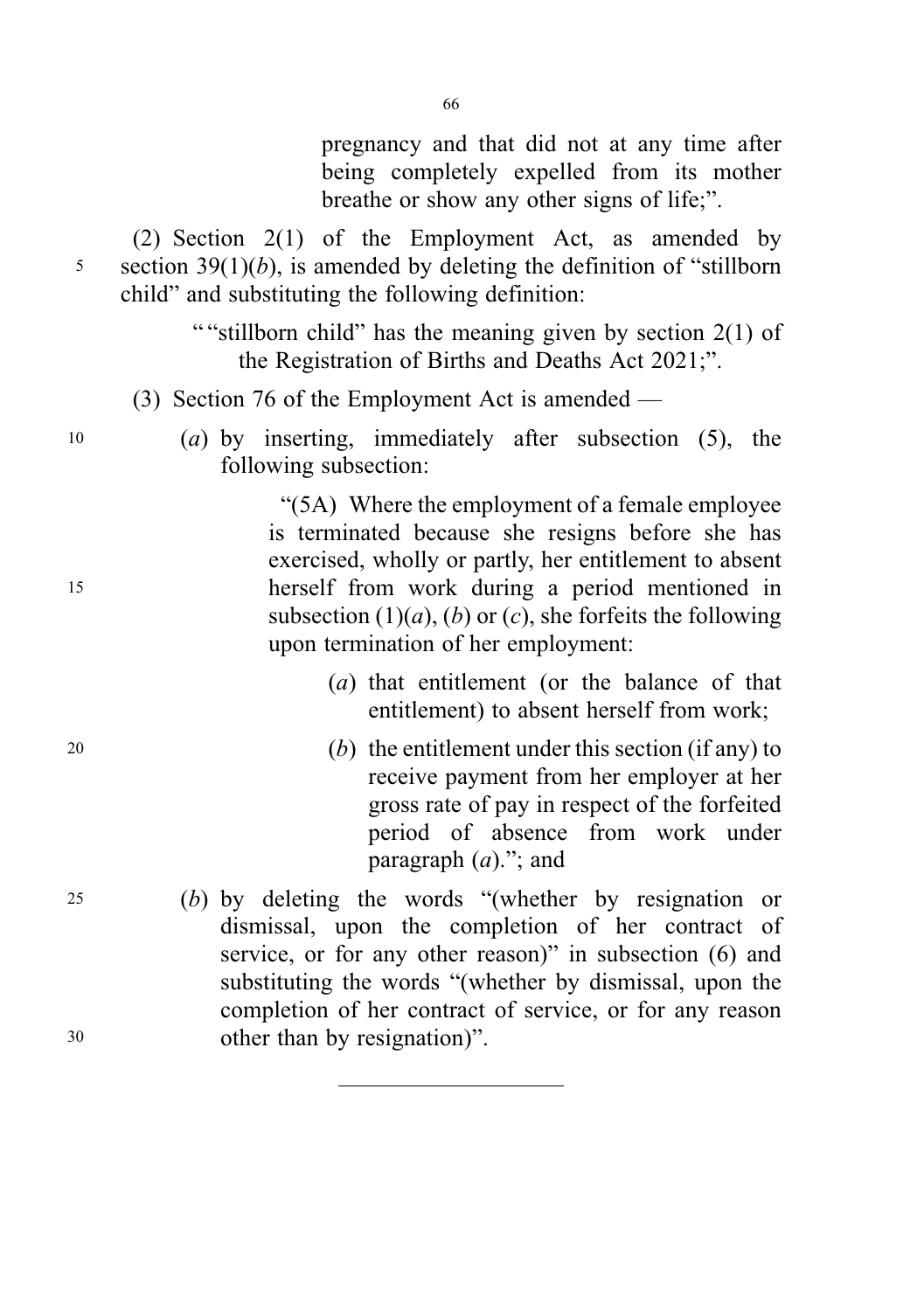### EXPLANATORY STATEMENT

This Bill seeks to amend the Child Development Co-Savings Act for the following main purposes:

- $(a)$  to allow parents of a stillborn child who satisfy certain eligibility criteria to qualify for certain Government-paid leave and benefits (except for childcare leave, extended childcare leave and unpaid infant care leave);
- (b) to clarify certain policies with respect to existing schemes for paid leave and benefits;
- (c) to enhance support for parents with children who are Singapore citizens and satisfy certain eligibility criteria, by introducing Government-paid adoption benefits (GPAB) and Government-paid paternity benefits (GPPB);
- (d) to enhance financial support for working parents with children by providing certain Government-paid benefits if their employment is terminated on the ground of redundancy or by reason of any reorganisation of an employer's profession, business, trade or work;
- (e) to streamline the administration of payments and reimbursements under the Act by simplifying how some of the limits on such payments and reimbursements are determined;
- (f) to provide for new modes by which the Government may recover payments made under the Child Development Co-Savings Scheme (CDC Scheme) in Part II, and payments and reimbursements made under the various schemes for paid leave and benefits under Part III;
- (g) to confer certain powers on a public officer appointed by the Minister for the purposes of administering any provision of the Act (called a Director) or a person authorised by a Director, for the purposes of making inquiries into, or ascertaining the truth of any statement or document or information made or provided in connection with certain matters under Parts II and III;
- (h) to make other miscellaneous and technical amendments.

The Bill also makes related amendments to the Employment Act.

Clause 1 relates to the short title and commencement.

Clause  $2(1)$  amends section  $2-$ 

(a) by clarifying that the definition of "confinement" includes the delivery of a stillborn child;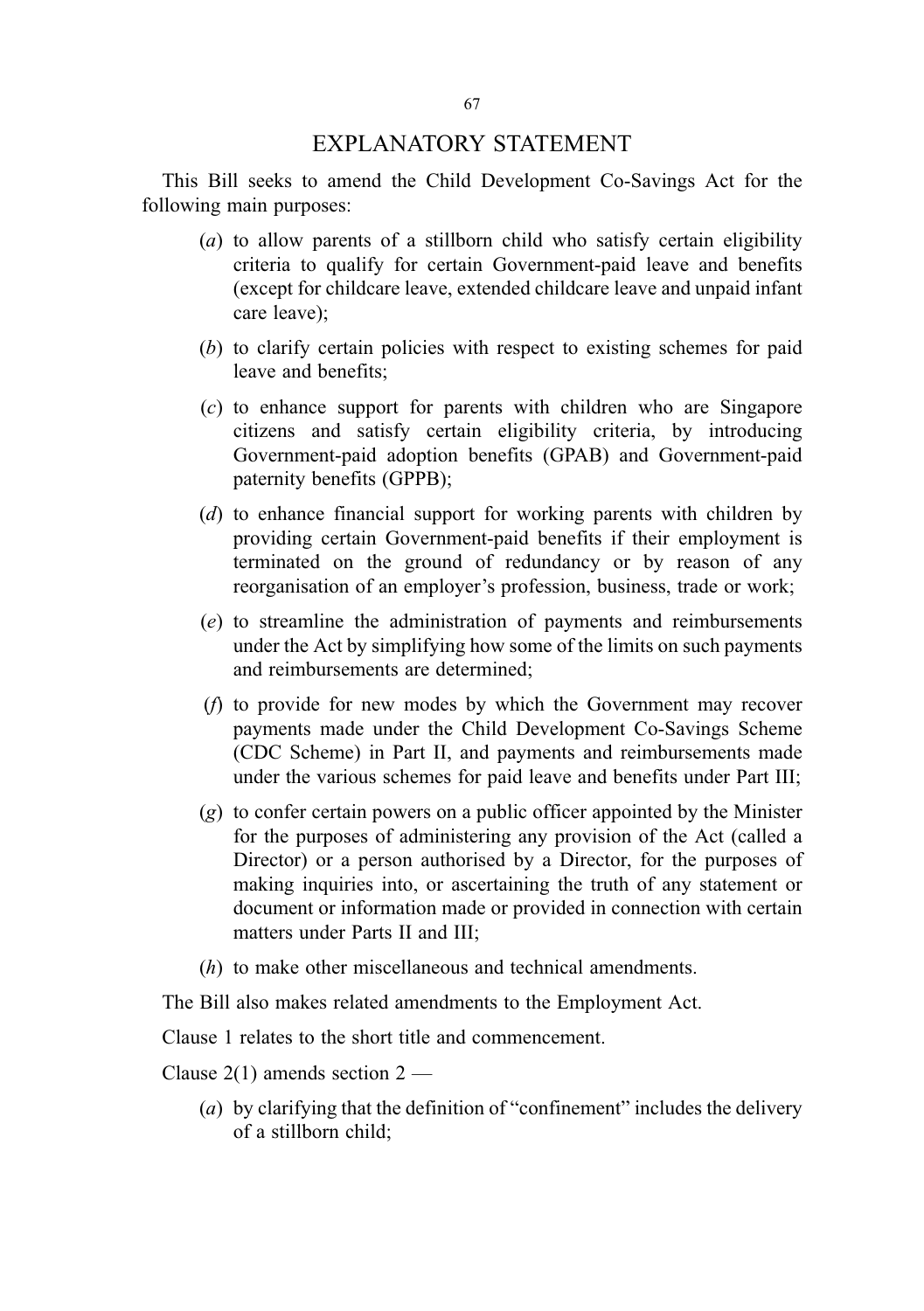- (b) by inserting a new definition of "Director", which is used in other clauses of the Bill;
- (c) by inserting definitions of "employed outside Singapore" and "self-employed outside Singapore" (which are re-enacted from definitions in the existing section 9A(8) with editorial amendments), due to the use of those terms in other clauses of the Bill;
- (d) by inserting a new definition of "stillborn child", which is used in other clauses of the Bill which confer certain leave and benefits on parents with stillborn children; and
- (e) by inserting interpretive provisions in the new subsections (2A) and (2B) which relate to how the age of a person is reckoned and the determination of the period of entitlement upon the death of a person, respectively.

Clause  $2(2)$ , which will commence after clause  $2(1)$ , amends the definition of "stillborn child" inserted by clause 2(1) so that the definition will take the meaning given by section 2(1) of the Registration of Births and Deaths Act 2021 when that Act commences.

Clause 3 amends section  $3(2)(i)$  to expand the scope of the regulation-making power with respect to the accounts to which moneys standing to the credit of a member under the CDC Scheme may be transferred.

Clause 4 amends section  $4(1)$  —

- (a) by inserting a new paragraph  $(da)$  to clarify the circumstances in which a trustee of a member's bank account is to be substituted with a legal guardian of the member instead of a substitute trustee mentioned in section  $4(1)(e)$ ,  $(f)$  or  $(g)$ , and by making amendments to paragraphs  $(e)$ and (f) consequential upon the insertion of that new paragraph  $(da)$ ;
- (b) by deleting and substituting paragraph (g) to empower a Director to appoint a substitute trustee if the trustee is unable or unwilling to act as trustee and in other circumstances; and
- (c) by inserting new paragraphs  $(h)$ ,  $(i)$  and  $(j)$  to prescribe new circumstances where a trustee can be substituted with the agreement of parents of a member or a trustee (if not a parent), or with only the nomination of one parent.

Clause 5 amends section 7(2) to expand the scope of the regulation-making power with respect to the refund of payments under paragraph  $(b)$ , and to insert a new paragraph (f) to enable the making of regulations on matters relating to the audit of an approved person's compliance with the Act, its regulations and any terms and conditions of approval applicable to the approved person.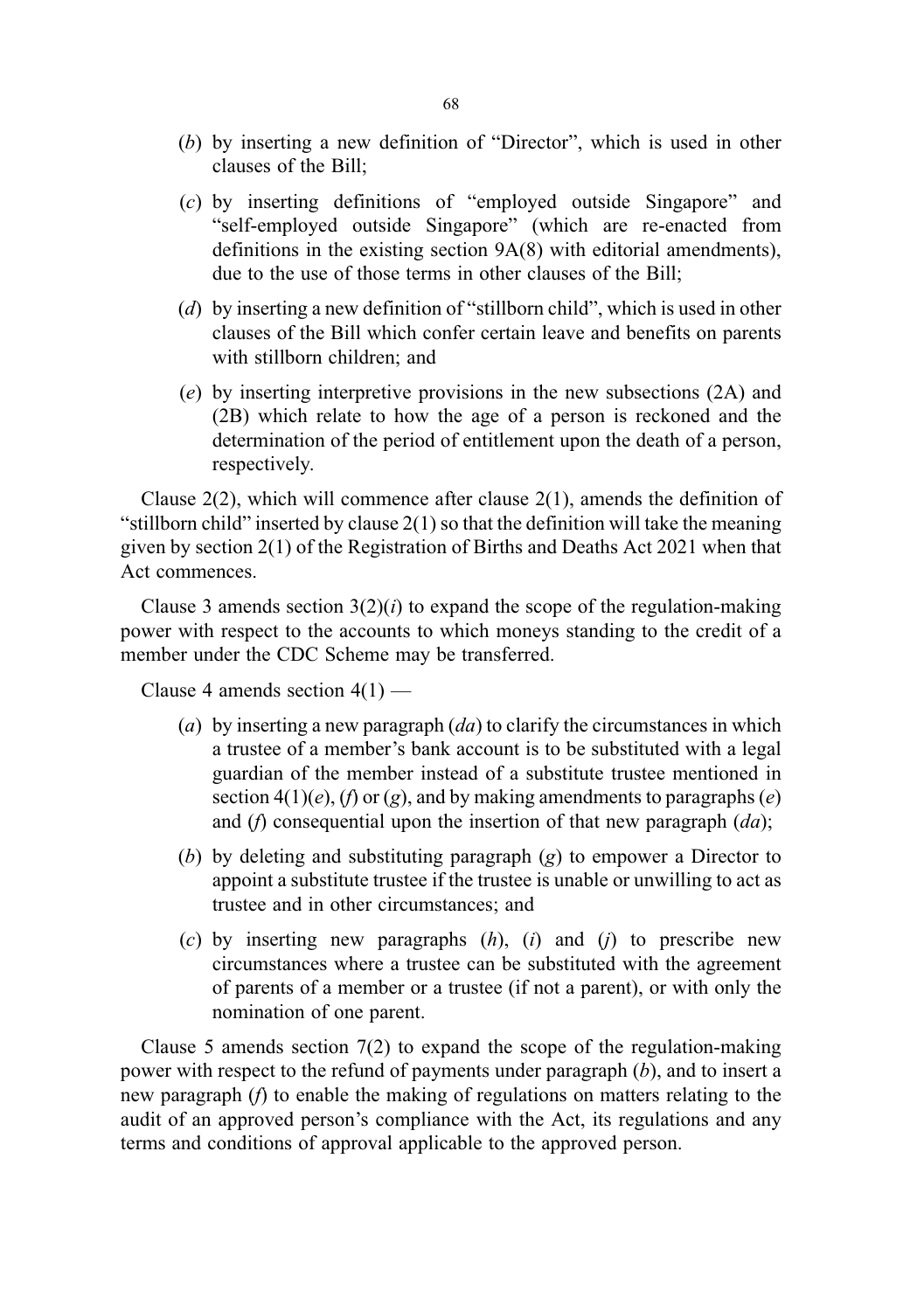Clause 6 amends section 8 to expand the grounds on which the Government may recover any payment made under the CDC Scheme and the modes of recovery.

Clause 7 simplifies the heading to Part III.

Clause 8 amends certain provisions of section 9(1A) which relate to leave taken under section 76(1)(*a*) or (*b*) of the Employment Act, to confer the following new entitlements in respect of paid maternity leave:

- (a) to allow a working mother, who is currently entitled to paid maternity leave for a further period of 4 weeks after her child becomes a citizen of Singapore, to take paid maternity leave for the agreed flexible period mentioned in the new section  $9(1AA)$  inserted by clause  $8(f)$ ;
- (b) to confer an entitlement on a working mother, who is currently entitled only to paid maternity leave for less than 4 weeks after her child becomes a citizen of Singapore, to instead have the full entitlement of a further 4 weeks of paid maternity leave, or to take paid maternity leave for the agreed flexible period mentioned in the new section 9(1AA);
- (c) to confer an entitlement on a working mother to paid maternity leave if her child becomes a citizen of Singapore after the period of 16 weeks which commences on the first day on which she exercised her entitlement under section  $76(1)(a)$  or (b) of the Employment Act (as the case may be), but within the period of 12 months commencing on the day of her confinement. The entitlement consists of a further period of 4 weeks or the agreed flexible period mentioned in the new section 9(1AA).

Clause 8 also amends other provisions of section 9 —

- (a) to insert a new subsection (2A) (by clause  $8(g)$ ) on the forfeiture of entitlement to paid maternity leave in cases where a working mother resigns before she has exercised, wholly or partly, her entitlement. In particular, the forfeiture applies whether the working mother had exercised her entitlement in respect of leave over a continuous period or flexibly over one or more periods;
- (b) so that the provision in the new subsection (3) also applies in relation to the agreed flexible period (mentioned in the new section 9(1AA)) applicable to the working mother concerned (by clause  $8(h)$  inserting the new paragraph  $(b)$  of section  $9(3)$ ;
- (c) to put beyond doubt that the forfeiture of paid maternity leave in cases of termination of employment for any reason other than by resignation under section 9(3), concerns both the forfeiture of the leave itself taken flexibly over one or more periods and the corresponding payment at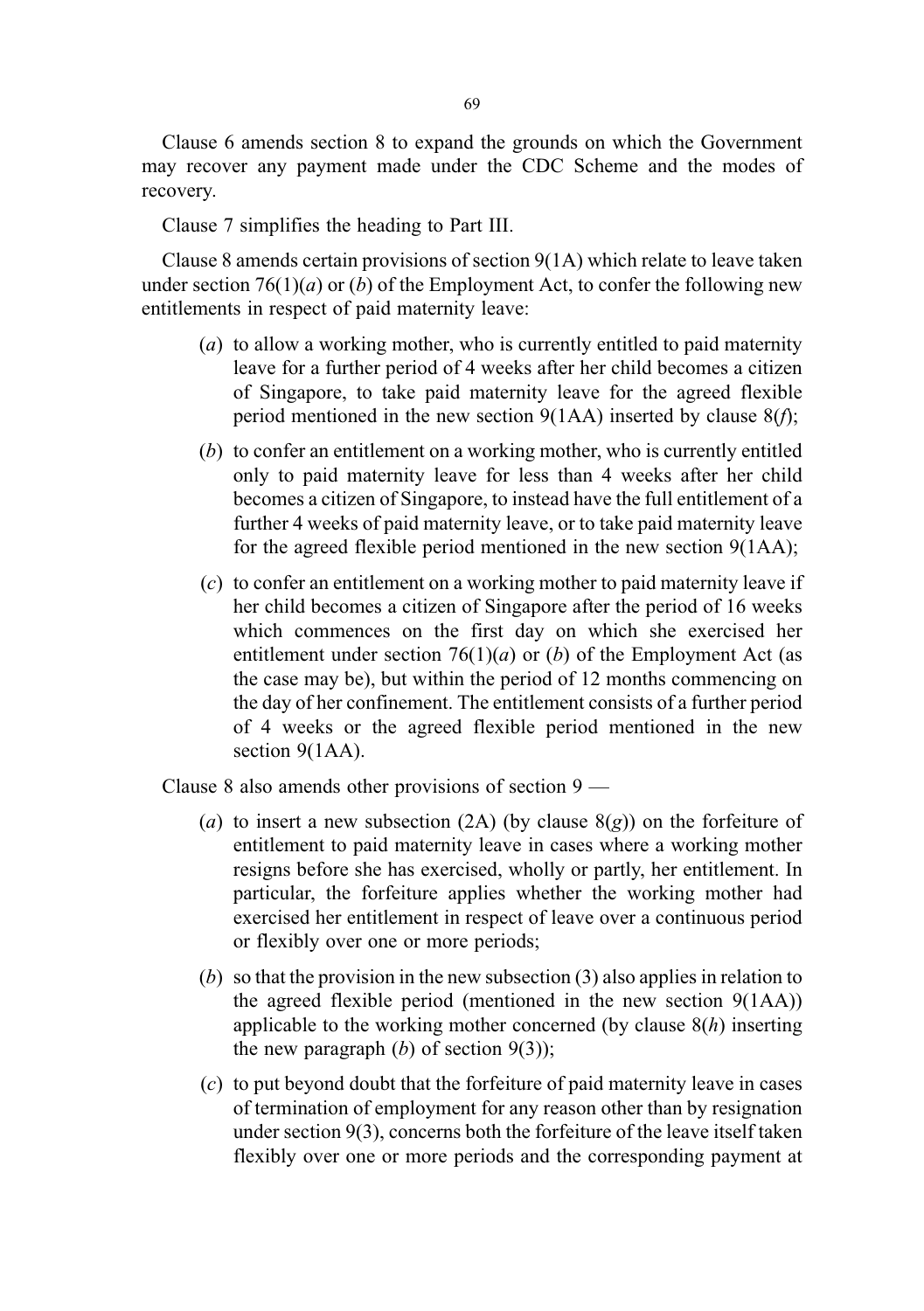the gross rate of pay for such forfeited periods of leave (by clause  $8(h)$ ) inserting the new paragraphs  $(c)$  and  $(d)$  of section  $9(3)$ ;

- (d) to clarify that a female employee who was entitled to certain entitlements under the Employment Act before her child became a citizen of Singapore, is not entitled to paid maternity benefits under the Act in respect of the same delivery (by clause  $8(l)$ );
- (e) to provide that a female employee whose employment is terminated on the ground of redundancy or by reason of any reorganisation of her employer's profession, business, trade or work, is not disqualified from certain Government-paid maternity benefits (by clause  $8(m)$ ); and
- (f) to delete subsections (9) and (10) as those subsections have been re-enacted with editorial amendments in the new sections 12N and 12O respectively (by clause  $8(p)$ ).

Clause 9 amends section 9A —

- (a) to extend maternity leave and benefits to a female employee or self-employed woman (whichever is applicable) whose child is a stillborn child (by clause  $9(a)$ ,  $(b)$ ,  $(c)$  and  $(m)$ );
- (b) to make drafting refinements to section 9A(2) for greater clarity but with no change in substance to the eligibility criteria for a woman to be entitled to maternity benefits (by clause  $9(d)$ , (e) and (f));
- (c) to align the extent of payment that a female employee is entitled to receive from her employer in respect of certain periods of maternity leave, to the extent of her employer's entitlement to receive reimbursement from the Government in respect of those same periods (by clause  $9(g)$  deleting and substituting section  $9A(4)$ );
- (d) to simplify how one of the limits on the payment that a female employee is entitled to receive from her employer in respect of certain periods of maternity leave (for which the employer is entitled to claim reimbursement from the Government) is determined, by providing for a common method of determining an amount by reference to every period equal in duration to 4 times the employee's weekly index or every 24 days, whichever is the lower (regardless whether the maternity leave is taken over a continuous period or flexibly over one or more periods) (by clause  $9(g)$  deleting and substituting section  $9A(4)$ ;
- (e) to simplify how one of the limits on the payment that a self-employed woman is entitled to claim from the Government (in respect of certain periods of her cessation of active engagement in her trade, business, profession or vocation arising from her confinement) is determined, by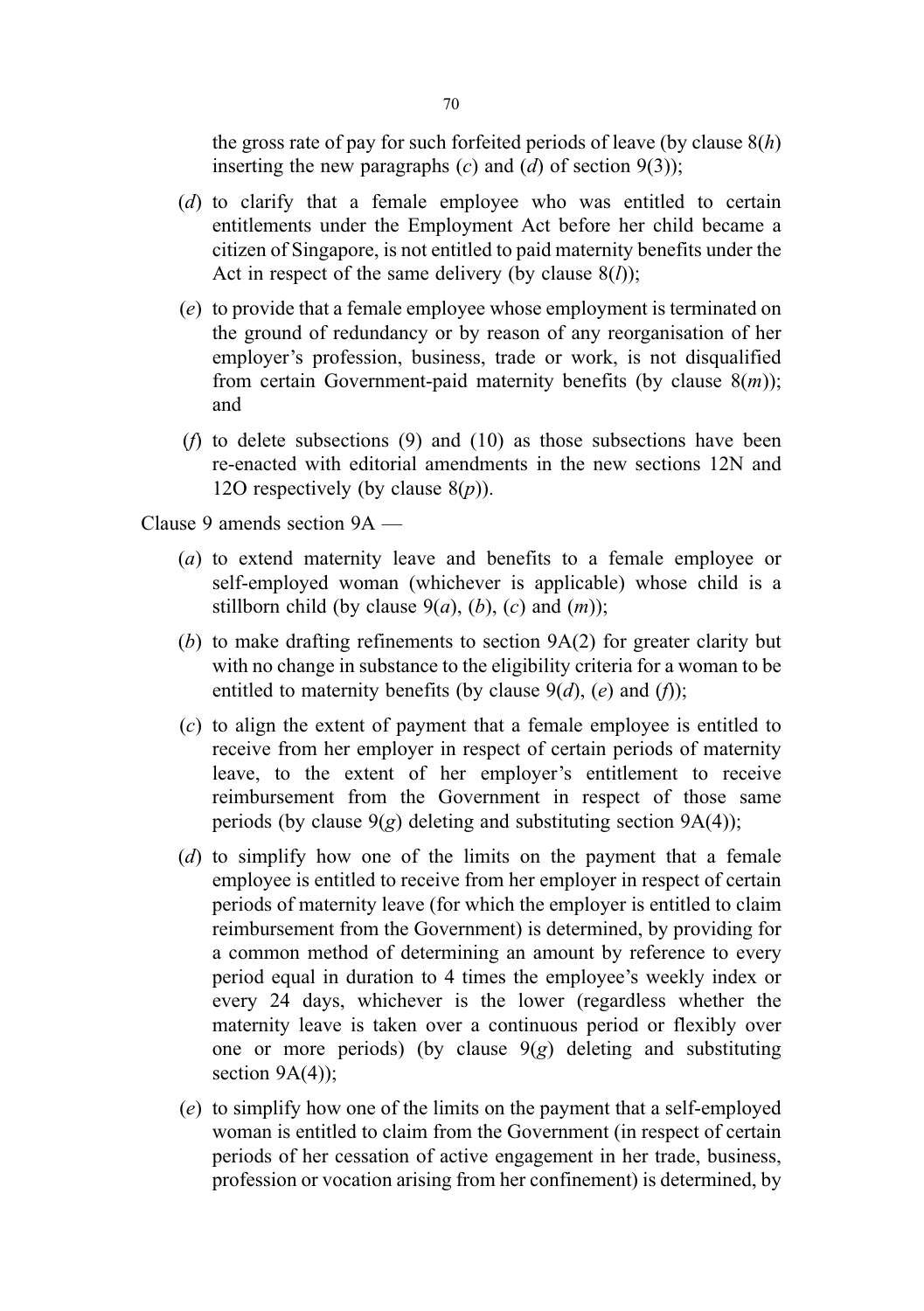providing for a common method of determining an amount by reference to every period equal in duration to 4 times the employee's weekly index or every 24 days, whichever is the lower (regardless whether such cessation occurs over a continuous period or flexibly over one or more periods) (by clause  $9(h)$  and (i)); and

- (f) to provide (by clause  $9(i)$  and (l)) for new circumstances in which a woman's entitlement to payment from the Government in respect of maternity benefits will be reduced in accordance with regulations made under section 20, where —
	- (i) the employer has claimed reimbursement from the Government; and
	- (ii) the woman failed to exercise any part of her entitlement under the Act to paid maternity leave before completion of her contract of service.

Clause 10 amends section 10 —

- (a) to simplify how one of the limits on the reimbursement that an employer is entitled to claim from the Government in respect of certain periods of maternity leave of a female employee is determined, by providing for a common method of determining an amount by reference to every period equal in duration to 4 times the employee's weekly index or every 24 days, whichever is the lower (regardless whether the maternity leave is taken over a continuous period or flexibly over one or more periods); and
- (b) to insert a new subsection (2A) to confer discretion on the Government to reimburse an employer who voluntarily grants a female employee paid maternity leave even though the female employee is not entitled to such paid leave by virtue of her failure to meet the 3-month employment period for such paid leave under section  $9A(1)(c)$  or  $9A(1A)(c)$ . The discretionary reimbursement is subject to certain requirements (provided in the new subsection (2B)) being satisfied in relation to the female employee.

Clause 11 repeals section 11, which is re-enacted with amendments as the new section 12N.

Clause 12 amends section  $12(2)(a)$  to provide that certain provisions of the Employment Act referred to in section  $12(2)(a)$  also apply to every employee to whom the new section 12A (inserted by clause 13) or the new section 12HA (inserted by clause 26) applies.

Clause 13 inserts the new section 12A which sets out the new Government-paid adoption benefits (GPAB) for eligible adoptive mothers.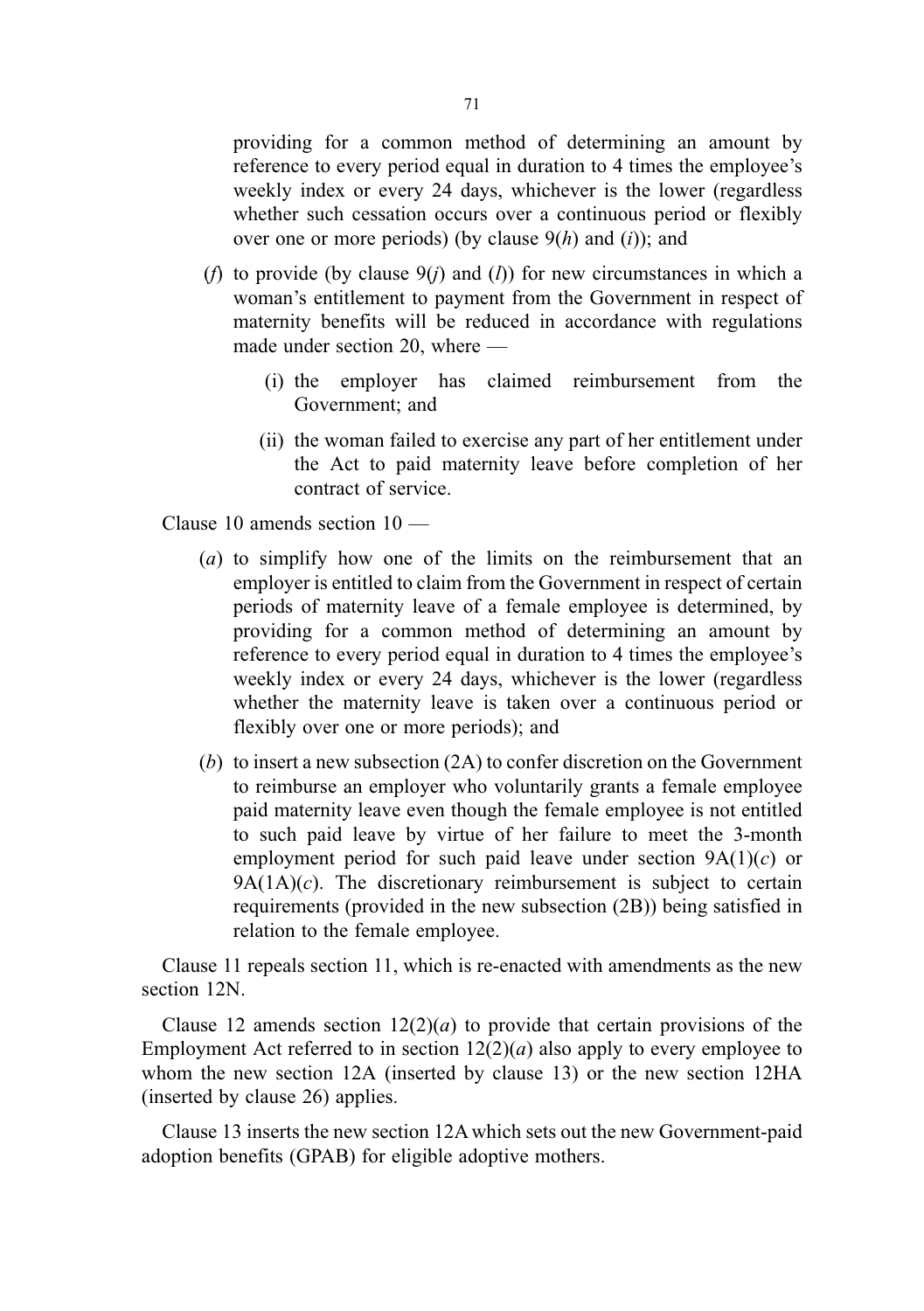Clause 14 amends section  $12AA(5)$  —

- (a) to clarify that the limit on the payment that a female employee is entitled to receive from her employer in respect of certain periods of adoption leave (for which the employer is entitled to claim reimbursement from the Government) differs depending on whether it is her first or second specified event, or third or subsequent specified event;
- (b) to clarify that the limits on the payment that a female employee is entitled to receive from her employer in respect of her first or second specified event, only apply after the first 4 weeks of adoption leave taken by the female employee; and
- (c) to simplify how one of the limits on the payment that a female employee is entitled to receive from her employer in respect of certain periods of adoption leave (for which the employer is entitled to claim reimbursement from the Government) is determined, by providing for a common method of determining an amount by reference to every period equal in duration to 4 times the employee's weekly index or every 24 days, whichever is the lower (regardless whether the adoption leave is taken over a continuous period or flexibly over one or more periods).

Clause 15 amends section 12AB(2) to simplify how one of the limits on the payment that a self-employed woman is entitled to claim from the Government (in respect of certain periods of her cessation of active engagement in her trade, business, profession or vocation arising from her adoption of a child) is determined, by providing for a common method of determining an amount by reference to every period equal in duration to 4 times the employee's weekly index or every 24 days, whichever is the lower (regardless whether such cessation occurs over a continuous period or flexibly over one or more periods).

The clause also amends section  $12AB(2)(a)(ii)$  to clarify that the total limit of \$20,000 specified in that provision only applies to certain period(s).

Clause 16 amends section 12AC to insert a new subsection (2) to set out the eligibility criteria for a woman who is entitled to the new GPAB set out in the new section 12A inserted by clause 13.

Clause 17 amends section 12AD to simplify how one of the limits on the reimbursement that an employer is entitled to claim from the Government in respect of certain periods of adoption leave of a female employee is determined, by providing for a common method of determining an amount by reference to every period equal in duration to 4 times the employee's weekly index or every 24 days, whichever is the lower (regardless whether the adoption leave is taken over a continuous period or flexibly over one or more periods).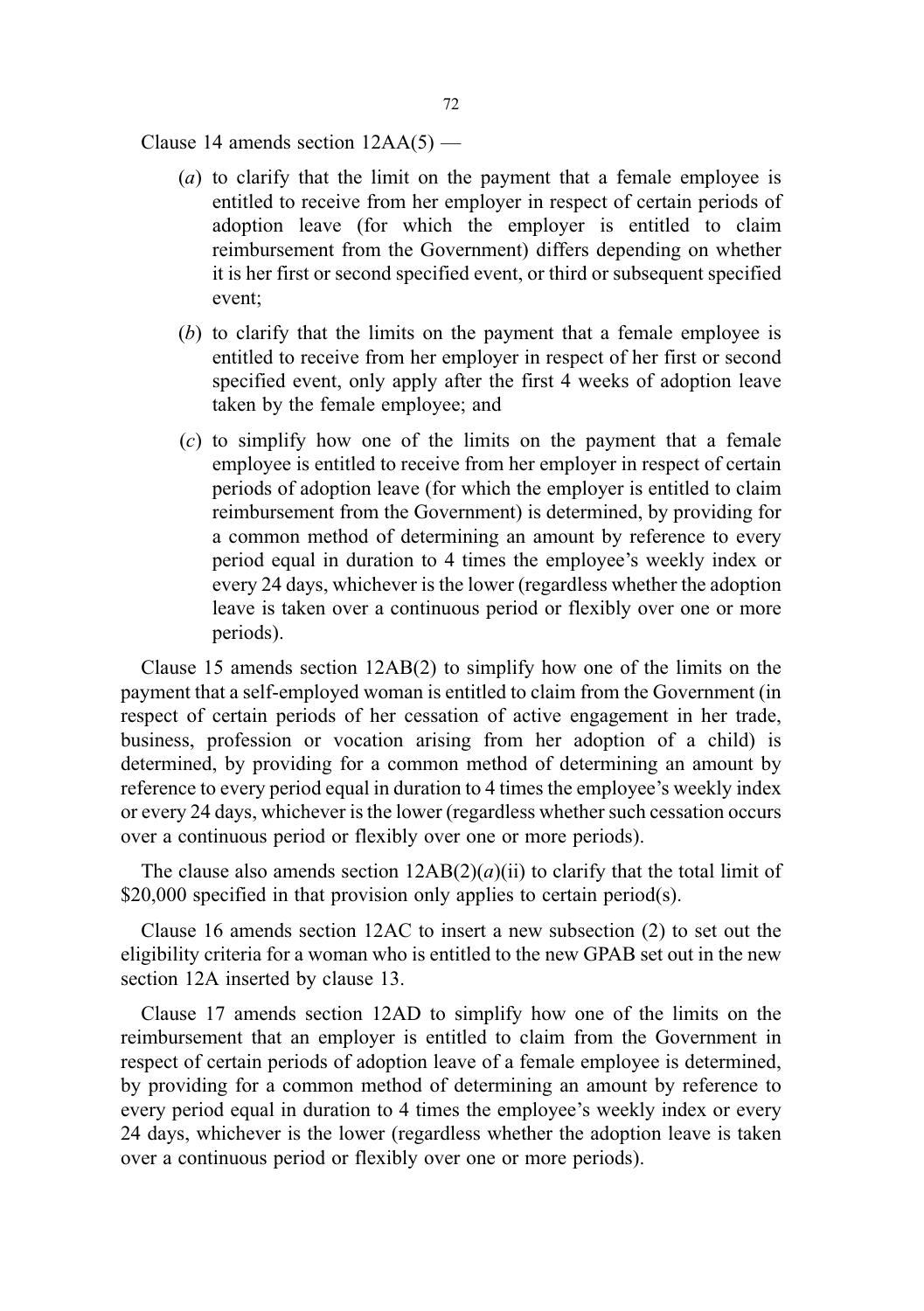The clause also amends section 12AD to confer on the Government the discretion to reimburse an employer who voluntarily grants paid adoption leave to a female employee even though she is not entitled to such paid leave by virtue of her failure to meet the 3-month employment period for such paid leave under the new section  $12AC(1)(b)$ . The discretionary reimbursement is subject to certain requirements (provided in the new section 12AD(4)) being satisfied in relation to the female employee.

Clause 18 amends section 12B to insert new subsections (1B), (1C) and (16B) which serve to disqualify certain natural fathers whose qualifying children were born out of extra-marital affairs from the entitlement to childcare leave and extended childcare leave (in the case of a male employee), or from the entitlement to payment for lost income (in the case of a self-employed man).

The clause provides that the natural father concerned becomes entitled to such leave or payment for lost income (as the case may be) prospectively after he marries the natural mother of the child.

The clause also makes other amendments consequential upon the insertion of the new subsections (1B), (1C) and (16B).

Clause 19 inserts the new section  $12C(2A)$  to give the Government the discretion to permit an employer to treat childcare leave taken during a relevant period which straddles 2 calendar years, as being taken in one of those calendar years for the purpose of a claim for reimbursement from the Government under section 12C(2). The clause also makes other amendments to section 12C consequential upon the insertion of the new section 12C(2A).

Clause 20 inserts the new section 12CA(2A) to give the Government the discretion to permit an employer to treat extended childcare leave taken during a relevant period which straddles 2 calendar years, as being taken in one of those calendar years for the purpose of a claim for reimbursement from the Government under section 12CA(2). The clause also makes other amendments to section 12CA consequential upon the insertion of the new section 12CA(2A).

Clause 21 amends section 12D by inserting a new subsection (1A) which disqualifies a class of male employees from the entitlement to unpaid infant care leave even if their respective children are qualifying children. The class of male employees is the same class of male employees who are disqualified from the entitlement to childcare leave and extended childcare leave under the new section  $12B(1B)$  inserted by clause 18.

The clause also makes other amendments consequential upon the insertion of the new subsection (1A), and editorial corrections to section  $12D(2)(b)(ii)$ .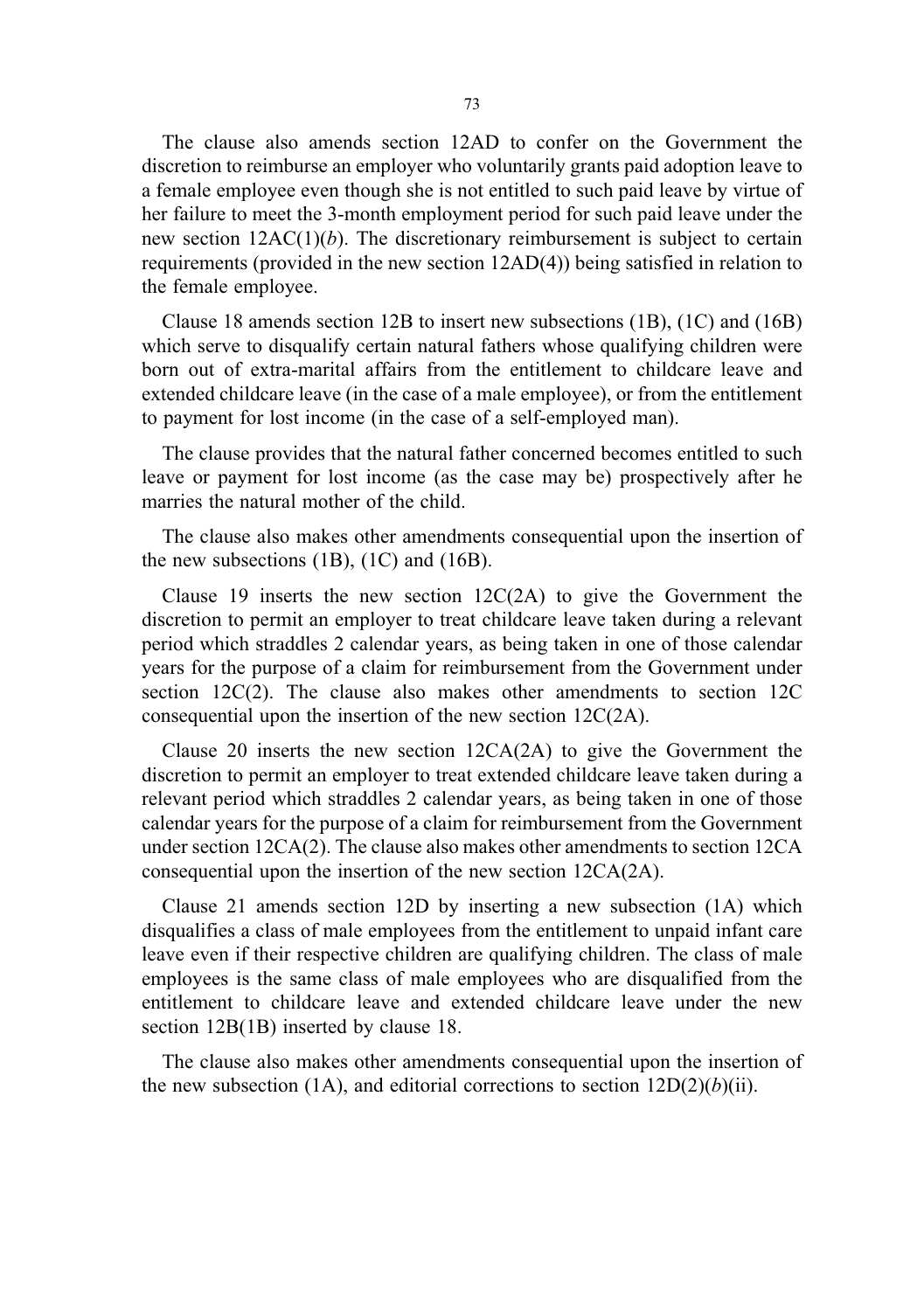Clause 22 amends section 12E —

- (a) to make provision in subsection  $(5A)(b)$  for regulations to be made to prescribe the week of the pregnancy after which an election for shared parental leave may be made;
- (b) to make amendments to subsection (6) consequential upon the insertion of a new subsection (7B);
- (c) to insert a new subsection (7B) so that a male employee or a self-employed man (called a widowed father), whose spouse died before making an election or a new election for him to take shared parental leave or claim for lost income, is conferred entitlements to shared parental leave or payment for lost income (as the case may be) by operation of law;
- (d) to insert new subsections (7C), (8) and (9B) related to the entitlements for a widowed father in the new subsection (7B), such as each entitlement not exceeding 4 weeks, the circumstances in which each entitlement may be reduced or forfeited, how the reduced entitlement may be carried forward for use in another employment or during any active engagement in trade, business, profession or vocation; and
- (e) to insert a new subsection (15) to clarify the application of sections 12E and 12F in relation to a natural father of a stillborn child, that is consequential upon the extension of shared parental leave to a natural father whose natural child was a stillborn child (as inserted by clause 23).

Clause 23 amends section 12F —

- (a) to extend shared parental leave to a male employee, and shared parental benefits for lost income to a self-employed man, whose natural child was a stillborn child;
- (b) to simplify how one of the limits on the payment that a male employee is entitled to receive from his employer in respect of shared parental leave is determined, by providing for a common method of determining an amount by reference to every period equal in duration to the employee's weekly index or every 6 days, whichever is the lower (regardless whether the shared parental leave is taken over a continuous period or flexibly over one or more periods);
- (c) to simplify how one of the limits on the payment that a self-employed man is entitled to claim from the Government (in respect of his cessation of active engagement in his trade, business, profession or vocation arising from the delivery or adoption of a child, as the case may be) is determined. The limit in question is simplified by providing that an amount is determined by reference to every period equal in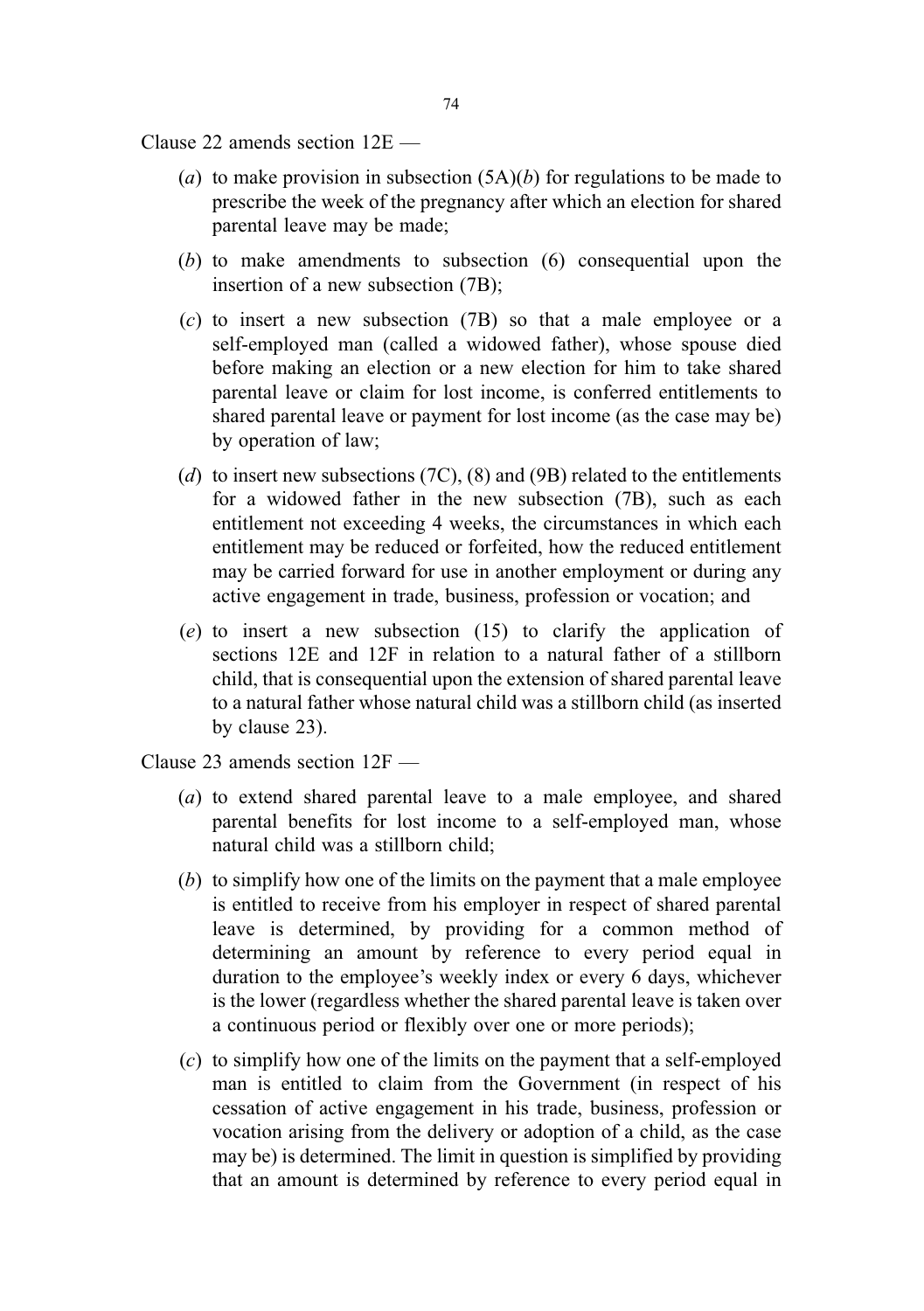duration to the self-employed man's weekly index or every 6 days, whichever is the lower (regardless whether such cessation occurs over one period or more than one period);

- (d) to make amendments consequential upon the new entitlements for widowed fathers in the new subsection (7B) of section 12E; and
- (e) to correct the reference to \$2,000 in section  $12F(3)(a)$  to \$2,500.

Clause 24 amends section 12G to simplify how one of the limits on reimbursement that an employer is entitled to claim from the Government in respect of a male employee's shared parental leave is determined, by providing for a common method of determining the amount by reference to every period equal in duration to the employee's weekly index or every 6 days, whichever is the lower (regardless whether the shared parental leave is taken over a continuous period or flexibly over one or more periods). The clause also deletes section 12G(3) and (4) as those provisions have been re-enacted with amendments in the new section 12N.

Clause 25 amends section 12H —

- (a) to put beyond doubt that the forfeiture under subsection (3) concerns both the forfeiture of the paternity leave from work and the corresponding payment at the gross rate of pay for such forfeited period of leave; and
- (b) to insert a new subsection (12) to clarify the application of sections 12H and 12I in relation to a natural father of a stillborn child, that is consequential upon the extension of paternity leave to a natural father whose natural child was a stillborn child (as inserted by clause 27).

Clause 26 inserts the new section 12HA which introduces new Government-paid paternity benefits (GPPB) for eligible natural fathers or adoptive fathers.

Clause 27 amends section 12I —

- (a) to extend the entitlement to paternity leave to a male employee or self-employed man (whichever is applicable) whose natural child was a stillborn child;
- (b) to simplify how one of the limits on the payment that a male employee is entitled to receive from his employer in respect of paternity leave is determined, by providing for a common method of determining the amount by reference to every period equal in duration to the employee's weekly index or every 6 days, whichever is the lower (regardless whether the paternity leave is taken over a continuous period or flexibly over one or more periods);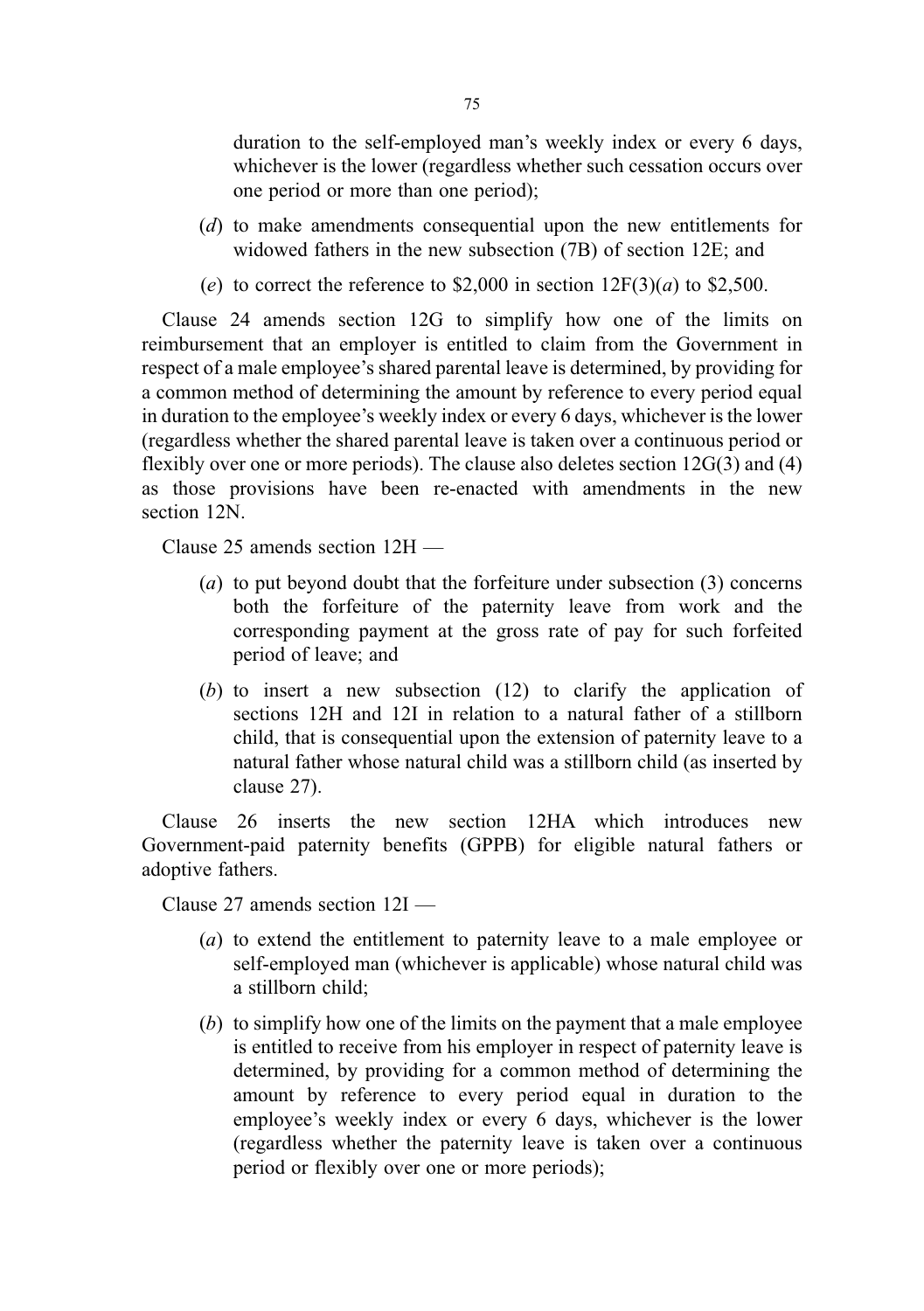- (c) to simplify how one of the limits on the payment that a self-employed man is entitled to claim from the Government (in respect of his cessation of active engagement in his trade, business, profession or vocation arising from the delivery or adoption of a child, as the case may be) is determined. The limit in question is simplified by providing that an amount is determined by reference to every period equal in duration to the self-employed man's weekly index or every 6 days, whichever is the lower (regardless whether such cessation occurs over one period or more than one period); and
- (d) to insert the new subsections  $(4A)$  and  $(4B)$  which relate to the eligibility criteria for paternity benefits under the new section 12HA inserted by clause 26.

Clause 28 amends section 12J to simplify how one of the limits on the reimbursement that an employer is entitled to claim from the Government in respect of a male employee's paternity leave is determined, by providing for a common method of determining the amount by reference to every period equal in duration to the employee's weekly index or every 6 days, whichever is the lower (regardless whether the paternity leave is taken over a continuous period or flexibly over one or more periods).

The clause also makes provision for the Government's discretion to reimburse an employer for giving a male employee paid paternity leave even though he is not entitled to such paid leave by virtue of his failure to meet the 3-month employment period for such paid leave under section  $12I(1)(d)$  or  $(2)(d)$ . The discretionary reimbursement is subject to certain requirements (provided in the new section 12J(4)) being satisfied in relation to the male employee.

Clause 29 amends section 12M by inserting a new subsection (3) which puts beyond doubt that section 12M does not affect the operation of sections 9(6A), 12A(6) and 12HA(5).

Clause 30 inserts the new sections 12N and 12O on the recovery of moneys by employers or the Government.

The new section 12N relates to recovery of moneys by employers or the Government (whether as an employer or otherwise) on account of any payment or reimbursement due to a defaulting event. The new section 12N is a re-enactment of the repealed section 11 with amendments, of which the key amendments concern —

- (a) the re-organisation of the various provisions relating to the recovery of moneys by the Government or employers under Part III into the new section 12N:
- (b) the expansion of the grounds (defined as defaulting events in subsection (9)) on which certain payments or reimbursements may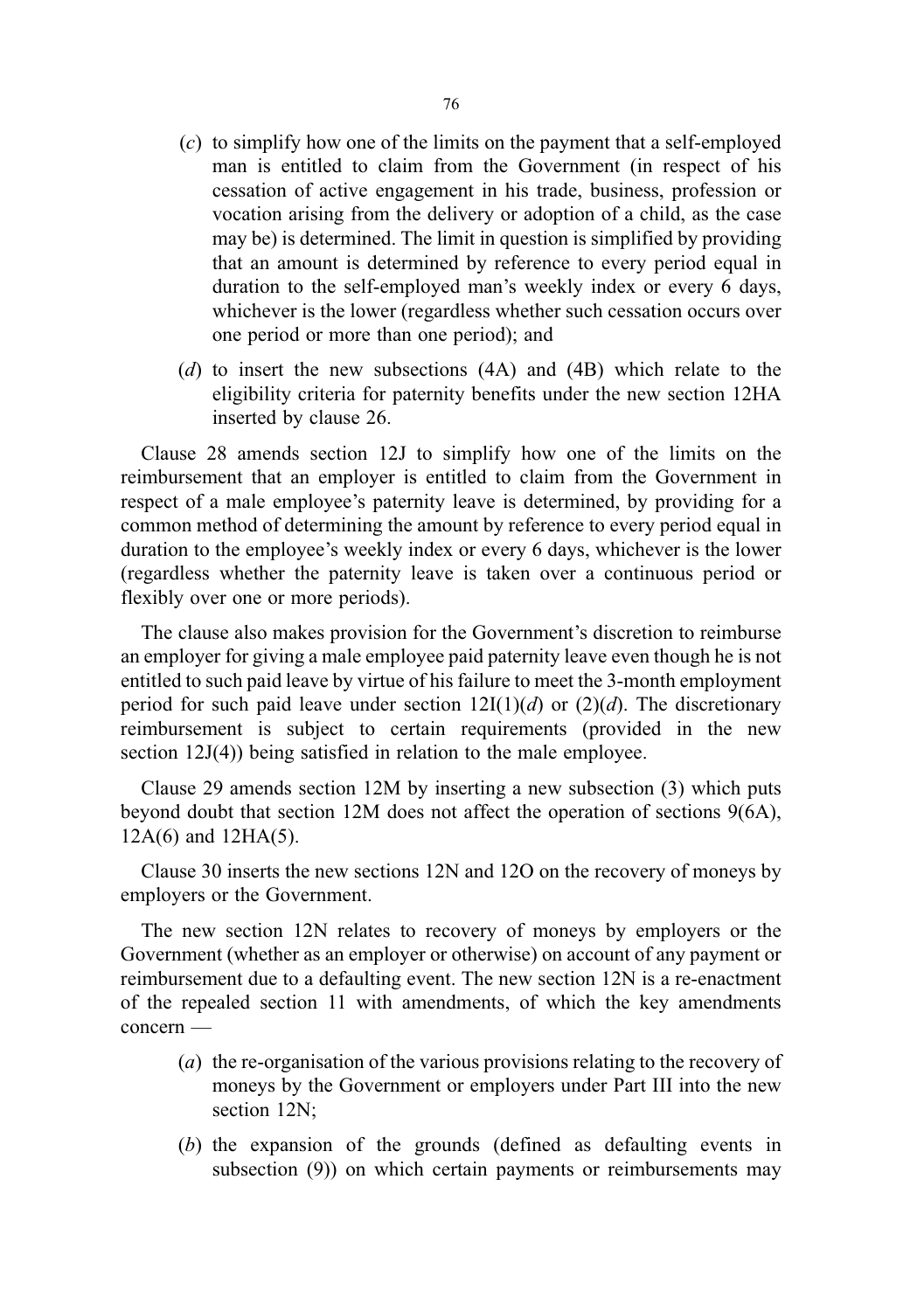be recovered by an employer or the Government, to include any error (however caused) and any false or misleading statement, document or information made or provided by any person in reliance on which the payment or reimbursement was made; and

(c) the expansion of the modes of recovery of payments or reimbursements made by the Government (whether as an employer or otherwise). The new modes of recovery would allow the Government to recover any payment made by the Government to an employee, a self-employed person or any other person (called a relevant payee) by making a deduction from any subsequent payment made under the same or a different relevant statutory provision to the same relevant payee, or to recover any reimbursement made to an employer in respect of an employee (if wrongly reimbursed due to a defaulting event caused or permitted to be caused by the employer) from any subsequent reimbursement made under the same or a different relevant statutory provision to the employer in respect of the same employee.

The new section 12O relates to the recovery by the Government of an amount in accordance with regulations made under section 20, from a person in circumstances where one or more claims were paid in excess of the entitlements as described in the new section 12O.

Clause 31 amends section 14(1) to make amendments consequential upon the insertion of the new sections 12A and 12HA by clauses 13 and 26 respectively, and the re-enactment of section 11 as the new section 12N.

Clause 32 inserts the new section 15A which confers certain powers on a Director as defined in the amended section 2(1) or a person authorised by a Director for the purposes of inquiring into or ascertaining the truth or correctness of any statement, document or information made or provided by any person to the Director or a person authorised by the Director in connection with —

- (a) any membership of the Scheme, or any payment, withdrawal or transfer under the Scheme; or
- (b) a claim for any payment, reimbursement or lost income under the Act.

Clause 33 amends section 16 primarily to create an offence in the new subsection  $(1)(c)$  that is consequential upon the enactment of the new section 15A.

Clause 34 amends section 19(1) to make a numbering change consequential upon the re-enactment of section 11 as the new section 12N.

Clause 35 amends section 20 to broaden the scope of regulations that can be made under the Act, in relation to subject matters such as the making, assessment and determination of claims, and the keeping and maintenance of records for purposes of claims.